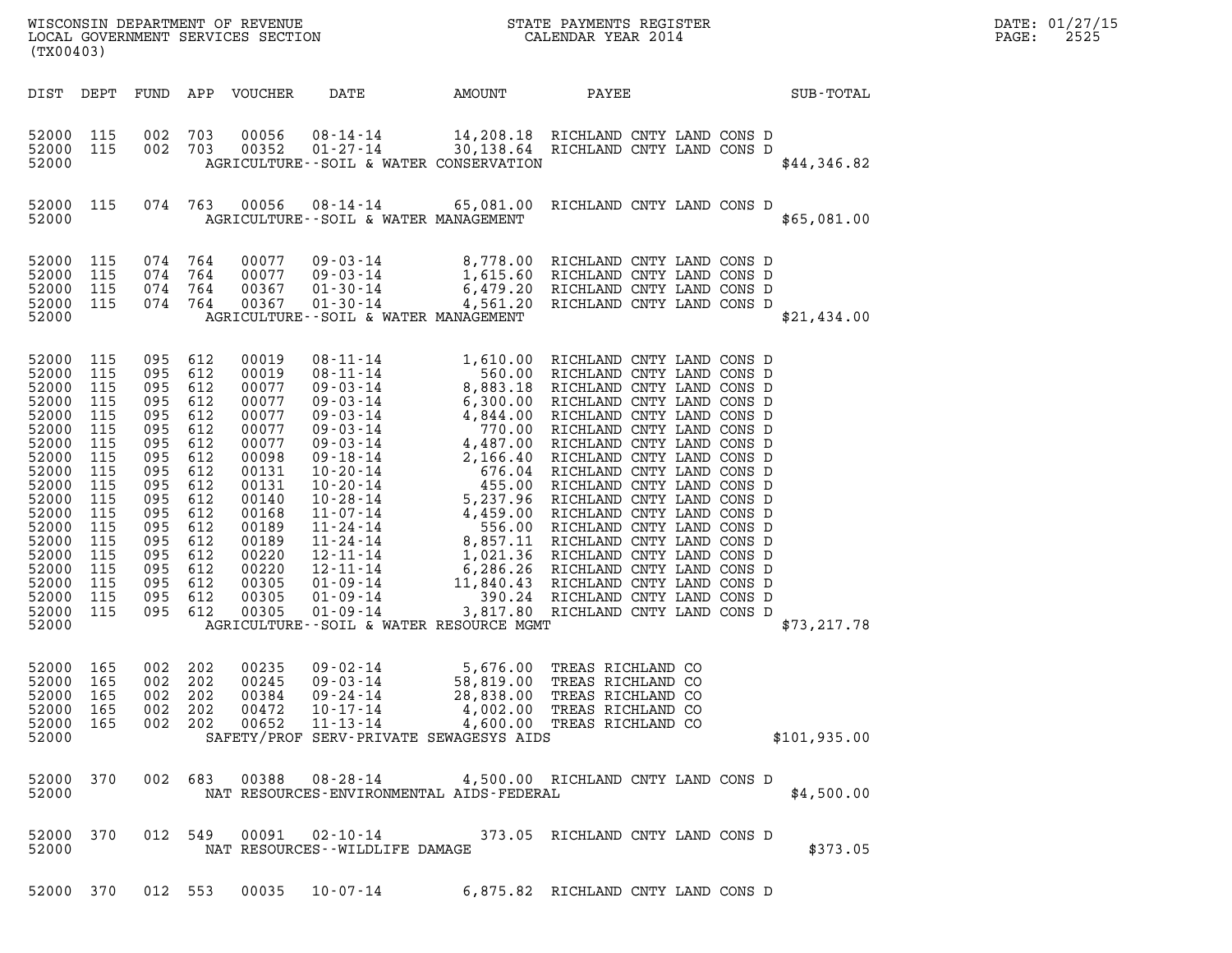|       | DATE: 01/27/15 |
|-------|----------------|
| PAGE: | 2526           |

| (TX00403)                                 |                            |                                      |                                         |                                                                      |                                                                                            |                                                                                                              | $\mathcal{L}(\mathcal{L}^{\text{max}}_{\mathcal{L}^{\text{max}}_{\mathcal{L}^{\text{max}}_{\mathcal{L}^{\text{max}}_{\mathcal{L}^{\text{max}}_{\mathcal{L}^{\text{max}}_{\mathcal{L}^{\text{max}}_{\mathcal{L}^{\text{max}}_{\mathcal{L}^{\text{max}}_{\mathcal{L}^{\text{max}}_{\mathcal{L}^{\text{max}}_{\mathcal{L}^{\text{max}}_{\mathcal{L}^{\text{max}}_{\mathcal{L}^{\text{max}}_{\mathcal{L}^{\text{max}}_{\mathcal{L}^{\text{max}}_{\mathcal{L}$ | DATE: 01/27/15<br>2526<br>$\mathtt{PAGE:}$ |
|-------------------------------------------|----------------------------|--------------------------------------|-----------------------------------------|----------------------------------------------------------------------|--------------------------------------------------------------------------------------------|--------------------------------------------------------------------------------------------------------------|-----------------------------------------------------------------------------------------------------------------------------------------------------------------------------------------------------------------------------------------------------------------------------------------------------------------------------------------------------------------------------------------------------------------------------------------------------------|--------------------------------------------|
|                                           |                            |                                      |                                         |                                                                      |                                                                                            | DIST DEPT FUND APP VOUCHER DATE AMOUNT PAYEE SUB-TOTAL                                                       |                                                                                                                                                                                                                                                                                                                                                                                                                                                           |                                            |
| 52000                                     |                            |                                      |                                         |                                                                      | NAT RESOURCES--WILDLIFE DAMAGE CLAIMS                                                      |                                                                                                              | \$15, 223.71                                                                                                                                                                                                                                                                                                                                                                                                                                              |                                            |
| 52000 370<br>52000                        |                            |                                      |                                         |                                                                      |                                                                                            | 012 566 00001 09-16-14 27,161.96 TREAS RICHLAND CO<br>NAT RESOURCES-FOREST CROP/MANAGED FOREST               | \$27,161.96                                                                                                                                                                                                                                                                                                                                                                                                                                               |                                            |
| 52000 370<br>52000 370<br>52000           |                            |                                      |                                         |                                                                      | NAT RESOURCES - - SNOWMOBILE TRAIL AIDS                                                    | 012 574 00060 08-04-14 16,850.00 TREAS RICHLAND CNTY<br>012 574 00369 08-28-14 16,850.00 TREAS RICHLAND CNTY | \$33,700.00                                                                                                                                                                                                                                                                                                                                                                                                                                               |                                            |
| 52000                                     |                            |                                      |                                         |                                                                      | NAT RESOURCES--INVASIVE AQUATICE SPECIES                                                   | 52000 370 012 678 01057 11-12-14 1,800.00 RICHLAND CNTY LAND CONS D                                          | \$1,800.00                                                                                                                                                                                                                                                                                                                                                                                                                                                |                                            |
| 52000                                     |                            |                                      |                                         | NAT RESOURCES--RU RECYCLING GRANT                                    |                                                                                            | 52000 370 074 670 41944 05-23-14 94,303.30 TREAS RICHLAND CO                                                 | \$94,303.30                                                                                                                                                                                                                                                                                                                                                                                                                                               |                                            |
| 52000                                     |                            |                                      |                                         |                                                                      | NAT RESOURCES--RU CONSOLIDATED GRANT                                                       | 52000 370 074 673 41944 05-23-14 4,486.46 TREAS RICHLAND CO                                                  | \$4,486.46                                                                                                                                                                                                                                                                                                                                                                                                                                                |                                            |
| 52000                                     |                            |                                      |                                         |                                                                      | NAT RESOURCES-NON-POINT SOURCE POLLUTION                                                   | 52000 370 095 516 02238 04-07-14 50,228.49 RICHLAND CNTY LAND CONS D                                         | \$50,228.49                                                                                                                                                                                                                                                                                                                                                                                                                                               |                                            |
| 52000                                     |                            |                                      |                                         | NAT RESOURCES -- POLLUTION CONTROL                                   |                                                                                            | 52000 370 095 517 02238 04-07-14 129,771.51 RICHLAND CNTY LAND CONS D                                        | \$129,771.51                                                                                                                                                                                                                                                                                                                                                                                                                                              |                                            |
| 52000 395<br>52000                        |                            |                                      |                                         | TRANSPORTATION--ELDERLY & DISABLED                                   |                                                                                            | 011 168 14052 05-05-14 68,117.00 COUNTY OF RICHLAND                                                          | \$68,117.00                                                                                                                                                                                                                                                                                                                                                                                                                                               |                                            |
| 52000                                     |                            |                                      |                                         |                                                                      | TRANSPORTATION - - HIGHWAY SAFETY - FEDERAL                                                | 52000 395 011 185 31462 11-19-14 2,032.46 TREAS RICHLAND CO                                                  | \$2,032.46                                                                                                                                                                                                                                                                                                                                                                                                                                                |                                            |
| 52000 395<br>52000<br>52000<br>52000      | 395<br>395                 | 011 190<br>011 190                   | 02052<br>18052<br>011 190<br>28052      | $01 - 06 - 14$<br>$07 - 07 - 14$<br>$10 - 06 - 14$                   | TRANSPORTATION--GENERAL TRANSP AIDS-GTA                                                    | 139,814.50 COUNTY OF RICHLAND<br>279,629.00 COUNTY OF RICHLAND<br>139,814.53 COUNTY OF RICHLAND              | \$559, 258.03                                                                                                                                                                                                                                                                                                                                                                                                                                             |                                            |
| 52000<br>52000<br>52000<br>52000<br>52000 | - 395<br>395<br>395<br>395 | 011 278<br>011<br>011 278<br>011 278 | 00003<br>278<br>19282<br>23732<br>23732 | $01 - 07 - 14$<br>$07 - 23 - 14$<br>$09 - 09 - 14$<br>$09 - 09 - 14$ | 2,885.72<br>2,961.78<br>38,402.54<br>28,331.20<br>TRANSPORTATION - - LRIP/TRIP/MSIP GRANTS | TREAS RICHLAND CO<br>TREAS RICHLAND CO<br>TREAS RICHLAND CO<br>TREAS RICHLAND CO                             | \$72,581.24                                                                                                                                                                                                                                                                                                                                                                                                                                               |                                            |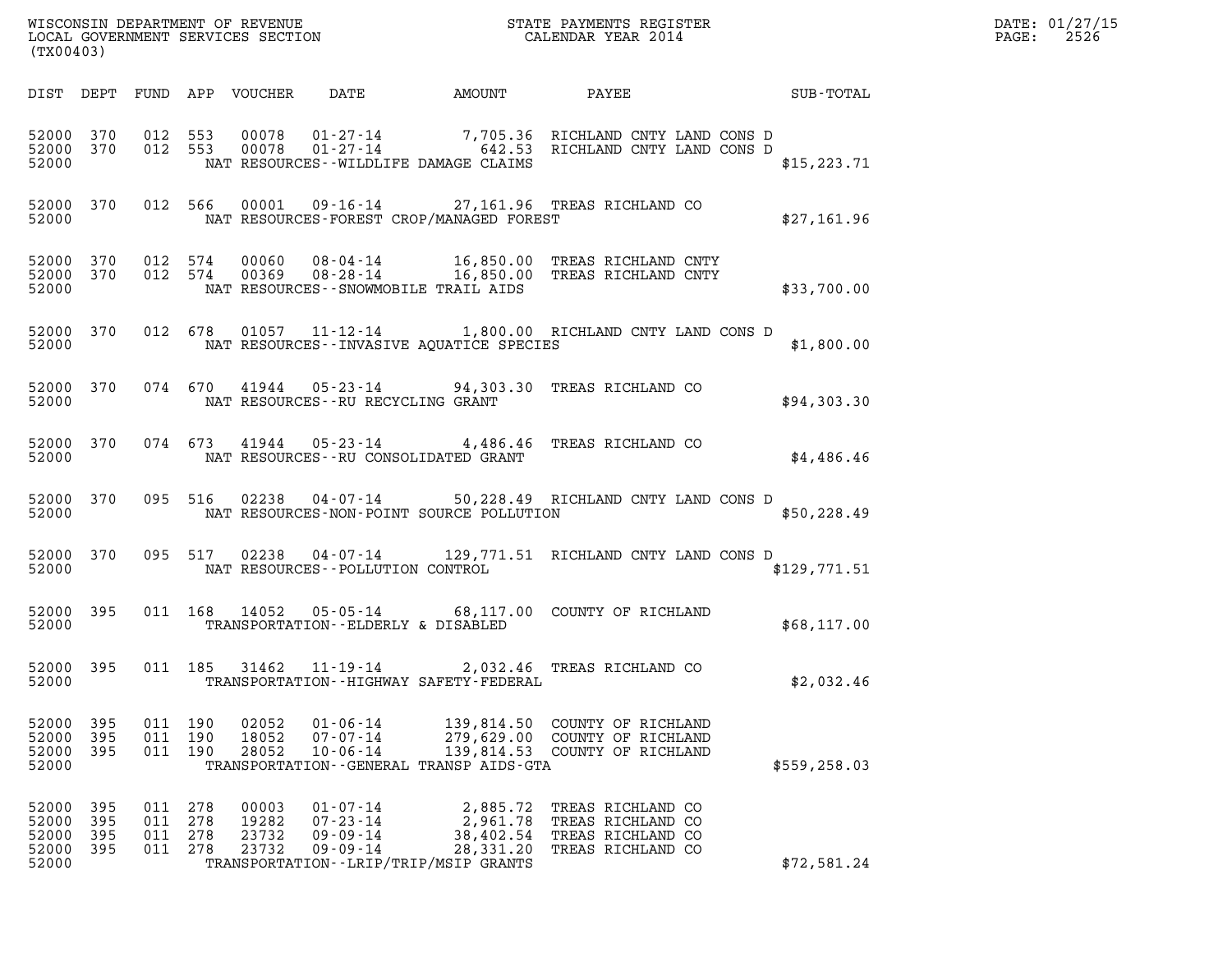| $\mathtt{DATE}$ : | 01/27/15 |
|-------------------|----------|
| PAGE:             | 2527     |

| $\mathbf N$<br>WISCONSIN DEPARTMENT OF REVENUE<br>LOCAL GOVERNMENT SERVICES SECTION<br>(TX00403)                                                                                          |                                                                                                                                          |                                                                                                                                          |                                                                                                                                          |                                                                                                                                                                                  |                                                                                                                                                                                                                                                                                                                                                    |                                                                                                                                                                                                                                                                                                       | STATE PAYMENTS REGISTER<br>CALENDAR YEAR 2014                                                                                                                                                                                                                                                                              |                | DATE: 01/27/15<br>2527<br>PAGE: |
|-------------------------------------------------------------------------------------------------------------------------------------------------------------------------------------------|------------------------------------------------------------------------------------------------------------------------------------------|------------------------------------------------------------------------------------------------------------------------------------------|------------------------------------------------------------------------------------------------------------------------------------------|----------------------------------------------------------------------------------------------------------------------------------------------------------------------------------|----------------------------------------------------------------------------------------------------------------------------------------------------------------------------------------------------------------------------------------------------------------------------------------------------------------------------------------------------|-------------------------------------------------------------------------------------------------------------------------------------------------------------------------------------------------------------------------------------------------------------------------------------------------------|----------------------------------------------------------------------------------------------------------------------------------------------------------------------------------------------------------------------------------------------------------------------------------------------------------------------------|----------------|---------------------------------|
| DIST DEPT                                                                                                                                                                                 |                                                                                                                                          | FUND                                                                                                                                     |                                                                                                                                          | APP VOUCHER                                                                                                                                                                      | DATE                                                                                                                                                                                                                                                                                                                                               | AMOUNT                                                                                                                                                                                                                                                                                                | PAYEE                                                                                                                                                                                                                                                                                                                      | SUB-TOTAL      |                                 |
| 52000 410<br>52000                                                                                                                                                                        |                                                                                                                                          | 002                                                                                                                                      | 116                                                                                                                                      | 11261                                                                                                                                                                            | $11 - 05 - 14$<br>CORRECTIONS - - LOCAL AID                                                                                                                                                                                                                                                                                                        |                                                                                                                                                                                                                                                                                                       | 18,291.88 TREAS RICHLAND CO                                                                                                                                                                                                                                                                                                | \$18, 291.88   |                                 |
| 52000<br>52000<br>52000<br>52000<br>52000<br>52000<br>52000<br>52000<br>52000<br>52000<br>52000<br>52000<br>52000                                                                         | 435<br>435<br>435<br>435<br>435<br>435<br>435<br>435<br>435<br>435<br>435<br>435                                                         | 005<br>005<br>005<br>005<br>005<br>005<br>005<br>005<br>005<br>005<br>005<br>005                                                         | 000<br>000<br>000<br>000<br>000<br>000<br>000<br>000<br>000<br>000<br>000<br>000                                                         | 90412<br>90415<br>90416<br>90417<br>90419<br>90420<br>90500<br>90502<br>90506<br>90508<br>90509<br>90510                                                                         | $01 - 01 - 14$<br>$02 - 01 - 14$<br>$03 - 01 - 14$<br>04-01-14<br>$05 - 01 - 14$<br>$06 - 01 - 14$<br>07-01-14<br>08-01-14<br>09-01-14<br>$10 - 01 - 14$<br>$11 - 01 - 14$<br>$12 - 01 - 14$<br>HEALTH SERVICES - - STATE/FED AIDS                                                                                                                 | 259,982.00<br>246,903.00<br>236,035.00<br>601,995.00<br>177,371.00<br>118,963.00                                                                                                                                                                                                                      | 137,806.00 RICHLAND CO<br>270,693.00 RICHLAND CO<br>94,809.00 RICHLAND CO<br>RICHLAND CO<br>RICHLAND CO<br>RICHLAND CO<br>RICHLAND CO<br>RICHLAND CO<br>181,276.00 RICHLAND CO<br>177,508.00 RICHLAND CO<br>140,474.00 RICHLAND CO<br>RICHLAND CO                                                                          | \$2,643,815.00 |                                 |
| 52000                                                                                                                                                                                     | 435                                                                                                                                      | 005 162                                                                                                                                  |                                                                                                                                          | 01HSD                                                                                                                                                                            | 09-08-14                                                                                                                                                                                                                                                                                                                                           |                                                                                                                                                                                                                                                                                                       | 5,284.51 RICHLAND COUNTY                                                                                                                                                                                                                                                                                                   |                |                                 |
| 52000                                                                                                                                                                                     |                                                                                                                                          |                                                                                                                                          |                                                                                                                                          |                                                                                                                                                                                  |                                                                                                                                                                                                                                                                                                                                                    | HS--AMBULANCE FUNDING ASSISTANCE GRANTS                                                                                                                                                                                                                                                               |                                                                                                                                                                                                                                                                                                                            | \$5,284.51     |                                 |
| 52000<br>52000                                                                                                                                                                            | 435                                                                                                                                      | 005 163                                                                                                                                  |                                                                                                                                          | 01LGS                                                                                                                                                                            | $11 - 17 - 14$                                                                                                                                                                                                                                                                                                                                     | HS--PREPAID MEDICAL TRANSPORT REIMBURSE                                                                                                                                                                                                                                                               | 22,600.00 RICHLAND COUNTY AMB SERVICE                                                                                                                                                                                                                                                                                      | \$22,600.00    |                                 |
| 52000<br>52000<br>52000<br>52000<br>52000<br>52000<br>52000<br>52000<br>52000<br>52000<br>52000<br>52000<br>52000<br>52000<br>52000<br>52000<br>52000<br>52000<br>52000<br>52000<br>52000 | 437<br>437<br>437<br>437<br>437<br>437<br>437<br>437<br>437<br>437<br>437<br>437<br>437<br>437<br>437<br>437<br>437<br>437<br>437<br>437 | 005<br>005<br>005<br>005<br>005<br>005<br>005<br>005<br>005<br>005<br>005<br>005<br>005<br>005<br>005<br>005<br>005<br>005<br>005<br>005 | 000<br>000<br>000<br>000<br>000<br>000<br>000<br>000<br>000<br>000<br>000<br>000<br>000<br>000<br>000<br>000<br>000<br>000<br>000<br>000 | 00000<br>00000<br>00000<br>00000<br>00000<br>00000<br>00000<br>00000<br>00000<br>00000<br>00000<br>00000<br>00000<br>00000<br>00000<br>00000<br>00000<br>00000<br>00000<br>00000 | $01 - 06 - 14$<br>$01 - 30 - 14$<br>$02 - 05 - 14$<br>$03 - 05 - 14$<br>04-07-14<br>04-30-14<br>$05 - 05 - 14$<br>$06 - 05 - 14$<br>$06 - 11 - 14$<br>06-11-14<br>$07 - 08 - 14$<br>$07 - 30 - 14$<br>$08 - 29 - 14$<br>$09 - 05 - 14$<br>$10 - 06 - 14$<br>$10 - 30 - 14$<br>$11 - 03 - 14$<br>$11 - 04 - 14$<br>$11 - 05 - 14$<br>$12 - 05 - 14$ | 63,185.89 RICHLAND<br>3,799.96 RICHLAND<br>44,186.80 RICHLAND<br>52,336.95<br>34,596.94<br>9,793.30<br>6,701.60<br>10,948.84<br>5,179.56<br>45,681.59<br>231,118.67<br>7,784.55<br>6,054.15<br>33,428.50<br>1,008.00<br>10,207.82<br>4,189.95<br>38,318.66<br>CHILDREN & FAMILIES--STATE/FEDERAL AIDS | 37,311.96 RICHLAND CHILD SUPPORT<br>RICHLAND<br>RICHLAND CHILD SUPPORT<br>RICHLAND<br>77.80 RICHLAND<br>RICHLAND<br>RICHLAND CHILD SUPPORT<br>RICHLAND<br>RICHLAND CHILD SUPPORT<br>RICHLAND<br>RICHLAND<br>RICHLAND<br>RICHLAND CHILD SUPPORT<br>RICHLAND CHILD SUPPORT<br>RICHLAND CHILD SUPPORT<br>RICHLAND<br>RICHLAND | \$645,911.49   |                                 |
| 52000<br>52000                                                                                                                                                                            | 455                                                                                                                                      | 002                                                                                                                                      | 221                                                                                                                                      | 13                                                                                                                                                                               | $07 - 30 - 14$<br>JUSTICE--LAW ENFORCEMENT SERVICES AID                                                                                                                                                                                                                                                                                            | 120.00                                                                                                                                                                                                                                                                                                | TREAS RICHLAND CNTY                                                                                                                                                                                                                                                                                                        | \$120.00       |                                 |

52000 455 002 231 01700 02-24-14 5,120.00 TREAS RICHLAND CNTY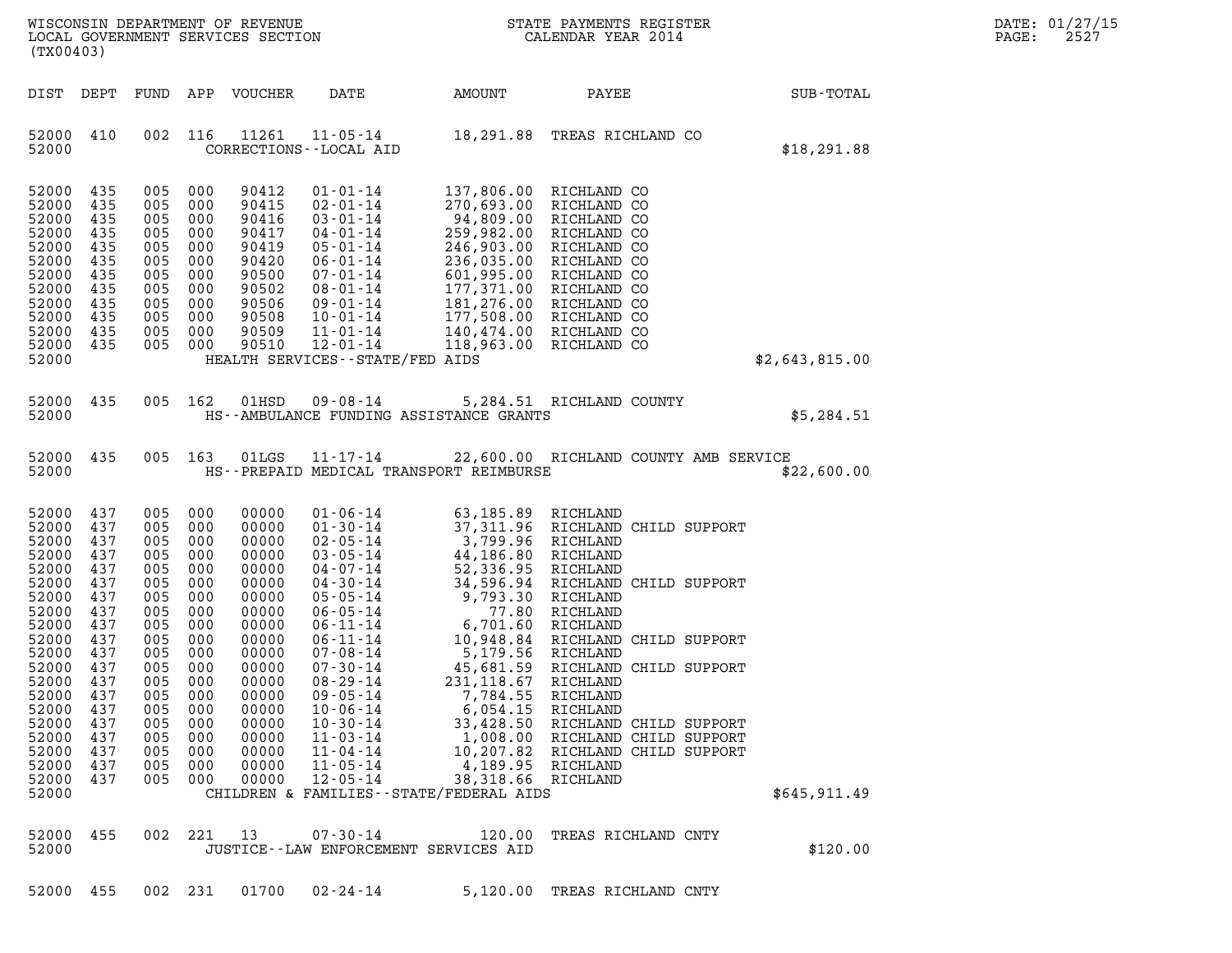| WISCONSIN DEPARTMENT OF REVENUE   | STATE PAYMENTS REGISTER | DATE: 01/27/15 |
|-----------------------------------|-------------------------|----------------|
| LOCAL GOVERNMENT SERVICES SECTION | CALENDAR YEAR 2014      | 2528<br>PAGE:  |

| (TX00403)                                                                                                                                             | WISCONSIN DEPARTMENT OF REVENUE<br>LOCAL GOVERNMENT SERVICES SECTION<br>(TWO 1403)                                                                                                                                                                                                 |                                                         |                                                                                                       | $\mathbf{E} \mathbf{R}$ | DATE: 01/27/15<br>$\mathtt{PAGE}$ :<br>2528 |
|-------------------------------------------------------------------------------------------------------------------------------------------------------|------------------------------------------------------------------------------------------------------------------------------------------------------------------------------------------------------------------------------------------------------------------------------------|---------------------------------------------------------|-------------------------------------------------------------------------------------------------------|-------------------------|---------------------------------------------|
|                                                                                                                                                       | DIST DEPT FUND APP VOUCHER DATE AMOUNT PAYEE                                                                                                                                                                                                                                       |                                                         |                                                                                                       | SUB-TOTAL               |                                             |
|                                                                                                                                                       | 52000 JUSTICE - LAW ENFORCEMENT TRAINING                                                                                                                                                                                                                                           |                                                         |                                                                                                       | \$5,120.00              |                                             |
| 52000 455 002 532<br>52000 455<br>52000                                                                                                               | 002 532 009 07-22-14 17,472.46 TREAS RICHLAND CO<br>002 532 009 03-10-14 17,672.49 TREAS RICHLAND CO<br>JUSTICE - - VICTIM/WITNESS ASSISTANCE SERV                                                                                                                                 |                                                         |                                                                                                       | \$35,144.95             |                                             |
| 52000 465<br>52000 465<br>52000 465<br>52000                                                                                                          | 002 305 01171 02-26-14 125.46 TREAS RICHLAND CO<br>002 305 01203 03-05-14 2,754.41 TREAS RICHLAND CO<br>002 305 01350 03-19-14 255.84 TREAS RICHLAND CO<br>MILITARY AFFAIRS-EMER MGMT-DISASTER RECO                                                                                |                                                         |                                                                                                       | \$3,135.71              |                                             |
| 52000 465                                                                                                                                             | 002 308 00009 07-17-14 9,266.00 TREAS RICHLAND CO<br>52000 MILITARY AFFAIRS-EMER MGMT-RESPONSE EQMT                                                                                                                                                                                |                                                         |                                                                                                       | \$9,266.00              |                                             |
|                                                                                                                                                       | 52000 465 002 337 00868 03-17-14 3,932.00 TREAS RICHLAND CO<br>52000 465 002 337 01575 07-09-14 4,213.00 TREAS RICHLAND CO<br>52000 MILITARY AFFAIRS-EMERGENCY MGMT PLANNING                                                                                                       |                                                         |                                                                                                       | \$8,145.00              |                                             |
| 52000 465<br>002 342<br>52000 465<br>002 342<br>002 342<br>52000 465<br>52000 465<br>002 342<br>52000 465<br>002 342<br>52000 465<br>002 342<br>52000 | 00280  10-08-14  52,440.52  TREAS RICHLAND CO<br>01067  02-07-14  13,799.69  TREAS RICHLAND CO<br>01171  02-26-14  752.75  TREAS RICHLAND CO<br>01203  03-05-14  16,526.46  TREAS RICHLAND CO<br>01350  03-19-14  1,535.03  TREAS RICH<br>MILITARY AFFAIRS-EMERGENCY MGMT-FED FUND |                                                         |                                                                                                       | \$99,307.35             |                                             |
| 52000 485<br>52000                                                                                                                                    | 002 127 06279 06-19-14 850.00 TREAS RICHLAND CO<br>VETERANS AFFAIRS GRANTS                                                                                                                                                                                                         |                                                         |                                                                                                       | \$850.00                |                                             |
| 52000 485<br>52000                                                                                                                                    | 082  267  06279  06-19-14  3,825.00  TREAS RICHLAND CO<br>VETERANS AFFAIRS--GRANTS TO COUNTIES                                                                                                                                                                                     |                                                         |                                                                                                       | \$3,825.00              |                                             |
| 52000 485<br>082 280<br>52000                                                                                                                         | $03424$ $01-30-14$<br>VETERANS AFFAIRS - - GRANTS                                                                                                                                                                                                                                  |                                                         | 915.58 TREAS RICHLAND CO                                                                              | \$915.58                |                                             |
| 52000 485<br>52000                                                                                                                                    | 083 370 06279 06-19-14 3,825.00 TREAS RICHLAND CO<br>VETERANS AFFAIRS -- GRANTS TO COUNTIES                                                                                                                                                                                        |                                                         |                                                                                                       | \$3,825.00              |                                             |
| 52000 505<br>002 155<br>52000<br>505<br>002 155<br>52000<br>505<br>002 155<br>52000<br>505<br>002 155<br>52000 505<br>002 155                         | $07 - 23 - 14$<br>60009<br>$07 - 23 - 14$<br>60009<br>$08 - 25 - 14$<br>60079<br>$09 - 23 - 14$<br>60160<br>$11 - 25 - 14$<br>60208                                                                                                                                                | 507.93<br>2,044.72<br>2,017.79<br>17,709.28<br>2,311.82 | TREAS RICHLAND CO<br>TREAS RICHLAND CO<br>TREAS RICHLAND CO<br>TREAS RICHLAND CO<br>TREAS RICHLAND CO |                         |                                             |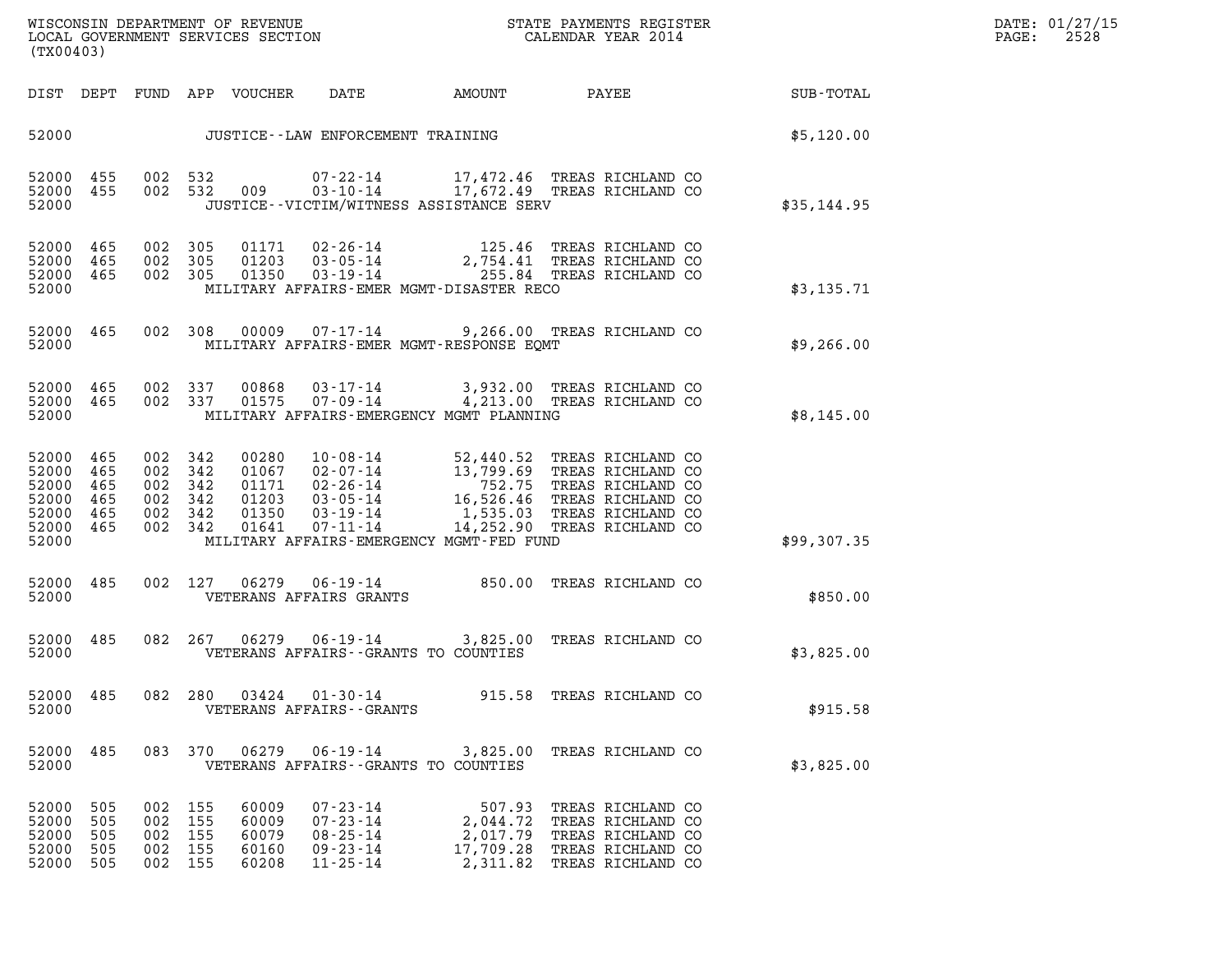| (TX00403)                                                                                                                                                                                                   |                                                                                                                                                        |                                                                                                                                                        |                                                                                                                                                        |                                                                                                                                                                                                    |                                                                                 |                            |                                                                                                                                                                                                                                                                                                                                                                                                     |                  |
|-------------------------------------------------------------------------------------------------------------------------------------------------------------------------------------------------------------|--------------------------------------------------------------------------------------------------------------------------------------------------------|--------------------------------------------------------------------------------------------------------------------------------------------------------|--------------------------------------------------------------------------------------------------------------------------------------------------------|----------------------------------------------------------------------------------------------------------------------------------------------------------------------------------------------------|---------------------------------------------------------------------------------|----------------------------|-----------------------------------------------------------------------------------------------------------------------------------------------------------------------------------------------------------------------------------------------------------------------------------------------------------------------------------------------------------------------------------------------------|------------------|
| DIST                                                                                                                                                                                                        | DEPT                                                                                                                                                   | FUND APP                                                                                                                                               |                                                                                                                                                        | VOUCHER                                                                                                                                                                                            | DATE                                                                            | AMOUNT                     | PAYEE                                                                                                                                                                                                                                                                                                                                                                                               | <b>SUB-TOTAL</b> |
| 52000<br>52000<br>52000<br>52000<br>52000<br>52000<br>52000<br>52000<br>52000<br>52000<br>52000<br>52000<br>52000<br>52000<br>52000<br>52000                                                                | 505<br>505<br>505<br>505<br>505<br>505<br>505<br>505<br>505<br>505<br>505<br>505<br>505<br>505<br>505                                                  | 002<br>002<br>002<br>002<br>002<br>002<br>002<br>002<br>002<br>002<br>002<br>002<br>002<br>002<br>002                                                  | 155<br>155<br>155<br>155<br>155<br>155<br>155<br>155<br>155<br>155<br>155<br>155<br>155<br>155<br>155                                                  | 60208<br>60352<br>60352<br>60467<br>60467<br>60581<br>60581<br>60581<br>60621<br>60621<br>60621<br>60689<br>60689<br>60758<br>60758                                                                | DOA-HOUSING ASSISTANCE-FEDERAL FUNDS                                            |                            | $\begin{tabular}{l c c c c c c c} $11\text{-}25\text{-}14$ & $12\text{-}15$ & TREAS RICHLAND CO \\ $12\text{-}23\text{-}14$ & $2,922\text{-}04$ & TREAS RICHLAND CO \\ $12\text{-}25\text{-}14$ & $12\text{-}15$ & TREAS RICHLAND CO \\ $02\text{-}25\text{-}14$ & $1,447\text{-}23$ & TREAS RICHLAND CO \\ $04\text{-}08\text{-}14$ & $1,447\text{-}23$ & TREAS RICHLAND CO \\ $04\text{-}08\text$ | \$39,441.99      |
| 52000<br>52000<br>52000<br>52000<br>52000                                                                                                                                                                   | 505<br>505<br>505<br>505                                                                                                                               | 002<br>002<br>002<br>002                                                                                                                               | 745<br>745<br>745<br>745                                                                                                                               | 03891<br>03891<br>03891<br>03891                                                                                                                                                                   | DOA--HOUSING ASSISTANCE GRANTS                                                  |                            | 12-15-14 5,014.24 TREAS RICHLAND CO<br>12-15-14 1,282.00 TREAS RICHLAND CO<br>12-15-14 12,182.48 TREAS RICHLAND CO<br>12-15-14 2,173.20 TREAS RICHLAND CO                                                                                                                                                                                                                                           | \$20,651.92      |
| 52000<br>52000<br>52000<br>52000<br>52000<br>52000<br>52000<br>52000<br>52000<br>52000<br>52000<br>52000<br>52000<br>52000<br>52000<br>52000<br>52000<br>52000<br>52000<br>52000<br>52000<br>52000<br>52000 | 505<br>505<br>505<br>505<br>505<br>505<br>505<br>505<br>505<br>505<br>505<br>505<br>505<br>505<br>505<br>505<br>505<br>505<br>505<br>505<br>505<br>505 | 035<br>035<br>035<br>035<br>035<br>035<br>035<br>035<br>035<br>035<br>035<br>035<br>035<br>035<br>035<br>035<br>035<br>035<br>035<br>035<br>035<br>035 | 371<br>371<br>371<br>371<br>371<br>371<br>371<br>371<br>371<br>371<br>371<br>371<br>371<br>371<br>371<br>371<br>371<br>371<br>371<br>371<br>371<br>371 | 60009<br>60009<br>60009<br>60079<br>60079<br>60079<br>60160<br>60160<br>60208<br>60208<br>60352<br>60352<br>60467<br>60467<br>60581<br>60581<br>60621<br>60621<br>60689<br>60689<br>60758<br>60758 | $05 - 23 - 14$<br>$06 - 24 - 14$<br>$06 - 24 - 14$<br>DOA--PUBLIC BENEFITS FUND | 870.38<br>354.41<br>112.73 | TREAS RICHLAND CO<br>TREAS RICHLAND CO<br>TREAS RICHLAND CO                                                                                                                                                                                                                                                                                                                                         | \$16,954.79      |
| 52000<br>52000<br>52000                                                                                                                                                                                     | 505<br>505                                                                                                                                             | 089<br>089                                                                                                                                             | 166<br>166                                                                                                                                             | 00176<br>05138                                                                                                                                                                                     | $08 - 11 - 14$<br>$01 - 28 - 14$<br>DOA--LAND INFORMATION FUND                  | 38,472.00<br>1,000.00      | TREAS RICHLAND CO<br>TREAS RICHLAND CO                                                                                                                                                                                                                                                                                                                                                              | \$39,472.00      |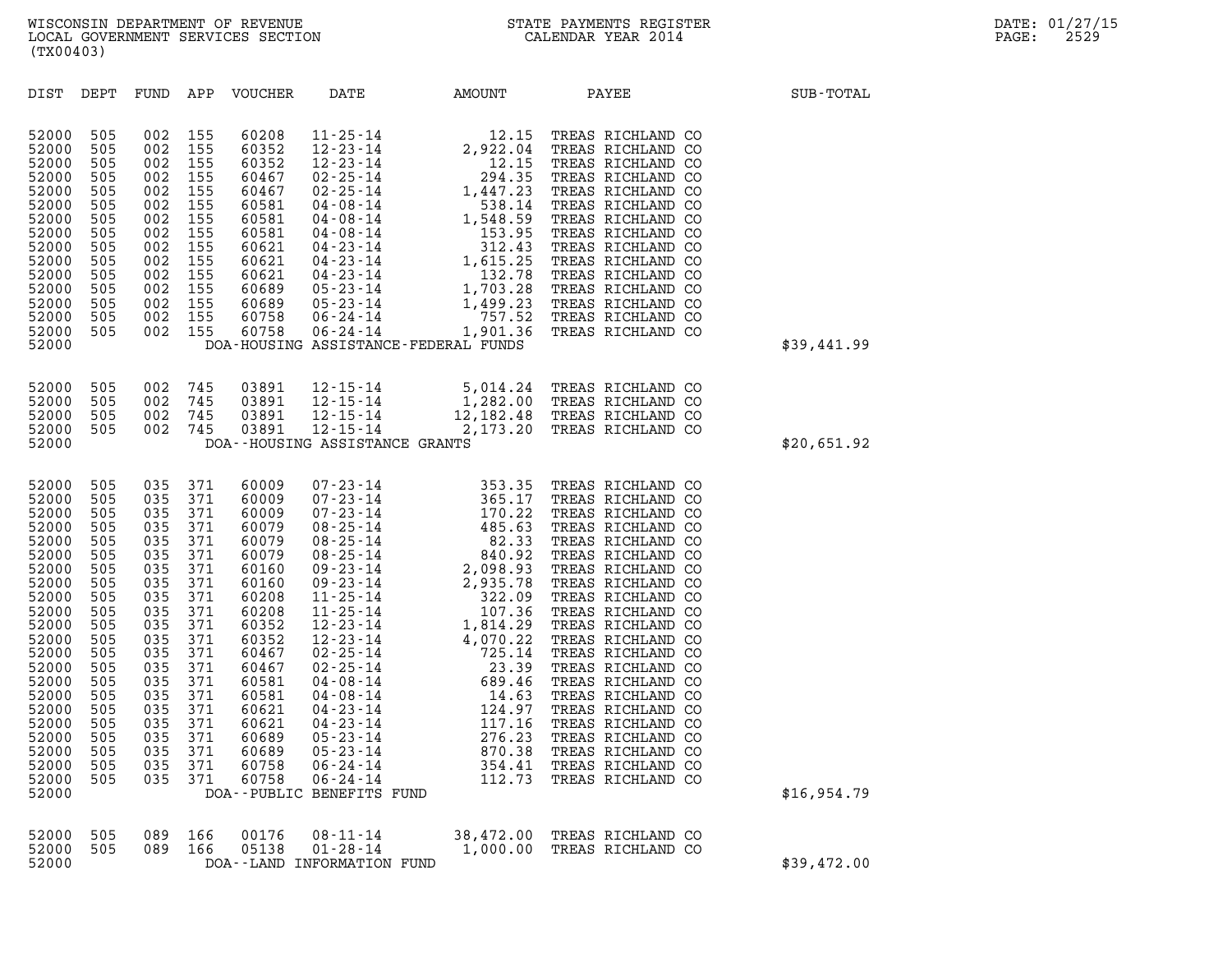| (TX00403)               |            |            |            | WISCONSIN DEPARTMENT OF REVENUE<br>LOCAL GOVERNMENT SERVICES SECTION |                                                        |                                                                                        | STATE PAYMENTS REGISTER<br>CALENDAR YEAR 2014     |  | DATE: 01/27/15<br>PAGE:<br>2530 |  |
|-------------------------|------------|------------|------------|----------------------------------------------------------------------|--------------------------------------------------------|----------------------------------------------------------------------------------------|---------------------------------------------------|--|---------------------------------|--|
| DIST                    | DEPT       | FUND       | APP        | VOUCHER                                                              | DATE                                                   | AMOUNT                                                                                 | PAYEE                                             |  | SUB-TOTAL                       |  |
| 52000<br>52000<br>52000 | 835<br>835 | 002<br>002 | 105<br>105 | 44255<br>81362                                                       | 07-28-14<br>11-17-14<br>REVENUE--STATE SHARED REVENUES | 996,274.19                                                                             | 179,597.91 TREAS RICHLAND CO<br>TREAS RICHLAND CO |  | \$1,175,872.10                  |  |
| 52000 835<br>52000      |            | 002        | 109        | 01052                                                                | 07-28-14<br>REVENUE--EXEMPT COMPUTER AID               | 12,230.00                                                                              | TREAS RICHLAND CO                                 |  | \$12, 230.00                    |  |
| 52000<br>52000<br>52000 | 835<br>835 | 002<br>002 | 302<br>302 | 10105<br>11105                                                       | $07 - 28 - 14$                                         | 07-28-14    1,559,912.97 TREAS RICHLAND CO<br>REVENUE-FIRST DOLLAR/SCHOOL LEVY CREDITS | 522,765.42 TREAS RICHLAND CO                      |  | \$2,082,678.39                  |  |
| 52000<br>52000          | 835        | 021        | 363        | 37386                                                                | 03-24-14<br>REVENUE--LOTTERY CREDIT -                  | 526,143.55                                                                             | TREAS RICHLAND CO                                 |  | \$526, 143.55                   |  |
| 52000                   |            |            |            |                                                                      | DISTRICT TOTAL APPROPRIATIONS                          |                                                                                        |                                                   |  | \$8,788,554.02                  |  |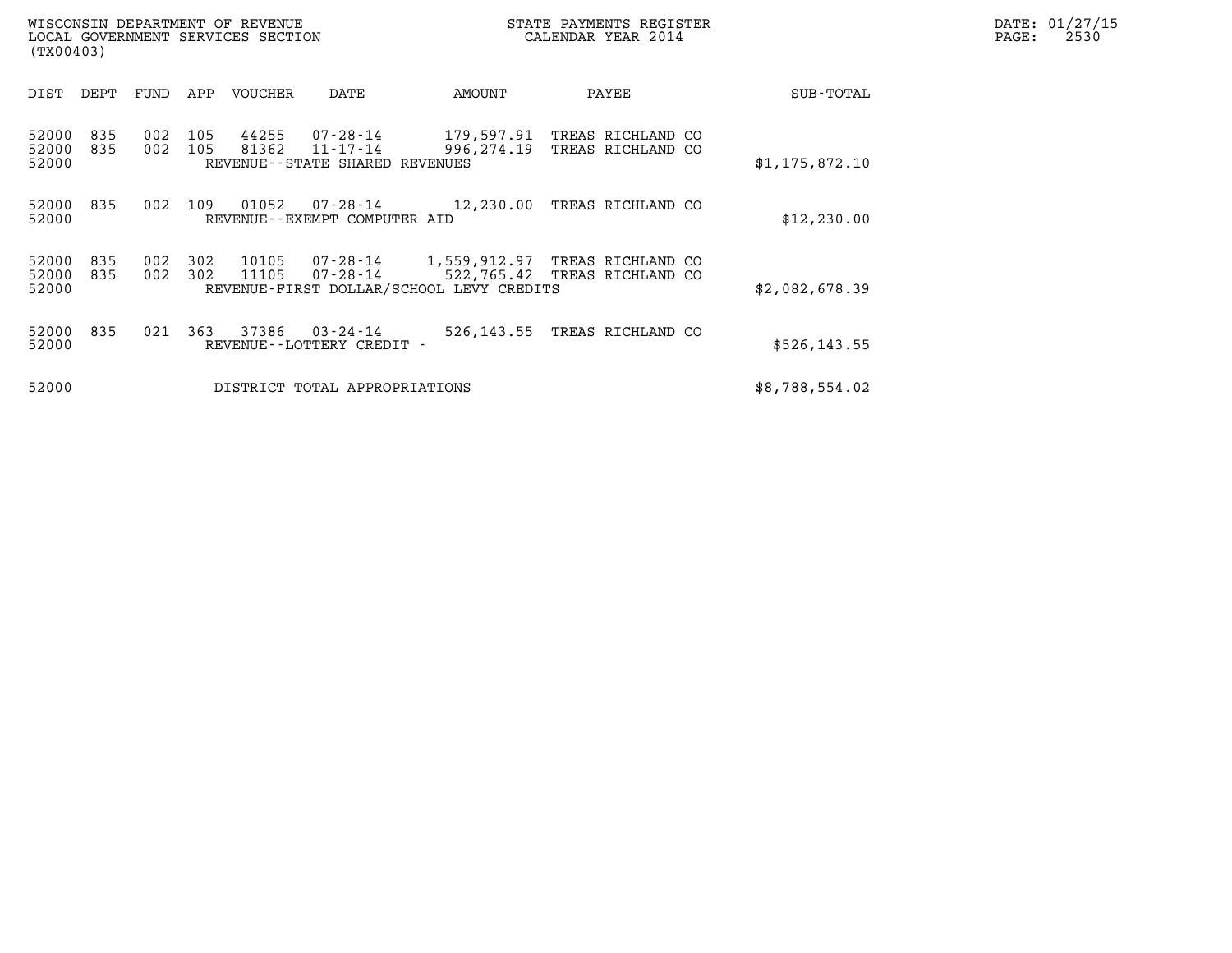| (TX00403)                                                 |           |                    |                                          |                                 |                                                                 |                                                                                                                                                                                                                                                   |                                                                                                              |              | DATE: 01/27/15<br>2531<br>$\mathtt{PAGE:}$ |
|-----------------------------------------------------------|-----------|--------------------|------------------------------------------|---------------------------------|-----------------------------------------------------------------|---------------------------------------------------------------------------------------------------------------------------------------------------------------------------------------------------------------------------------------------------|--------------------------------------------------------------------------------------------------------------|--------------|--------------------------------------------|
|                                                           |           |                    |                                          | DIST DEPT FUND APP VOUCHER DATE |                                                                 |                                                                                                                                                                                                                                                   |                                                                                                              |              |                                            |
| 52002                                                     | 52002 165 |                    |                                          |                                 |                                                                 | 002 225 01289 06-30-14 1,060.20 TREAS TN AKAN<br>SAFETY/PROF SERV--FIRE INSURANCE DUES                                                                                                                                                            |                                                                                                              | \$1,060.20   |                                            |
| 52002                                                     | 52002 370 |                    | 000 001                                  |                                 |                                                                 | NAT RESOURCES-SEVERANCE/YIELD/WITHDRAWAL                                                                                                                                                                                                          | 02DNR  09-11-14  10,424.93  TREAS TOWN AKAN                                                                  | \$10, 424.93 |                                            |
| 52002                                                     |           |                    |                                          |                                 |                                                                 | NAT RESOURCES--AIDS IN LIEU OF TAXES                                                                                                                                                                                                              | 52002 370 002 503 17199 02-25-14 418.47 TREAS TN AKAN $\frac{418.47}{20}$ TOWN SHARE 63.<br>TOWN SHARE 63.62 | \$418.47     |                                            |
| 52002                                                     | 52002 370 |                    |                                          |                                 |                                                                 | 012 571 38073 06-16-14 1,027.76 TREAS TN AKAN<br>NAT RESOURCES - - FOREST CROP/MFL/CO FOREST                                                                                                                                                      |                                                                                                              | \$1,027.76   |                                            |
| 52002                                                     | 52002 370 |                    |                                          |                                 | NAT RESOURCES--AIDS IN LIEU OF TAXES                            | 012 579 19680 04-16-14 1.54 TREAS TN AKAN                                                                                                                                                                                                         |                                                                                                              | \$1.54       |                                            |
| 52002 395<br>52002 395<br>52002 395<br>52002 395<br>52002 |           |                    | 011 191<br>011 191<br>011 191<br>011 191 |                                 |                                                                 | 05288  01-06-14  22,096.18  TOWN OF AKAN<br>11288  04-07-14  22,096.18  TOWN OF AKAN<br>21288  07-07-14  22,096.18  TOWN OF AKAN<br>31288  10-06-14  22,096.21  TOWN OF AKAN<br>TRANSPORTATION--GENERAL TRANSP AIDS-GTA                           |                                                                                                              | \$88,384.75  |                                            |
| 52002                                                     |           |                    |                                          |                                 |                                                                 | $\begin{array}{cccccc} 52002 & 395 & 011 & 278 & 34946 & 12-19-14 & & 4,000.00 & \text{TREAS TN AKAN} \\ 52002 & 395 & 011 & 278 & 34946 & 12-19-14 & & 29,990.00 & \text{TREAS TN AKAN} \end{array}$<br>TRANSPORTATION - - LRIP/TRIP/MSIP GRANTS |                                                                                                              | \$33,990.00  |                                            |
| 52002                                                     | 52002 465 |                    |                                          |                                 |                                                                 | 002 305 01382 04-22-14 3,165.59 TREAS TN AKAN<br>MILITARY AFFAIRS-EMER MGMT-DISASTER RECO                                                                                                                                                         |                                                                                                              | \$3,165.59   |                                            |
| 52002                                                     | 52002 465 |                    | 002 342                                  |                                 |                                                                 | 01382  04-22-14  18,993.50  TREAS TN AKAN<br>MILITARY AFFAIRS-EMERGENCY MGMT-FED FUND                                                                                                                                                             |                                                                                                              | \$18,993.50  |                                            |
| 52002<br>52002 835<br>52002                               | 835       | 002 105<br>002 105 |                                          | 44233<br>81340                  | 07-28-14<br>$11 - 17 - 14$<br>REVENUE - - STATE SHARED REVENUES |                                                                                                                                                                                                                                                   | 1,597.18 TREAS TN AKAN<br>25,688.00 TREAS TN AKAN                                                            | \$27, 285.18 |                                            |
| 52002<br>52002                                            | 835       | 002                | 109                                      | 03177                           | $07 - 28 - 14$<br>REVENUE--EXEMPT COMPUTER AID                  |                                                                                                                                                                                                                                                   | 11.00 TREAS TN AKAN                                                                                          | \$11.00      |                                            |
| 52002                                                     |           |                    |                                          |                                 | DISTRICT TOTAL APPROPRIATIONS                                   |                                                                                                                                                                                                                                                   |                                                                                                              | \$184,762.92 |                                            |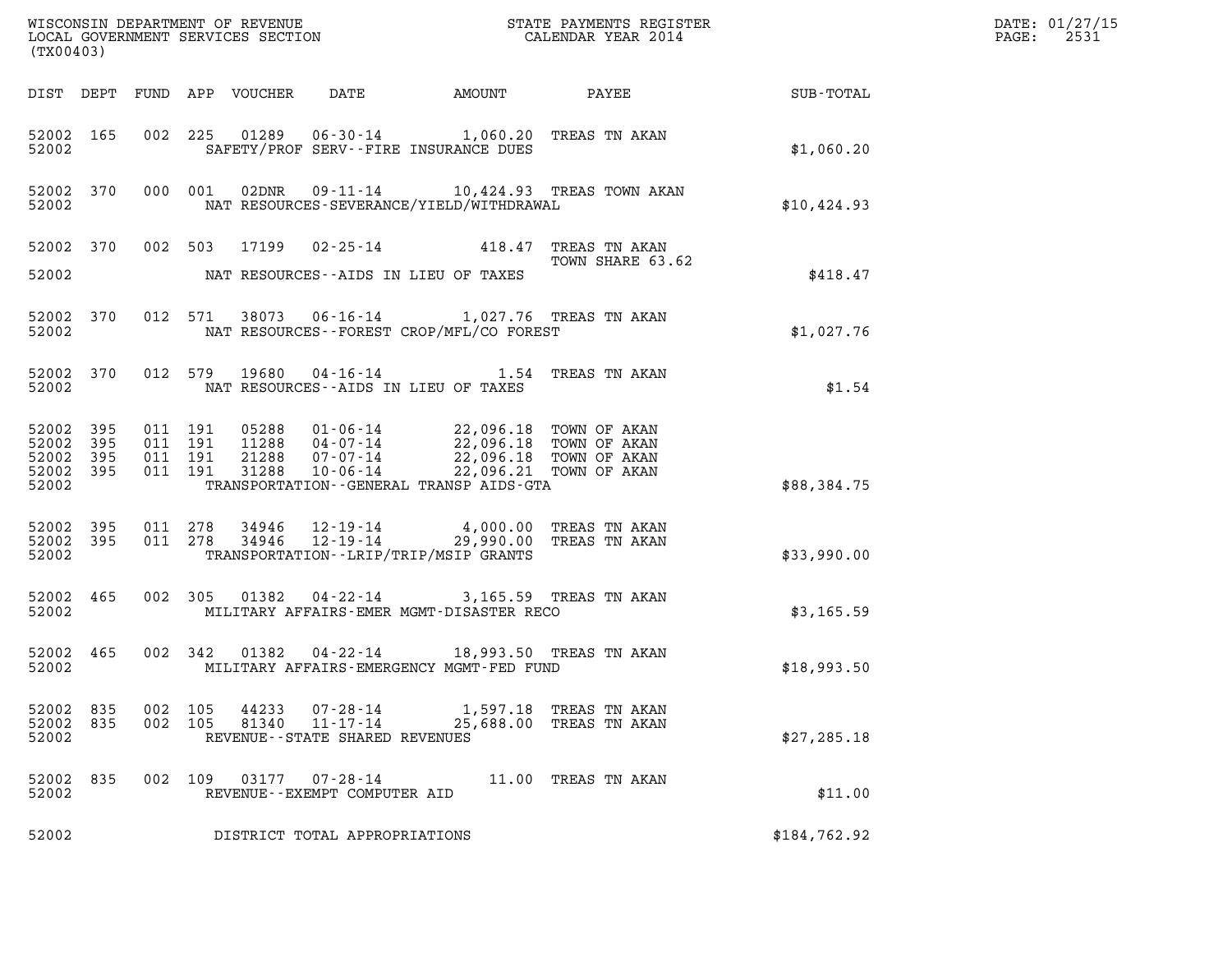| WISCONSIN DEPARTMENT OF REVENUE<br>LOCAL GOVERNMENT SERVICES SECTION<br>(TX00403) |            |                                          |         |                                 |                                   |                                                                                                                                                                                                  | STATE PAYMENTS REGISTER<br>CALENDAR YEAR 2014                                         |               | DATE: 01/27/15<br>$\mathtt{PAGE}$ :<br>2532 |
|-----------------------------------------------------------------------------------|------------|------------------------------------------|---------|---------------------------------|-----------------------------------|--------------------------------------------------------------------------------------------------------------------------------------------------------------------------------------------------|---------------------------------------------------------------------------------------|---------------|---------------------------------------------|
|                                                                                   |            |                                          |         | DIST DEPT FUND APP VOUCHER DATE |                                   | <b>AMOUNT</b>                                                                                                                                                                                    | <b>PAYEE</b>                                                                          | SUB-TOTAL     |                                             |
| 52004 165<br>52004                                                                |            |                                          |         |                                 |                                   | SAFETY/PROF SERV--FIRE INSURANCE DUES                                                                                                                                                            | 002 225 01290 06-30-14 1,150.05 TREAS TN BLOOM                                        | \$1,150.05    |                                             |
| 52004 370<br>52004                                                                |            |                                          | 000 001 |                                 |                                   | NAT RESOURCES-SEVERANCE/YIELD/WITHDRAWAL                                                                                                                                                         | 177.21 TREAS TOWN BLOOM                                                               | \$177.21      |                                             |
| 52004 370<br>52004                                                                |            | 012 571                                  |         |                                 |                                   | NAT RESOURCES - - FOREST CROP/MFL/CO FOREST                                                                                                                                                      | 38074  06-16-14  369.83  TREAS TN BLOOM                                               | \$369.83      |                                             |
| 52004 395<br>52004<br>52004<br>52004 395<br>52004                                 | 395<br>395 | 011 191<br>011 191<br>011 191<br>011 191 |         | 31289                           | 21289 07-07-14                    | 05289  01-06-14  25,388.12  TOWN OF BLOOM<br>11289  04-07-14  25,388.12  TOWN OF BLOOM<br>25,388.12 TOWN OF BLOOM<br>10-06-14 25,388.13 TOWN OF BLOOM<br>TRANSPORTATION--GENERAL TRANSP AIDS-GTA |                                                                                       | \$101,552.49  |                                             |
| 52004 835<br>52004 835<br>52004                                                   |            | 002 105<br>002 105                       |         |                                 | REVENUE - - STATE SHARED REVENUES |                                                                                                                                                                                                  | 44234  07-28-14  7,149.47 TREAS TN BLOOM<br>81341  11-17-14  40,560.39 TREAS TN BLOOM | \$47,709.86   |                                             |
| 52004 835<br>52004                                                                |            | 002 109                                  |         |                                 | REVENUE--EXEMPT COMPUTER AID      |                                                                                                                                                                                                  | 03178  07-28-14  3.00 TREAS TN BLOOM                                                  | \$3.00        |                                             |
| 52004 835<br>52004                                                                |            |                                          |         |                                 |                                   | DOA-PAYMENT FOR MUNICIPAL SERVICES AID                                                                                                                                                           | 002 501 00003 02-03-14 191.81 TREAS TN BLOOM                                          | \$191.81      |                                             |
| 52004                                                                             |            |                                          |         |                                 | DISTRICT TOTAL APPROPRIATIONS     |                                                                                                                                                                                                  |                                                                                       | \$151, 154.25 |                                             |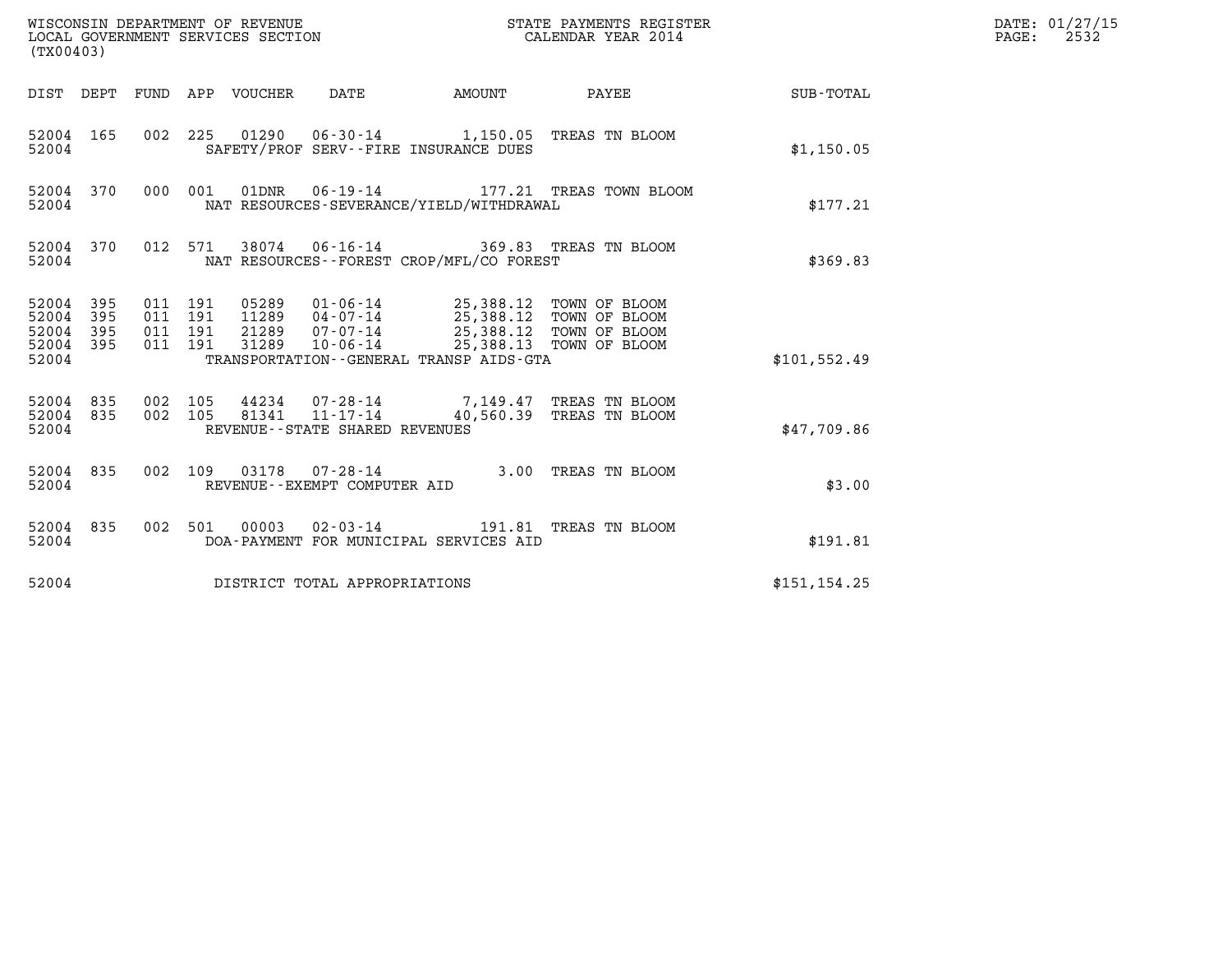| DATE: | 01/27/15 |
|-------|----------|
| PAGE: | 2533     |

| (TX00403)                                         |            |                               |         |                                  |                                                     |                                          |                                                                                                                                                                                                                                                                                        |                  | DATE: 01/27/15<br>$\mathtt{PAGE:}$<br>2533 |
|---------------------------------------------------|------------|-------------------------------|---------|----------------------------------|-----------------------------------------------------|------------------------------------------|----------------------------------------------------------------------------------------------------------------------------------------------------------------------------------------------------------------------------------------------------------------------------------------|------------------|--------------------------------------------|
|                                                   |            |                               |         | DIST DEPT FUND APP VOUCHER       | DATE                                                | AMOUNT                                   | PAYEE                                                                                                                                                                                                                                                                                  | <b>SUB-TOTAL</b> |                                            |
| 52006 165<br>52006                                |            |                               |         |                                  |                                                     | SAFETY/PROF SERV--FIRE INSURANCE DUES    | 002 225 01291 06-30-14 4,043.15 TREAS TN BUENA VISTA                                                                                                                                                                                                                                   | \$4,043.15       |                                            |
| 52006 370<br>52006                                | 52006 370  | 000 001<br>000 001            |         |                                  |                                                     | NAT RESOURCES-SEVERANCE/YIELD/WITHDRAWAL | $\begin{array}{cccc} \texttt{01DNR} & \texttt{06-19-14} & \texttt{2,016.63} & \texttt{TREAS} & \texttt{TOWN} & \texttt{BUENA} & \texttt{VISTA} \\ \texttt{02DNR} & \texttt{09-08-14} & \texttt{427.71} & \texttt{TREAS} & \texttt{TOWN} & \texttt{BUENA} & \texttt{VISTA} \end{array}$ | \$2,444.34       |                                            |
| 52006 370<br>52006 370<br>52006 370               |            | 002 503<br>002 503<br>002 503 |         | 17076<br>17076<br>17076          | $02 - 14 - 14$                                      |                                          | 25,896.67 TREAS TN BUENA VISTA<br><b>TOWN SHARE 1163.85</b>                                                                                                                                                                                                                            |                  |                                            |
| 52006                                             |            |                               |         |                                  |                                                     | NAT RESOURCES--AIDS IN LIEU OF TAXES     |                                                                                                                                                                                                                                                                                        | \$31,584.70      |                                            |
| 52006                                             | 52006 370  |                               | 012 571 |                                  |                                                     | NAT RESOURCES--FOREST CROP/MFL/CO FOREST | 38075  06-16-14  559.63  TREAS TN BUENA VISTA                                                                                                                                                                                                                                          | \$559.63         |                                            |
| 52006 370<br>52006<br>52006 370<br>52006          | 370        | 012 579<br>012 579<br>012 579 |         | 19681<br>19681<br>19681          |                                                     | NAT RESOURCES--AIDS IN LIEU OF TAXES     | 04-16-14 582.11 TREAS TN BUENA VISTA<br>04-16-14 25.50 TREAS TN BUENA VISTA<br>04-16-14 260.23 TREAS TN BUENA VISTA                                                                                                                                                                    | \$867.84         |                                            |
| 52006 395<br>52006<br>52006<br>52006 395<br>52006 | 395<br>395 | 011 191<br>011 191<br>011 191 | 011 191 | 05290<br>11290<br>21290<br>31290 |                                                     | TRANSPORTATION--GENERAL TRANSP AIDS-GTA  | 01-06-14 16,666.08 TOWN OF BUENA VISTA                                                                                                                                                                                                                                                 | \$66,664.33      |                                            |
| 52006 835<br>52006 835<br>52006                   |            | 002 105<br>002 105            |         | 44235<br>81342                   | 11-17-14<br>REVENUE - - STATE SHARED REVENUES       |                                          | 07-28-14 9,737.33 TREAS TN BUENA VISTA<br>55,227.40 TREAS TN BUENA VISTA                                                                                                                                                                                                               | \$64,964.73      |                                            |
| 52006 835<br>52006                                |            |                               | 002 109 |                                  | 03179 07-28-14<br>REVENUE--EXEMPT COMPUTER AID      |                                          | 8.00 TREAS TN BUENA VISTA                                                                                                                                                                                                                                                              | \$8.00           |                                            |
| 52006 835<br>52006                                |            |                               |         |                                  | 021 363 36295 03-24-14<br>REVENUE--LOTTERY CREDIT - |                                          | 3,776.12 TREAS TN BUENA VISTA                                                                                                                                                                                                                                                          | \$3,776.12       |                                            |
| 52006                                             |            |                               |         |                                  | DISTRICT TOTAL APPROPRIATIONS                       |                                          |                                                                                                                                                                                                                                                                                        | \$174,912.84     |                                            |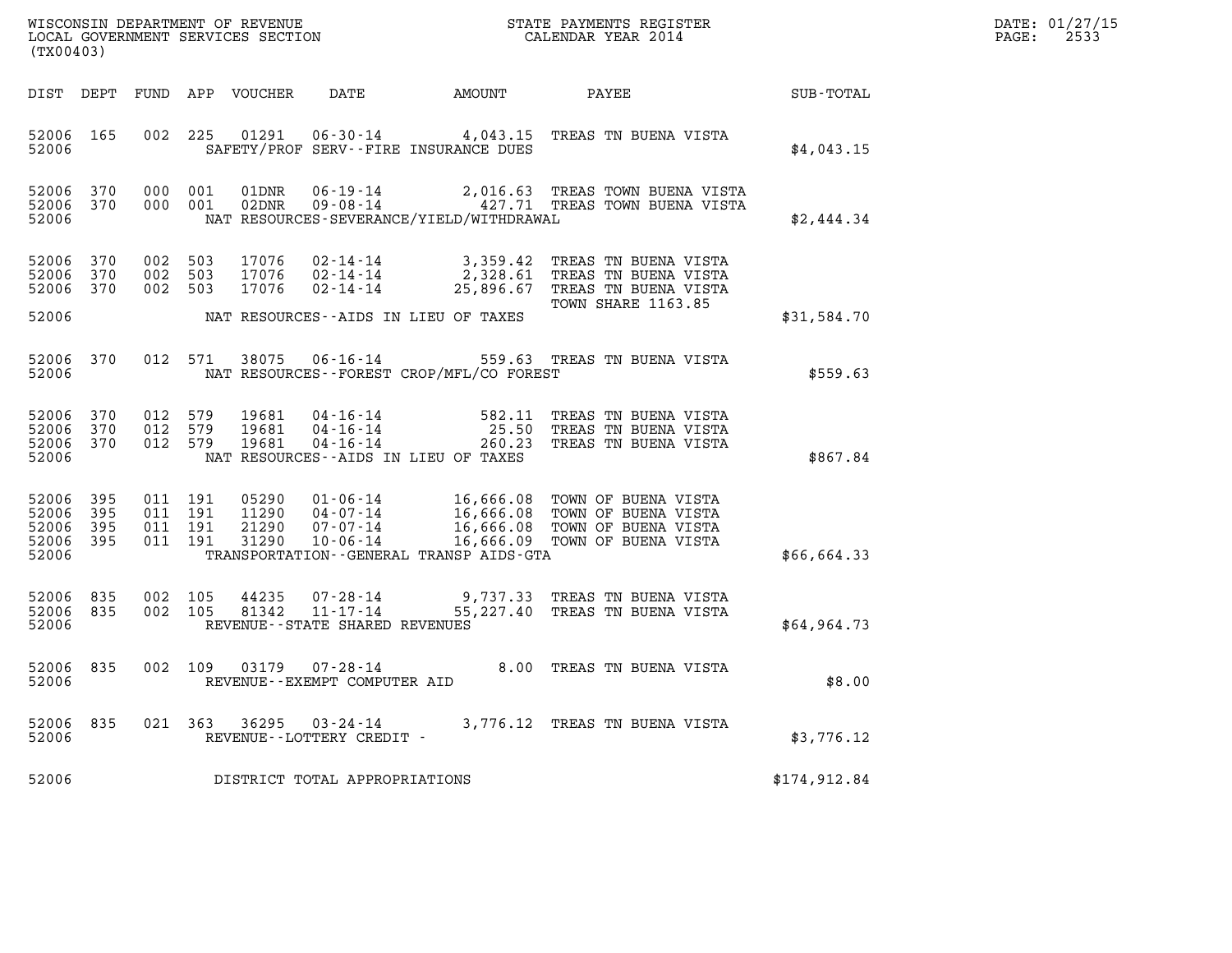| WISCONSIN DEPARTMENT OF REVENUE   | STATE PAYMENTS REGISTER | DATE: 01/27/15 |
|-----------------------------------|-------------------------|----------------|
| LOCAL GOVERNMENT SERVICES SECTION | CALENDAR YEAR 2014      | 2534<br>PAGE:  |

| (TX00403)                                                                                  | LOCAL GOVERNMENT SERVICES SECTION                                                                                                                                             | CALENDAR YEAR 2014                                                                                           |              |
|--------------------------------------------------------------------------------------------|-------------------------------------------------------------------------------------------------------------------------------------------------------------------------------|--------------------------------------------------------------------------------------------------------------|--------------|
| DEPT<br>FUND<br>DIST                                                                       | APP VOUCHER<br>DATE                                                                                                                                                           | PAYEE<br><b>AMOUNT</b>                                                                                       | SUB-TOTAL    |
| 52008<br>165<br>52008                                                                      | 002 225<br>01292<br>SAFETY/PROF SERV--FIRE INSURANCE DUES                                                                                                                     | 06-30-14 1,689.14 TREAS TN DAYTON                                                                            | \$1,689.14   |
| 52008<br>370<br>000<br>370<br>000<br>52008<br>52008<br>370<br>000<br>52008                 | 001<br>01DNR<br>$06 - 19 - 14$<br>001<br>09 - 11 - 14<br>11 - 04 - 14<br>02DNR<br>001<br>03DNR<br>NAT RESOURCES-SEVERANCE/YIELD/WITHDRAWAL                                    | 7,955.87<br>TREAS TOWN DAYTON<br>456.39 TREAS TOWN DAYTON<br>1,321.77 TREAS TOWN DAYTON                      | \$9,734.03   |
| 52008<br>370<br>52008                                                                      | 012 571<br>38076<br>NAT RESOURCES - - FOREST CROP/MFL/CO FOREST                                                                                                               | 06-16-14 961.32 TREAS TN DAYTON                                                                              | \$961.32     |
| 52008<br>395<br>395<br>52008<br>011<br>395<br>011<br>52008<br>011<br>52008<br>395<br>52008 | 011 191<br>05291<br>$01 - 06 - 14$<br>191<br>11291  04-07-14<br>21291<br>191<br>$07 - 07 - 14$<br>191<br>31291<br>$10 - 06 - 14$<br>TRANSPORTATION -- GENERAL TRANSP AIDS-GTA | 21,058.85 TOWN OF DAYTON<br>21,058.85 TOWN OF DAYTON<br>21,058.85 TOWN OF DAYTON<br>21,058.88 TOWN OF DAYTON | \$84, 235.43 |
| 465<br>002<br>52008<br>52008                                                               | 305<br>00910<br>$01 - 07 - 14$<br>MILITARY AFFAIRS-EMER MGMT-DISASTER RECO                                                                                                    | 2,067.81 TREAS TN DAYTON                                                                                     | \$2,067.81   |
| 465<br>002<br>52008<br>52008                                                               | 342<br>00910<br>MILITARY AFFAIRS-EMERGENCY MGMT-FED FUND                                                                                                                      | 01-07-14 12,406.88 TREAS TN DAYTON                                                                           | \$12,406.88  |
| 835<br>002<br>52008<br>835<br>002<br>52008<br>52008                                        | 105<br>44236<br>07-28-14<br>105<br>81343<br>REVENUE--STATE SHARED REVENUES                                                                                                    | 7,302.29 TREAS TN DAYTON<br>11-17-14 41,469.08 TREAS TN DAYTON                                               | \$48,771.37  |
| 52008<br>835<br>002<br>52008                                                               | 109<br>03180<br>$07 - 28 - 14$<br>REVENUE--EXEMPT COMPUTER AID                                                                                                                | 40.00<br>TREAS TN DAYTON                                                                                     | \$40.00      |
| 52008                                                                                      | DISTRICT TOTAL APPROPRIATIONS                                                                                                                                                 |                                                                                                              | \$159,905.98 |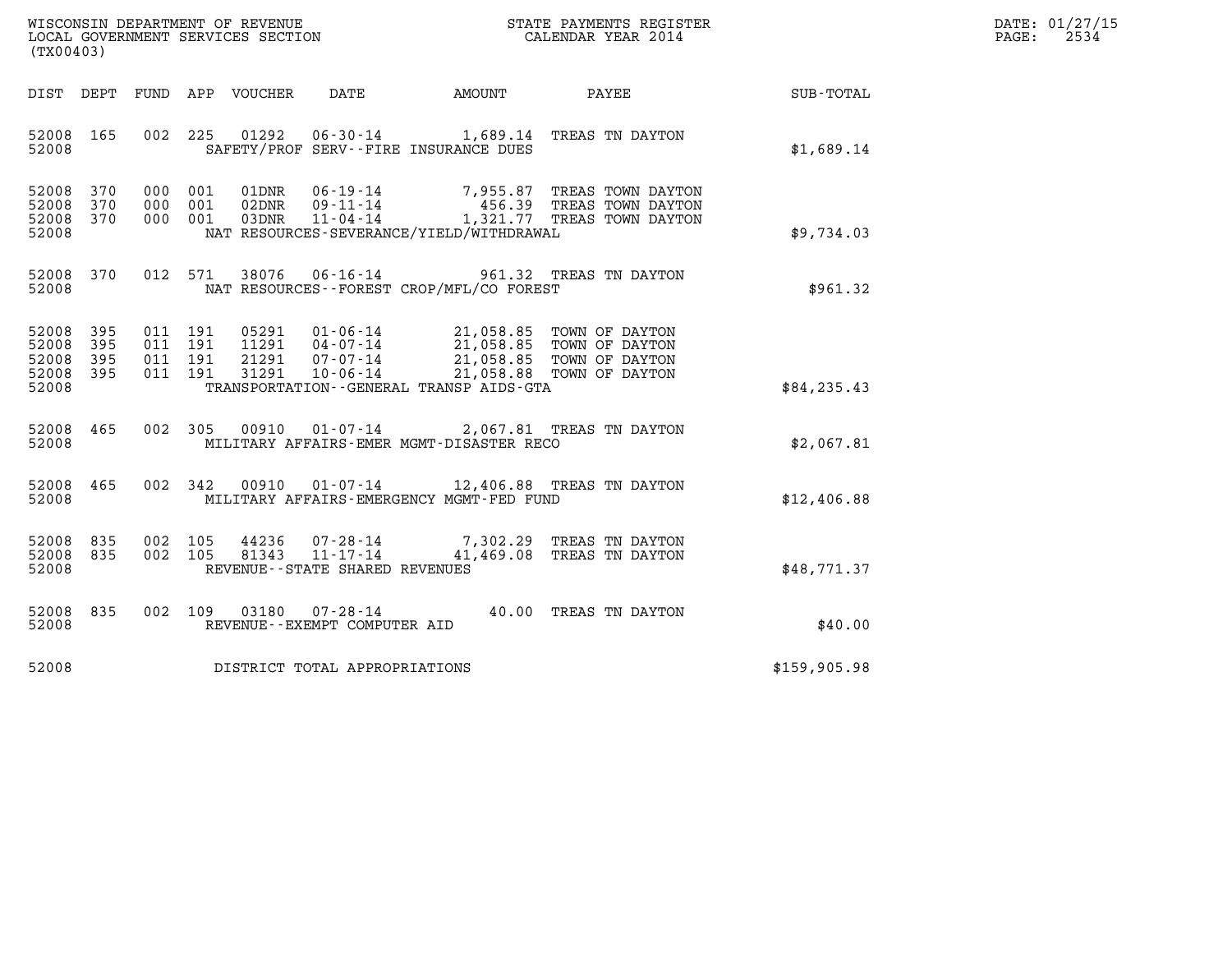| (TX00403)                                             |     |                                          |         |                            |                                                                 |                                                                                | WISCONSIN DEPARTMENT OF REVENUE<br>LOCAL GOVERNMENT SERVICES SECTION<br>LOCAL GOVERNMENT SERVICES SECTION<br>CALENDAR YEAR 2014 |              | DATE: 01/27/15<br>$\mathtt{PAGE:}$<br>2535 |
|-------------------------------------------------------|-----|------------------------------------------|---------|----------------------------|-----------------------------------------------------------------|--------------------------------------------------------------------------------|---------------------------------------------------------------------------------------------------------------------------------|--------------|--------------------------------------------|
|                                                       |     |                                          |         | DIST DEPT FUND APP VOUCHER | DATE                                                            | <b>AMOUNT</b>                                                                  | PAYEE                                                                                                                           | SUB-TOTAL    |                                            |
| 52010 165<br>52010                                    |     | 002 225                                  |         | 01293                      |                                                                 | 06-30-14 1,491.47 TREAS TN EAGLE<br>SAFETY/PROF SERV--FIRE INSURANCE DUES      |                                                                                                                                 | \$1,491.47   |                                            |
| 52010 370<br>52010 370<br>52010                       |     | 000 001<br>000 001                       |         |                            |                                                                 | NAT RESOURCES-SEVERANCE/YIELD/WITHDRAWAL                                       | 01DNR  06-19-14  32.86 TREAS TOWN EAGLE<br>03DNR  11-04-14  403.65 TREAS TOWN EAGLE                                             | \$436.51     |                                            |
| 52010 370<br>52010                                    |     |                                          |         | 002 503 16646              |                                                                 | 01-30-14 15,650.70 TREAS TN EAGLE<br>NAT RESOURCES--AIDS IN LIEU OF TAXES      | <b>TOWN SHARE 1750.01</b>                                                                                                       | \$15,650.70  |                                            |
| 52010 370<br>52010                                    |     |                                          | 012 571 | 38077                      |                                                                 | 06-16-14 415.28 TREAS TN EAGLE<br>NAT RESOURCES--FOREST CROP/MFL/CO FOREST     |                                                                                                                                 | \$415.28     |                                            |
| 52010 395<br>52010<br>52010 395<br>52010 395<br>52010 | 395 | 011 191<br>011 191<br>011 191<br>011 191 |         | 05292<br>21292<br>31292    | 01-06-14<br>11292  04 - 07 - 14<br>$07 - 07 - 14$               | 10-06-14 16,893.66 TOWN OF EAGLE<br>TRANSPORTATION - - GENERAL TRANSP AIDS-GTA | 16,893.66 TOWN OF EAGLE<br>16,893.66 TOWN OF EAGLE<br>16,893.66 TOWN OF EAGLE                                                   | \$67,574.64  |                                            |
| 52010 465<br>52010                                    |     |                                          | 002 305 | 01056                      | $01 - 30 - 14$                                                  | MILITARY AFFAIRS-EMER MGMT-DISASTER RECO                                       | 230.70 TREAS TN EAGLE                                                                                                           | \$230.70     |                                            |
| 52010 465<br>52010                                    |     |                                          | 002 342 | 01056                      |                                                                 | 01-30-14 1,384.20 TREAS TN EAGLE<br>MILITARY AFFAIRS-EMERGENCY MGMT-FED FUND   |                                                                                                                                 | \$1,384.20   |                                            |
| 52010<br>52010 835<br>52010                           | 835 | 002 105<br>002 105                       |         | 44237<br>81344             | 07-28-14<br>$11 - 17 - 14$<br>REVENUE - - STATE SHARED REVENUES |                                                                                | 5,174.58 TREAS TN EAGLE<br>29,297.29 TREAS TN EAGLE                                                                             | \$34,471.87  |                                            |
| 52010<br>52010                                        | 835 | 002 109                                  |         | 03181                      | REVENUE--EXEMPT COMPUTER AID                                    | 07-28-14 4.00 TREAS TN EAGLE                                                   |                                                                                                                                 | \$4.00       |                                            |
| 52010                                                 |     |                                          |         |                            | DISTRICT TOTAL APPROPRIATIONS                                   |                                                                                |                                                                                                                                 | \$121,659.37 |                                            |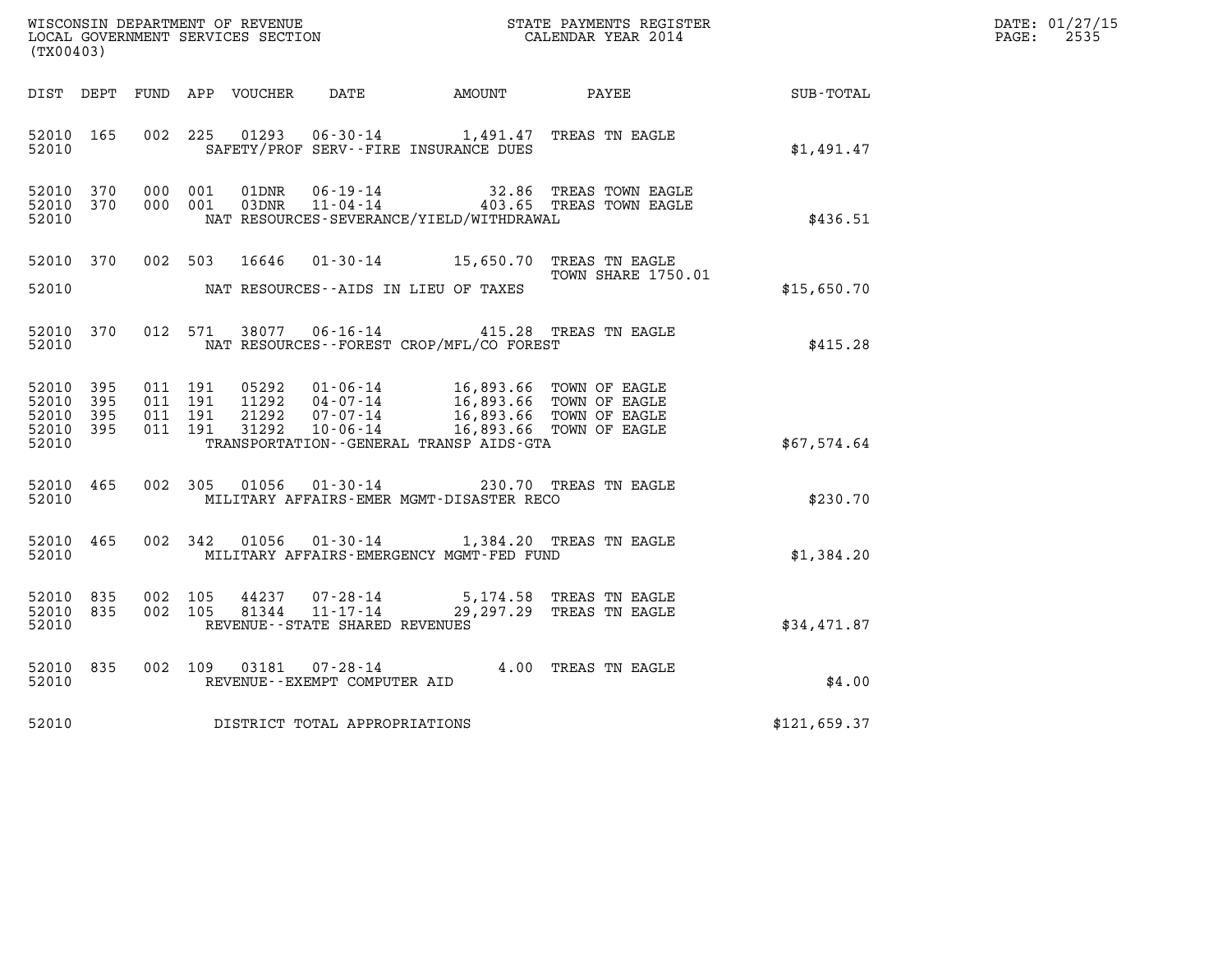| DATE: | 01/27/15 |
|-------|----------|
| PAGE: | 2536     |

| (TX00403)                                             |     |                                          |                                                                                                                                                                                                |                                   |                                                      |                 | DATE: 01/27/15<br>$\mathtt{PAGE:}$<br>2536 |
|-------------------------------------------------------|-----|------------------------------------------|------------------------------------------------------------------------------------------------------------------------------------------------------------------------------------------------|-----------------------------------|------------------------------------------------------|-----------------|--------------------------------------------|
|                                                       |     | DIST DEPT FUND APP VOUCHER               | DATE                                                                                                                                                                                           | <b>AMOUNT</b>                     |                                                      | PAYEE SUB-TOTAL |                                            |
| 52012 165<br>52012                                    |     | 002 225                                  | 01294<br>SAFETY/PROF SERV--FIRE INSURANCE DUES                                                                                                                                                 | 06-30-14 1,042.23 TREAS TN FOREST |                                                      | \$1,042.23      |                                            |
| 52012 370<br>52012 370<br>52012                       |     | 000 001<br>000 001                       | 01DNR<br>$06 - 19 - 14$<br>02DNR<br>$09 - 11 - 14$<br>NAT RESOURCES-SEVERANCE/YIELD/WITHDRAWAL                                                                                                 |                                   | 153.00 TREAS TOWN FOREST<br>412.59 TREAS TOWN FOREST | \$565.59        |                                            |
| 52012 370<br>52012                                    |     | 002 503                                  | 17077  02-14-14  8,660.08  TREAS TN FOREST<br>NAT RESOURCES--AIDS IN LIEU OF TAXES                                                                                                             |                                   | TOWN SHARE 1220.72                                   | \$8,660.08      |                                            |
| 52012 370<br>52012                                    |     | 012 571                                  | 38078  06-16-14  893.95  TREAS TN FOREST<br>NAT RESOURCES--FOREST CROP/MFL/CO FOREST                                                                                                           |                                   |                                                      | \$893.95        |                                            |
| 52012 370<br>52012                                    |     | 012 579                                  | 19682  04-16-14  99.68  TREAS TN FOREST<br>NAT RESOURCES--AIDS IN LIEU OF TAXES                                                                                                                |                                   |                                                      | \$99.68         |                                            |
| 52012 395<br>52012<br>52012 395<br>52012 395<br>52012 | 395 | 011 191<br>011 191<br>011 191<br>011 191 | 05293  01-06-14  20,714.84  TOWN OF FOREST<br>11293  04-07-14  20,714.84  TOWN OF FOREST<br>21293<br>$07 - 07 - 14$<br>$10 - 06 - 14$<br>31293<br>TRANSPORTATION - - GENERAL TRANSP AIDS - GTA |                                   | 20,714.84 TOWN OF FOREST<br>20,714.86 TOWN OF FOREST | \$82,859.38     |                                            |
| 52012 835<br>52012 835<br>52012                       |     | 002 105<br>002 105                       | 44238<br>81345<br>$11 - 17 - 14$<br>REVENUE - - STATE SHARED REVENUES                                                                                                                          | 07-28-14 2,997.29 TREAS TN FOREST | 17,032.48 TREAS TN FOREST                            | \$20.029.77     |                                            |
| 52012 835<br>52012                                    |     | 002 109                                  | 03182  07-28-14  1,417.00 TREAS TN FOREST<br>REVENUE--EXEMPT COMPUTER AID                                                                                                                      |                                   |                                                      | \$1,417.00      |                                            |
| 52012                                                 |     |                                          | DISTRICT TOTAL APPROPRIATIONS                                                                                                                                                                  |                                   |                                                      | \$115, 567.68   |                                            |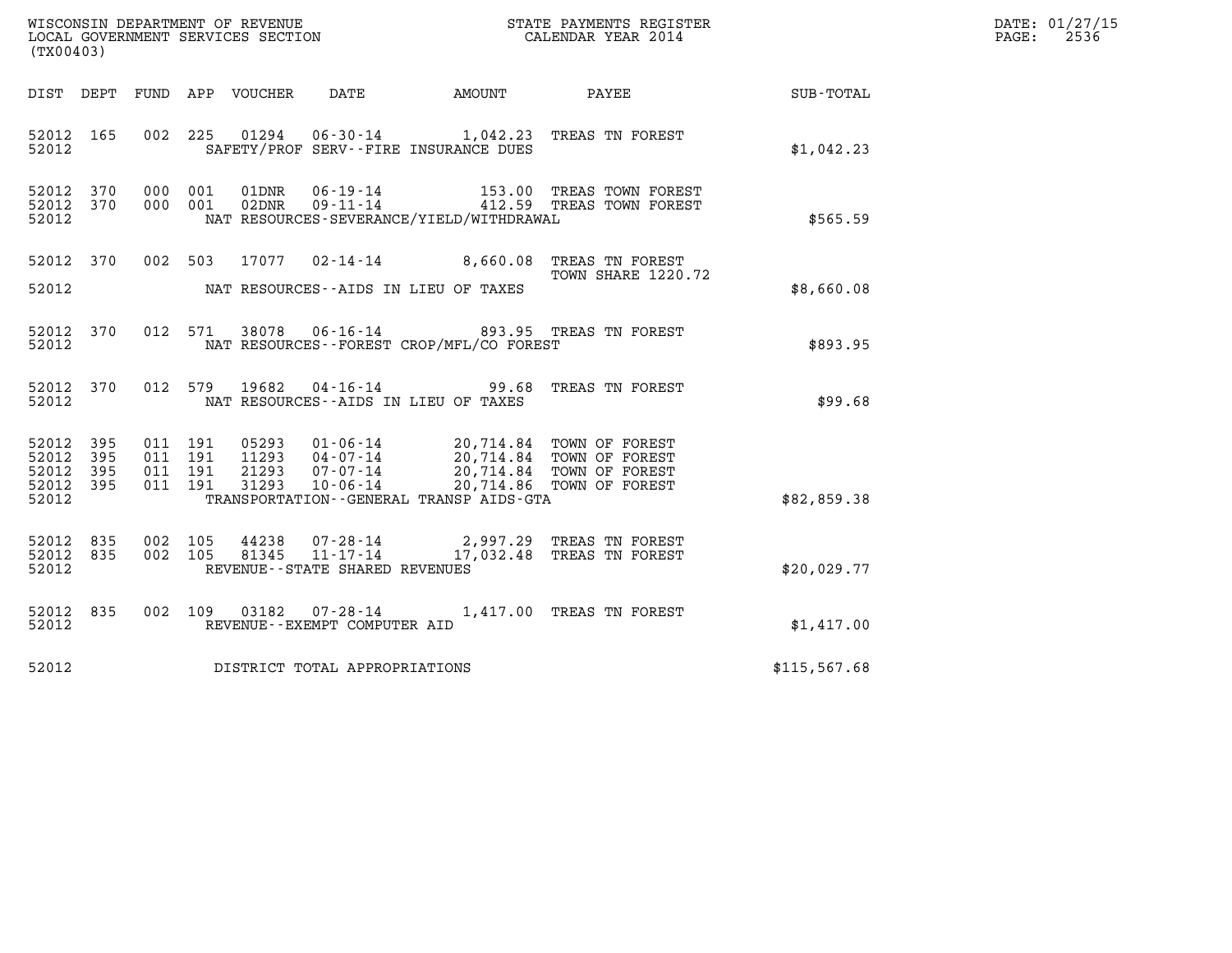| (TX00403)                                 |                          |                    |                               |                                                  |                                              |                                                                                                                                                                                      |              | DATE: 01/27/15<br>2537<br>$\mathtt{PAGE:}$ |
|-------------------------------------------|--------------------------|--------------------|-------------------------------|--------------------------------------------------|----------------------------------------------|--------------------------------------------------------------------------------------------------------------------------------------------------------------------------------------|--------------|--------------------------------------------|
|                                           |                          |                    | DIST DEPT FUND APP VOUCHER    | DATE                                             |                                              | AMOUNT PAYEE                                                                                                                                                                         | SUB-TOTAL    |                                            |
| 52014 165<br>52014                        |                          |                    |                               |                                                  | SAFETY/PROF SERV--FIRE INSURANCE DUES        | 002 225 01295 06-30-14 1,114.11 TREAS TN HENRIETTA                                                                                                                                   | \$1,114.11   |                                            |
| 52014                                     | 52014 370                |                    | 000 001<br>01DNR              |                                                  | NAT RESOURCES-SEVERANCE/YIELD/WITHDRAWAL     | 06-19-14 111.25 TREAS TOWN HENRIETTA                                                                                                                                                 | \$111.25     |                                            |
|                                           |                          |                    |                               |                                                  |                                              | 52014 370 002 503 17078 02-14-14 272.09 TREAS TN HENRIETTA<br>TOWN SHARE 31.00                                                                                                       |              |                                            |
| 52014                                     |                          |                    |                               |                                                  | NAT RESOURCES--AIDS IN LIEU OF TAXES         |                                                                                                                                                                                      | \$272.09     |                                            |
| 52014                                     | 52014 370                |                    | 012 571                       |                                                  | NAT RESOURCES--FOREST CROP/MFL/CO FOREST     | 38079   06-16-14   1,239.21   TREAS TN HENRIETTA                                                                                                                                     | \$1,239.21   |                                            |
| 52014                                     | 52014 370                |                    | 012 579                       |                                                  | NAT RESOURCES--AIDS IN LIEU OF TAXES         | 19683  04-16-14  343.74  TREAS TN HENRIETTA                                                                                                                                          | \$343.74     |                                            |
| 52014<br>52014<br>52014<br>52014<br>52014 | 395<br>395<br>395<br>395 | 011 191<br>011 191 | 011 191<br>011 191            |                                                  | TRANSPORTATION - - GENERAL TRANSP AIDS - GTA | 05294 01-06-14 23,848.00 TOWN OF HENRIETTA<br>11294 04-07-14 23,848.00 TOWN OF HENRIETTA<br>21294 07-07-14 23,848.00 TOWN OF HENRIETTA<br>31294 10-06-14 23,848.02 TOWN OF HENRIETTA | \$95,392.02  |                                            |
| 52014 835<br>52014 835<br>52014           |                          | 002 105            | 44239<br>002 105<br>81346     | $11 - 17 - 14$<br>REVENUE--STATE SHARED REVENUES |                                              | 07-28-14 8,225.82 TREAS TN HENRIETTA<br>52,285.30 TREAS TN HENRIETTA                                                                                                                 | \$60,511.12  |                                            |
| 52014 835<br>52014                        |                          |                    |                               | REVENUE--EXEMPT COMPUTER AID                     |                                              | 002 109 03183 07-28-14 5.00 TREAS TN HENRIETTA                                                                                                                                       | \$5.00       |                                            |
| 52014                                     |                          |                    | DISTRICT TOTAL APPROPRIATIONS |                                                  |                                              |                                                                                                                                                                                      | \$158,988.54 |                                            |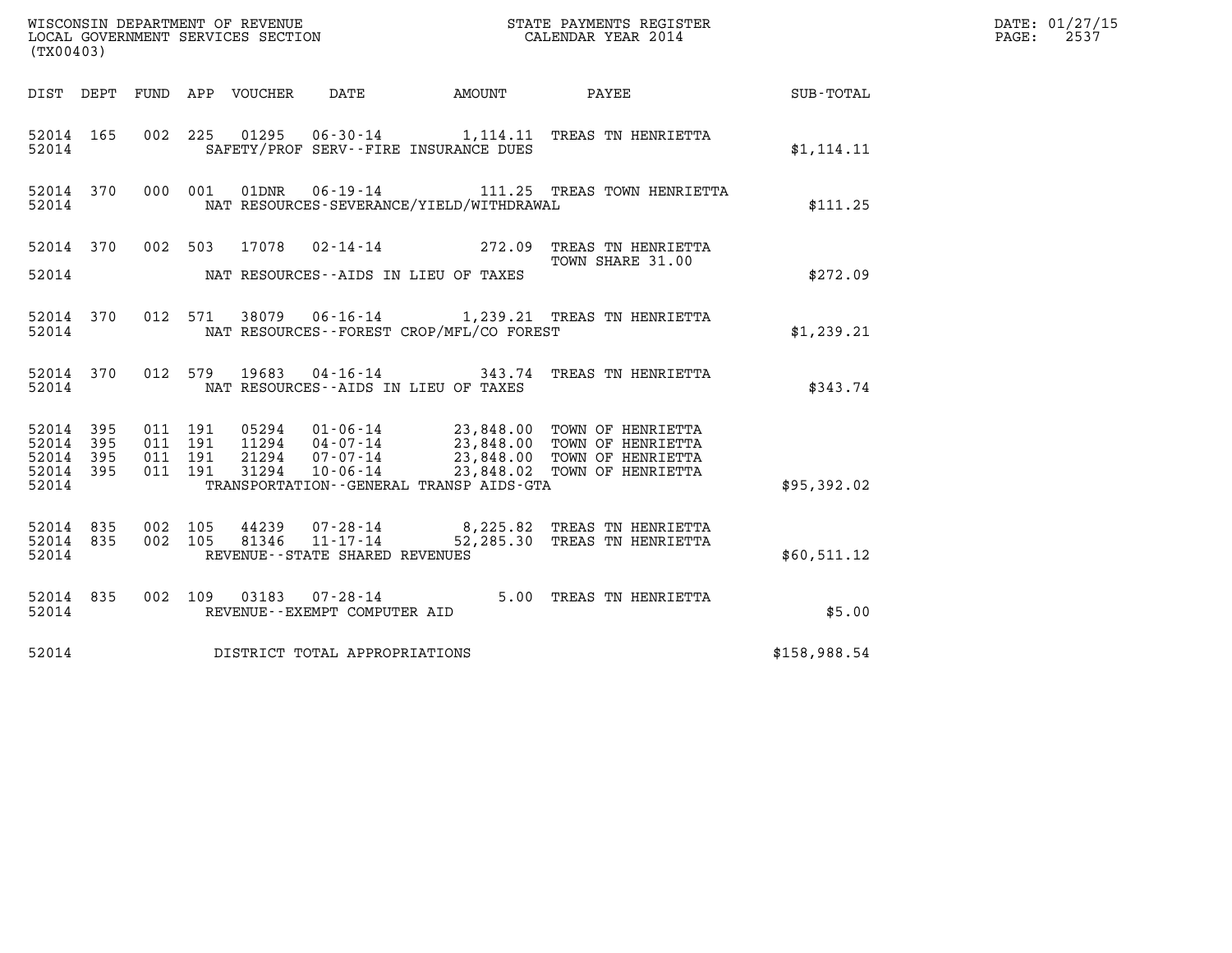| WISCONSIN DEPARTMENT OF REVENUE<br>LOCAL GOVERNMENT SERVICES SECTION | STATE PAYMENTS REGISTER<br>CALENDAR YEAR 2014 | DATE: 01/27/15<br>2538<br>PAGE: |
|----------------------------------------------------------------------|-----------------------------------------------|---------------------------------|

| (TX00403)                                             |           | WISCONSIN DEPARTMENT OF REVENUE<br>LOCAL GOVERNMENT SERVICES SECTION TERMS OF CALENDAR YEAR 2014 |  |  |                                     |                                             |                                                                                                                                                                                                          |                                                    | DATE: 01/27/15<br>PAGE: 2538 |
|-------------------------------------------------------|-----------|--------------------------------------------------------------------------------------------------|--|--|-------------------------------------|---------------------------------------------|----------------------------------------------------------------------------------------------------------------------------------------------------------------------------------------------------------|----------------------------------------------------|------------------------------|
|                                                       |           |                                                                                                  |  |  |                                     |                                             |                                                                                                                                                                                                          | DIST DEPT FUND APP VOUCHER DATE AMOUNT PAYEE TOTAL |                              |
|                                                       | 52016 165 |                                                                                                  |  |  |                                     | 52016 SAFETY/PROF SERV--FIRE INSURANCE DUES | 002 225 01296 06-30-14 1,671.17 TREAS TN ITHACA                                                                                                                                                          | \$1,671.17                                         |                              |
| 52016 370<br>52016                                    | 52016 370 |                                                                                                  |  |  |                                     | NAT RESOURCES-SEVERANCE/YIELD/WITHDRAWAL    | 000 001 01DNR 06-19-14 692.39 TREAS TOWN ITHACA<br>000 001 02DNR 09-11-14 424.22 TREAS TOWN ITHACA                                                                                                       | \$1,116.61                                         |                              |
|                                                       |           |                                                                                                  |  |  |                                     |                                             | 52016 370 002 503 17079 02-14-14 2,294.33 TREAS TN ITHACA<br>TOWN SHARE 332.08                                                                                                                           |                                                    |                              |
|                                                       |           |                                                                                                  |  |  |                                     |                                             |                                                                                                                                                                                                          | \$2,294.33                                         |                              |
| 52016                                                 |           |                                                                                                  |  |  |                                     | NAT RESOURCES--FOREST CROP/MFL/CO FOREST    | 52016 370 012 571 38080 06-16-14 769.21 TREAS TN ITHACA                                                                                                                                                  | \$769.21                                           |                              |
| 52016                                                 |           |                                                                                                  |  |  |                                     | NAT RESOURCES--AIDS IN LIEU OF TAXES        | 52016 370 012 579 19684 04-16-14 354.30 TREAS TN ITHACA                                                                                                                                                  | \$354.30                                           |                              |
| 52016 395<br>52016<br>52016 395<br>52016 395<br>52016 | 395       |                                                                                                  |  |  |                                     | TRANSPORTATION--GENERAL TRANSP AIDS-GTA     | 011 191 05295 01-06-14 18,968.32 TOWN OF ITHACA<br>011 191 11295 04-07-14 18,968.32 TOWN OF ITHACA<br>011 191 21295 07-07-14 18,968.32 TOWN OF ITHACA<br>011 191 31295 10-06-14 18,968.32 TOWN OF ITHACA | \$75,873.28                                        |                              |
|                                                       |           |                                                                                                  |  |  |                                     |                                             |                                                                                                                                                                                                          |                                                    |                              |
| 52016 835<br>52016 835<br>52016                       |           |                                                                                                  |  |  | REVENUE--STATE SHARED REVENUES      |                                             | 002 105 44240 07-28-14 6,289.65 TREAS TN ITHACA<br>002 105 81347 11-17-14 35,656.53 TREAS TN ITHACA                                                                                                      | \$41,946.18                                        |                              |
| 52016                                                 |           |                                                                                                  |  |  | REVENUE--EXEMPT COMPUTER AID        |                                             | 52016 835 002 109 03184 07-28-14 8.00 TREAS TN ITHACA                                                                                                                                                    | \$8.00                                             |                              |
|                                                       |           |                                                                                                  |  |  | 52016 DISTRICT TOTAL APPROPRIATIONS |                                             |                                                                                                                                                                                                          | \$124,033.08                                       |                              |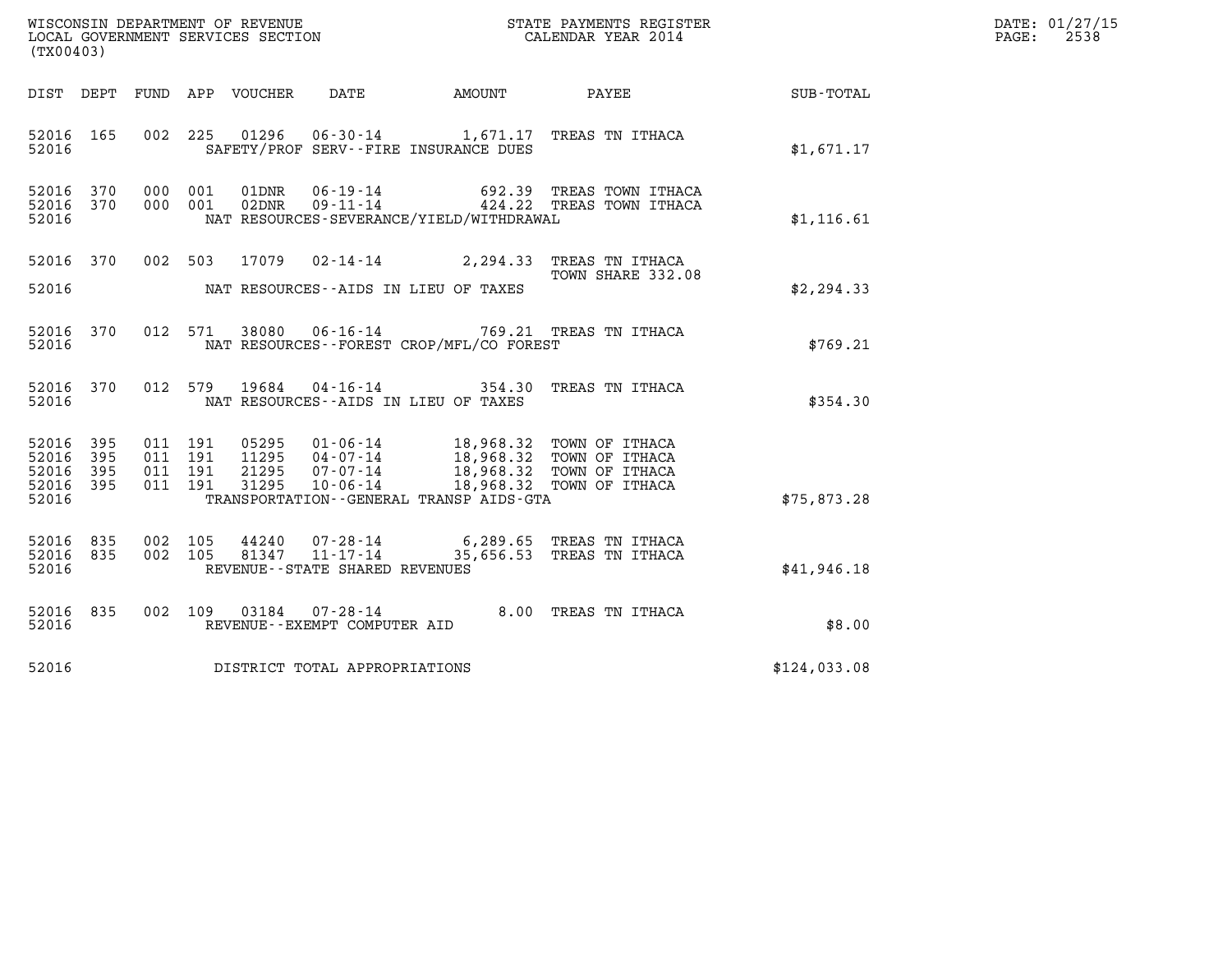| (TX00403)                                                    |                                                                                                                                                                                                                                                                                                                                                                                                              |                             |              | DATE: 01/27/15<br>$\mathtt{PAGE:}$<br>2539 |
|--------------------------------------------------------------|--------------------------------------------------------------------------------------------------------------------------------------------------------------------------------------------------------------------------------------------------------------------------------------------------------------------------------------------------------------------------------------------------------------|-----------------------------|--------------|--------------------------------------------|
| DIST DEPT FUND APP VOUCHER                                   |                                                                                                                                                                                                                                                                                                                                                                                                              | DATE AMOUNT PAYEE SUB-TOTAL |              |                                            |
| 52018 165<br>52018                                           | 002 225 01297 06-30-14 1,365.69 TREAS TN MARSHALL<br>SAFETY/PROF SERV--FIRE INSURANCE DUES                                                                                                                                                                                                                                                                                                                   |                             | \$1,365.69   |                                            |
| 52018 370<br>52018 370<br>52018                              | 000 001 01DNR 06-19-14 757.07 TREAS TOWN MARSHALL 000 001 02DNR 09-11-14 828.50 TREAS TOWN MARSHALL<br>NAT RESOURCES-SEVERANCE/YIELD/WITHDRAWAL                                                                                                                                                                                                                                                              |                             | \$1,585.57   |                                            |
| 012 571<br>52018 370<br>52018                                | 38081  06-16-14   1,352.39   TREAS TN MARSHALL<br>NAT RESOURCES - FOREST CROP/MFL/CO FOREST                                                                                                                                                                                                                                                                                                                  |                             | \$1,352.39   |                                            |
| 52018 370<br>52018                                           | 012 579 19685 04-16-14 4.36 TREAS TN MARSHALL<br>NAT RESOURCES -- AIDS IN LIEU OF TAXES                                                                                                                                                                                                                                                                                                                      |                             | \$4.36       |                                            |
| 52018 395<br>52018<br>395<br>52018 395<br>52018 395<br>52018 | $\begin{array}{cccc} 011 & 191 & 05296 & 01\text{-}06\text{-}14 & 22\text{,}434\text{-}90 & \text{TOWN OF MARSHALL} \\ 011 & 191 & 11296 & 04\text{-}07\text{-}14 & 22\text{,}434\text{-}90 & \text{TOWN OF MARSHALL} \\ 011 & 191 & 21296 & 07\text{-}07\text{-}14 & 22\text{,}434\text{-}90 & \text{TOWN OF MARSHALL} \\ 011 & 191 & 31296 & 10\text{-}06$<br>TRANSPORTATION - - GENERAL TRANSP AIDS - GTA |                             | \$89,739.63  |                                            |
| 52018 395<br>52018                                           | 011 278 28081 10-16-14 7,556.43 TREAS TN MARSHALL<br>TRANSPORTATION - - LRIP/TRIP/MSIP GRANTS                                                                                                                                                                                                                                                                                                                |                             | \$7,556.43   |                                            |
| 52018 835<br>52018 835<br>52018                              | 002 105 44241 07-28-14 6,161.20 TREAS TN MARSHALL<br>002 105 81348 11-17-14 35,052.06 TREAS TN MARSHALL<br>REVENUE - - STATE SHARED REVENUES                                                                                                                                                                                                                                                                 |                             | \$41, 213.26 |                                            |
| 52018 835<br>52018                                           | 002 109 03185 07-28-14 1.00 TREAS TN MARSHALL<br>REVENUE--EXEMPT COMPUTER AID                                                                                                                                                                                                                                                                                                                                |                             | \$1.00       |                                            |
| 52018                                                        | DISTRICT TOTAL APPROPRIATIONS                                                                                                                                                                                                                                                                                                                                                                                |                             | \$142,818.33 |                                            |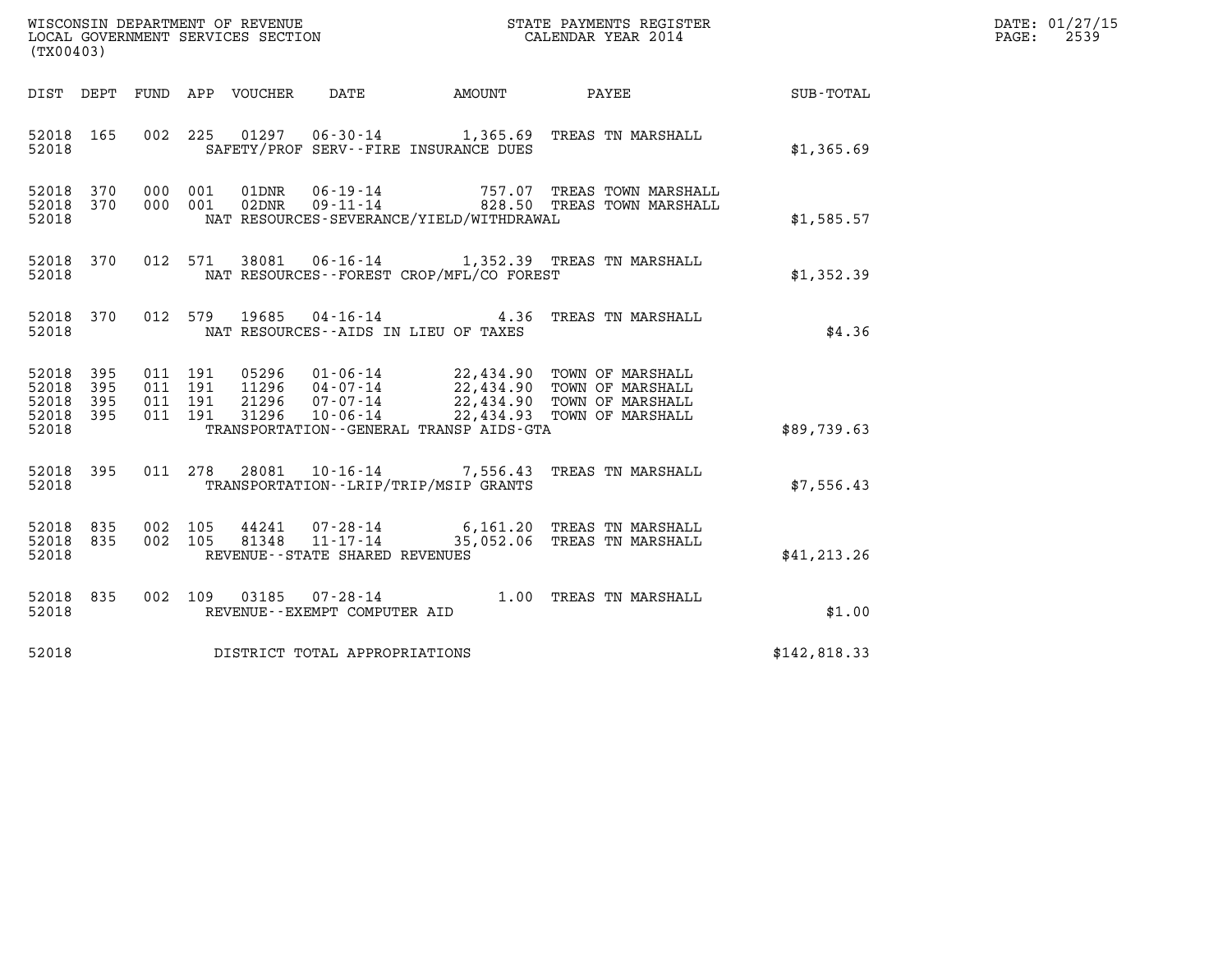| DATE: | 01/27/15 |
|-------|----------|
| PAGE: | 2540     |

| (TX00403)                                     |                   |                           |                    |                         |                                                           |                                                                                                                      |                                                                      |              | DATE: 01/27/15<br>2540<br>$\mathtt{PAGE}$ : |
|-----------------------------------------------|-------------------|---------------------------|--------------------|-------------------------|-----------------------------------------------------------|----------------------------------------------------------------------------------------------------------------------|----------------------------------------------------------------------|--------------|---------------------------------------------|
| DIST DEPT                                     |                   |                           |                    | FUND APP VOUCHER        | DATE                                                      | AMOUNT                                                                                                               | PAYEE                                                                | SUB-TOTAL    |                                             |
| 52020 165<br>52020                            |                   |                           | 002 225            |                         |                                                           | 01298  06-30-14  2,102.44  TREAS TN ORION<br>SAFETY/PROF SERV--FIRE INSURANCE DUES                                   |                                                                      | \$2,102.44   |                                             |
| 52020 370<br>52020 370<br>52020               |                   | 000 001<br>000 001        |                    | 01DNR<br>02DNR          |                                                           | NAT RESOURCES-SEVERANCE/YIELD/WITHDRAWAL                                                                             | 06-19-14 220.43 TREAS TOWN ORION<br>09-11-14 566.75 TREAS TOWN ORION | \$787.18     |                                             |
| 52020<br>52020<br>52020 370                   | 370<br>370        | 002<br>002 503<br>002 503 | 503                | 17080<br>17080<br>17080 | 02-14-14<br>$02 - 14 - 14$                                | 02-14-14 24,031.47 TREAS TN ORION                                                                                    | 12,287.75 TREAS TN ORION<br>1,016.82 TREAS TN ORION                  |              |                                             |
| 52020                                         |                   |                           |                    |                         |                                                           | NAT RESOURCES--AIDS IN LIEU OF TAXES                                                                                 | TOWN SHARE 1441.65                                                   | \$37,336.04  |                                             |
| 52020 370<br>52020                            |                   |                           | 012 571            | 38082                   |                                                           | 06-16-14 876.83 TREAS TN ORION<br>NAT RESOURCES--FOREST CROP/MFL/CO FOREST                                           |                                                                      | \$876.83     |                                             |
| 52020 370<br>52020 370<br>52020               |                   | 012 579<br>012 579        |                    | 19686<br>19686          |                                                           | 04-16-14 7.31 TREAS TN ORION<br>04-16-14 226.82 TREAS TN ORION<br>NAT RESOURCES--AIDS IN LIEU OF TAXES               |                                                                      | \$234.13     |                                             |
| 52020<br>52020<br>52020<br>52020 395<br>52020 | 395<br>395<br>395 | 011 191<br>011 191        | 011 191<br>011 191 | 31297                   | 11297   04-07-14<br>21297 07-07-14<br>$10 - 06 - 14$      | 05297  01-06-14  16,895.38  TOWN OF ORION<br>16,895.38 TOWN OF ORION<br>TRANSPORTATION - - GENERAL TRANSP AIDS - GTA | 16,895.38 TOWN OF ORION<br>16,895.38 TOWN OF ORION                   | \$67,581.52  |                                             |
| 52020 465<br>52020                            |                   |                           | 002 305            |                         |                                                           | 01205  03-05-14  1,185.88  TREAS  TN ORION<br>MILITARY AFFAIRS-EMER MGMT-DISASTER RECO                               |                                                                      | \$1,185.88   |                                             |
| 52020 465<br>52020                            |                   |                           | 002 342            |                         | 01205  03-05-14                                           | MILITARY AFFAIRS-EMERGENCY MGMT-FED FUND                                                                             | 7,115.29 TREAS TN ORION                                              | \$7,115.29   |                                             |
| 52020 835<br>52020<br>52020                   | 835               | 002 105                   | 002 105            | 44242<br>81349          | 07-28-14<br>11-17-14<br>REVENUE - - STATE SHARED REVENUES | 22,406.79                                                                                                            | 3,933.28 TREAS TN ORION<br>TREAS TN ORION                            | \$26,340.07  |                                             |
| 52020<br>52020                                | 835               | 002 109                   |                    | 03186                   | 07-28-14<br>REVENUE--EXEMPT COMPUTER AID                  |                                                                                                                      | 21.00 TREAS TN ORION                                                 | \$21.00      |                                             |
| 52020                                         |                   |                           |                    |                         | DISTRICT TOTAL APPROPRIATIONS                             |                                                                                                                      |                                                                      | \$143,580.38 |                                             |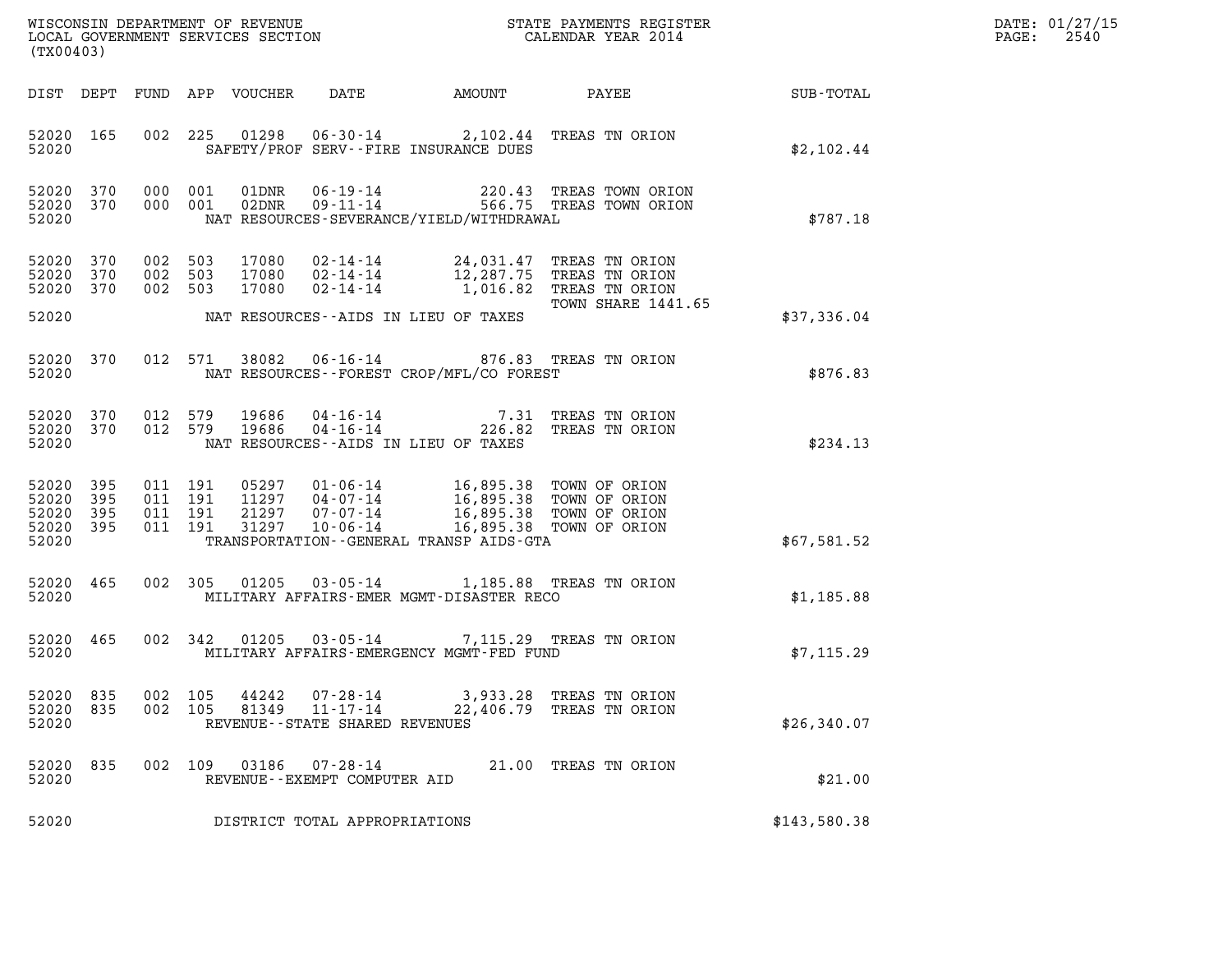| (TX00403)                                         |            | WISCONSIN DEPARTMENT OF REVENUE<br>LOCAL GOVERNMENT SERVICES SECTION |                                                                                                                                                                                                                                         | DATE: 01/27/15<br>$\mathtt{PAGE:}$<br>2541 |              |  |
|---------------------------------------------------|------------|----------------------------------------------------------------------|-----------------------------------------------------------------------------------------------------------------------------------------------------------------------------------------------------------------------------------------|--------------------------------------------|--------------|--|
|                                                   |            | DIST DEPT FUND APP VOUCHER<br>DATE                                   |                                                                                                                                                                                                                                         |                                            |              |  |
| 52022 165<br>52022                                |            | 002 225                                                              | 01299   06-30-14   3,432.19   TREAS TN RICHLAND<br>SAFETY/PROF SERV--FIRE INSURANCE DUES                                                                                                                                                |                                            | \$3,432.19   |  |
| 52022 370<br>52022                                |            | 000 001<br>01DNR                                                     | $06 - 19 - 14$<br>NAT RESOURCES-SEVERANCE/YIELD/WITHDRAWAL                                                                                                                                                                              | 510.29 TREAS TOWN RICHLAND                 | \$510.29     |  |
| 52022 370<br>52022                                |            | 012 571<br>38083                                                     | 06-16-14 865.43 TREAS TN RICHLAND<br>NAT RESOURCES--FOREST CROP/MFL/CO FOREST                                                                                                                                                           |                                            | \$865.43     |  |
| 52022 395<br>52022<br>52022<br>52022 395<br>52022 | 395<br>395 | 011 191<br>011 191<br>011 191<br>011 191                             | 05298  01-06-14  20,513.73  TOWN OF RICHLAND<br>11298  04-07-14  20,513.73  TOWN OF RICHLAND<br>21298  07-07-14  20,513.73  TOWN OF RICHLAND<br>31298  10-06-14  20,513.73  TOWN OF RICHLAND<br>TRANSPORTATION--GENERAL TRANSP AIDS-GTA |                                            | \$82,054.92  |  |
| 52022 465<br>52022                                |            |                                                                      | 002 305 01367 04-02-14 946.60 TREAS TN RICHLAND<br>MILITARY AFFAIRS-EMER MGMT-DISASTER RECO                                                                                                                                             |                                            | \$946.60     |  |
| 52022 465<br>52022                                |            |                                                                      | 002 342 01367 04-02-14 5,679.59 TREAS TN RICHLAND<br>MILITARY AFFAIRS-EMERGENCY MGMT-FED FUND                                                                                                                                           |                                            | \$5,679.59   |  |
| 52022 835<br>52022 835<br>52022                   |            | 002 105<br>002 105<br>REVENUE - - STATE SHARED REVENUES              |                                                                                                                                                                                                                                         |                                            | \$38,017.46  |  |
| 52022 835<br>52022                                |            | REVENUE--EXEMPT COMPUTER AID                                         | 002 109 03187 07-28-14 36.00 TREAS TN RICHLAND                                                                                                                                                                                          |                                            | \$36.00      |  |
| 52022                                             |            | DISTRICT TOTAL APPROPRIATIONS                                        |                                                                                                                                                                                                                                         |                                            | \$131,542.48 |  |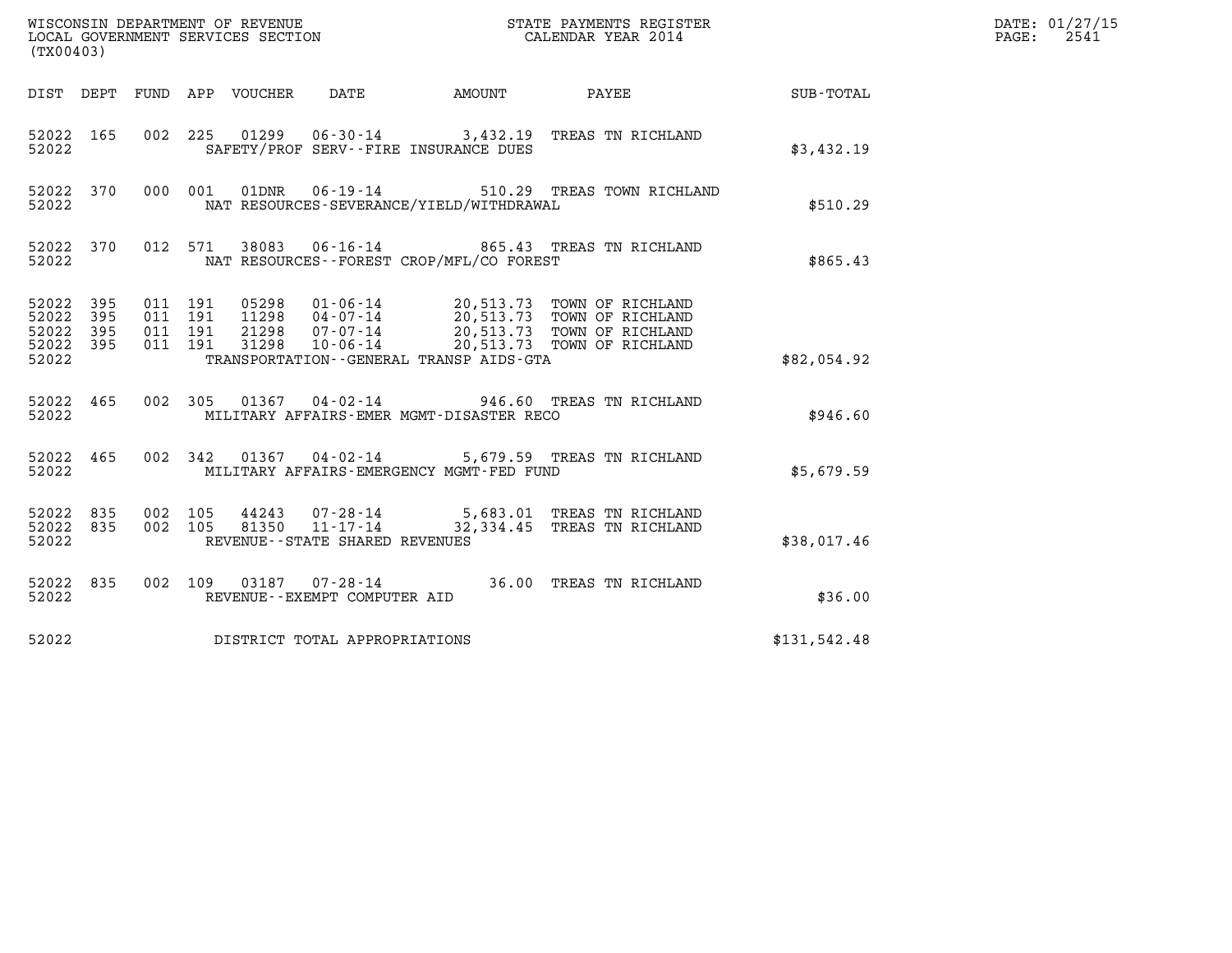| (TX00403)                                     |                     |                               | WISCONSIN DEPARTMENT OF REVENUE<br>LOCAL GOVERNMENT SERVICES SECTION |                                  | STATE PAYMENTS REGISTER<br>CALENDAR YEAR 2014                 |                                                                                                                                                                                                                  |               | DATE: 01/27/15<br>$\mathtt{PAGE:}$<br>2542 |
|-----------------------------------------------|---------------------|-------------------------------|----------------------------------------------------------------------|----------------------------------|---------------------------------------------------------------|------------------------------------------------------------------------------------------------------------------------------------------------------------------------------------------------------------------|---------------|--------------------------------------------|
|                                               |                     |                               |                                                                      |                                  | DIST DEPT FUND APP VOUCHER  DATE         AMOUNT         PAYEE |                                                                                                                                                                                                                  | SUB-TOTAL     |                                            |
| 52024                                         |                     |                               |                                                                      |                                  | SAFETY/PROF SERV--FIRE INSURANCE DUES                         | 52024 165 002 225 01300 06-30-14 1,365.69 TREAS TN RICHWOOD                                                                                                                                                      | \$1,365.69    |                                            |
|                                               |                     |                               |                                                                      |                                  |                                                               | 52024 370 002 503 17081 02-14-14 33,858.72 TREAS TN RICHWOOD<br><b>TOWN SHARE 2612.33</b>                                                                                                                        |               |                                            |
| 52024                                         |                     |                               |                                                                      |                                  | NAT RESOURCES--AIDS IN LIEU OF TAXES                          |                                                                                                                                                                                                                  | \$33,858.72   |                                            |
| 52024                                         |                     |                               |                                                                      |                                  | NAT RESOURCES--FOREST CROP/MFL/CO FOREST                      | 52024 370 012 571 38084 06-16-14 616.23 TREAS TN RICHWOOD                                                                                                                                                        | \$616.23      |                                            |
| 52024                                         |                     |                               |                                                                      | 52024 370 012 579 19687 04-16-14 | NAT RESOURCES--AIDS IN LIEU OF TAXES                          | 766.11 TREAS TN RICHWOOD                                                                                                                                                                                         | \$766.11      |                                            |
| 52024<br>52024<br>52024<br>52024 395<br>52024 | 395<br>395<br>- 395 |                               |                                                                      |                                  | TRANSPORTATION - - GENERAL TRANSP AIDS-GTA                    | 011 191 05299 01-06-14 25,001.77 TOWN OF RICHWOOD<br>011 191 11299 04-07-14 25,001.77 TOWN OF RICHWOOD<br>011 191 21299 07-07-14 25,001.77 TOWN OF RICHWOOD<br>011 191 31299 10-06-14 25,001.77 TOWN OF RICHWOOD | \$100,007.08  |                                            |
| 52024 465<br>52024 465<br>52024 465<br>52024  |                     | 002 305<br>002 305<br>002 305 |                                                                      |                                  | MILITARY AFFAIRS-EMER MGMT-DISASTER RECO                      | 00001 09-09-14 478.25 TREAS TN RICHWOOD<br>00911 01-07-14 342.20 TREAS TN RICHWOOD<br>01037 01-17-14 2,869.53 TREAS TN RICHWOOD                                                                                  | \$3,689.98    |                                            |
| 52024 465<br>52024 465<br>52024               | 52024 465           |                               |                                                                      |                                  | MILITARY AFFAIRS-EMERGENCY MGMT-FED FUND                      | 002 342 00001 09-09-14 2,869.53 TREAS TN RICHWOOD<br>002 342 00911 01-07-14 2,053.19 TREAS TN RICHWOOD<br>002 342 01037 01-17-14 17,217.15 TREAS TN RICHWOOD                                                     | \$22,139.87   |                                            |
| 52024 835<br>52024 835<br>52024               |                     |                               |                                                                      | REVENUE--STATE SHARED REVENUES   |                                                               | 002 105 44244 07-28-14 7,942.32 TREAS TN RICHWOOD<br>002 105 81351 11-17-14 45,035.07 TREAS TN RICHWOOD                                                                                                          | \$52,977.39   |                                            |
| 52024                                         |                     |                               |                                                                      | REVENUE--EXEMPT COMPUTER AID     |                                                               | 52024 835 002 109 03188 07-28-14 1.00 TREAS TN RICHWOOD                                                                                                                                                          | \$1.00        |                                            |
| 52024                                         |                     |                               |                                                                      | DISTRICT TOTAL APPROPRIATIONS    |                                                               |                                                                                                                                                                                                                  | \$215, 422.07 |                                            |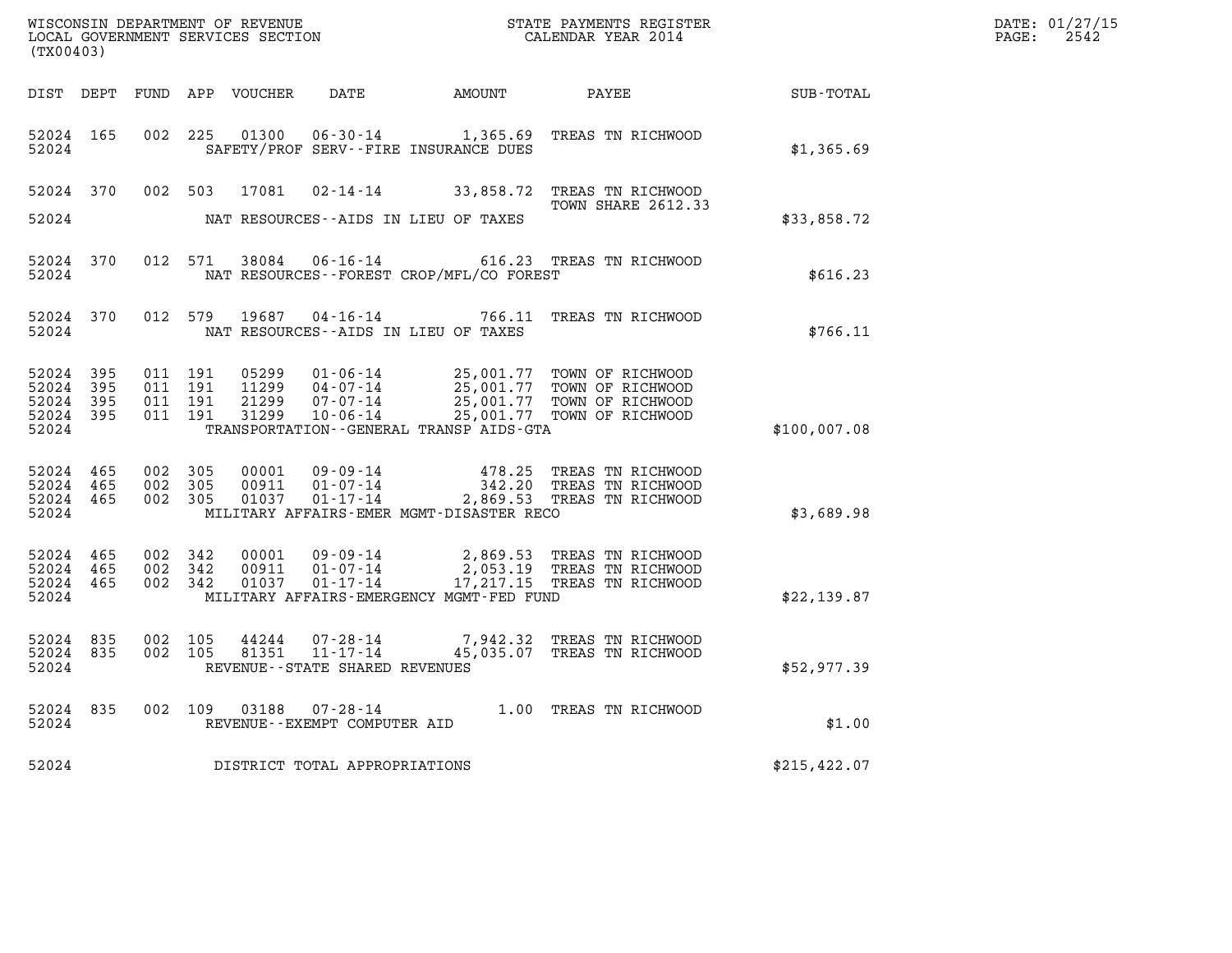|                                               | WISCONSIN DEPARTMENT OF REVENUE<br>LOCAL GOVERNMENT SERVICES SECTION<br>STATE PAYMENTS REGISTER<br>CALENDAR YEAR 2014<br>(TX00403) |                                          |         |                                 |                                                     |                                             |                                                                                                                                                                                                  |              | DATE: 01/27/15<br>PAGE: 2543 |
|-----------------------------------------------|------------------------------------------------------------------------------------------------------------------------------------|------------------------------------------|---------|---------------------------------|-----------------------------------------------------|---------------------------------------------|--------------------------------------------------------------------------------------------------------------------------------------------------------------------------------------------------|--------------|------------------------------|
|                                               |                                                                                                                                    |                                          |         | DIST DEPT FUND APP VOUCHER DATE |                                                     | AMOUNT PAYEE                                |                                                                                                                                                                                                  | SUB-TOTAL    |                              |
| 52026 165<br>52026                            |                                                                                                                                    |                                          |         |                                 |                                                     | SAFETY/PROF SERV--FIRE INSURANCE DUES       | 002 225 01301 06-30-14 1,958.68 TREAS TN ROCKBRIDGE                                                                                                                                              | \$1,958.68   |                              |
| 52026 370<br>52026                            |                                                                                                                                    |                                          |         |                                 |                                                     | NAT RESOURCES-SEVERANCE/YIELD/WITHDRAWAL    | 000 001 01DNR 06-19-14 1,503.54 TREAS TOWN ROCKBRIDGE                                                                                                                                            | \$1,503.54   |                              |
| 52026 370<br>52026 370                        |                                                                                                                                    | 002 503<br>002 503                       |         |                                 |                                                     |                                             | 17082  02-14-14  3,451.17  TREAS TN ROCKBRIDGE<br>17082  02-14-14  4,760.71  TREAS TN ROCKBRIDGE<br>TOWN SHARE 456.37                                                                            |              |                              |
| 52026                                         |                                                                                                                                    |                                          |         |                                 |                                                     | NAT RESOURCES--AIDS IN LIEU OF TAXES        |                                                                                                                                                                                                  | \$8,211.88   |                              |
| 52026 370<br>52026                            |                                                                                                                                    |                                          | 012 571 |                                 |                                                     | NAT RESOURCES - - FOREST CROP/MFL/CO FOREST | 38085  06-16-14  761.42  TREAS TN ROCKBRIDGE                                                                                                                                                     | \$761.42     |                              |
| 52026<br>52026<br>52026<br>52026 395<br>52026 | 395<br>395<br>395                                                                                                                  | 011 191<br>011 191<br>011 191<br>011 191 |         |                                 |                                                     | TRANSPORTATION--GENERAL TRANSP AIDS-GTA     | 05300  01-06-14  17,592.27 TOWN OF ROCKBRIDGE<br>11300  04-07-14  17,592.27 TOWN OF ROCKBRIDGE<br>21300  07-07-14  17,592.27 TOWN OF ROCKBRIDGE<br>31300  10-06-14  17,592.27 TOWN OF ROCKBRIDGE | \$70,369.08  |                              |
| 52026 835<br>52026 835<br>52026               |                                                                                                                                    | 002 105<br>002 105                       |         |                                 | 81352 11-17-14<br>REVENUE - - STATE SHARED REVENUES |                                             | 44245 07-28-14 7,613.04 TREAS TN ROCKBRIDGE<br>43,182.46 TREAS TN ROCKBRIDGE                                                                                                                     | \$50,795.50  |                              |
| 52026 835<br>52026                            |                                                                                                                                    |                                          |         |                                 | REVENUE--EXEMPT COMPUTER AID                        |                                             | 002 109 03189 07-28-14 17.00 TREAS TN ROCKBRIDGE                                                                                                                                                 | \$17.00      |                              |
| 52026                                         |                                                                                                                                    |                                          |         |                                 | DISTRICT TOTAL APPROPRIATIONS                       |                                             |                                                                                                                                                                                                  | \$133,617.10 |                              |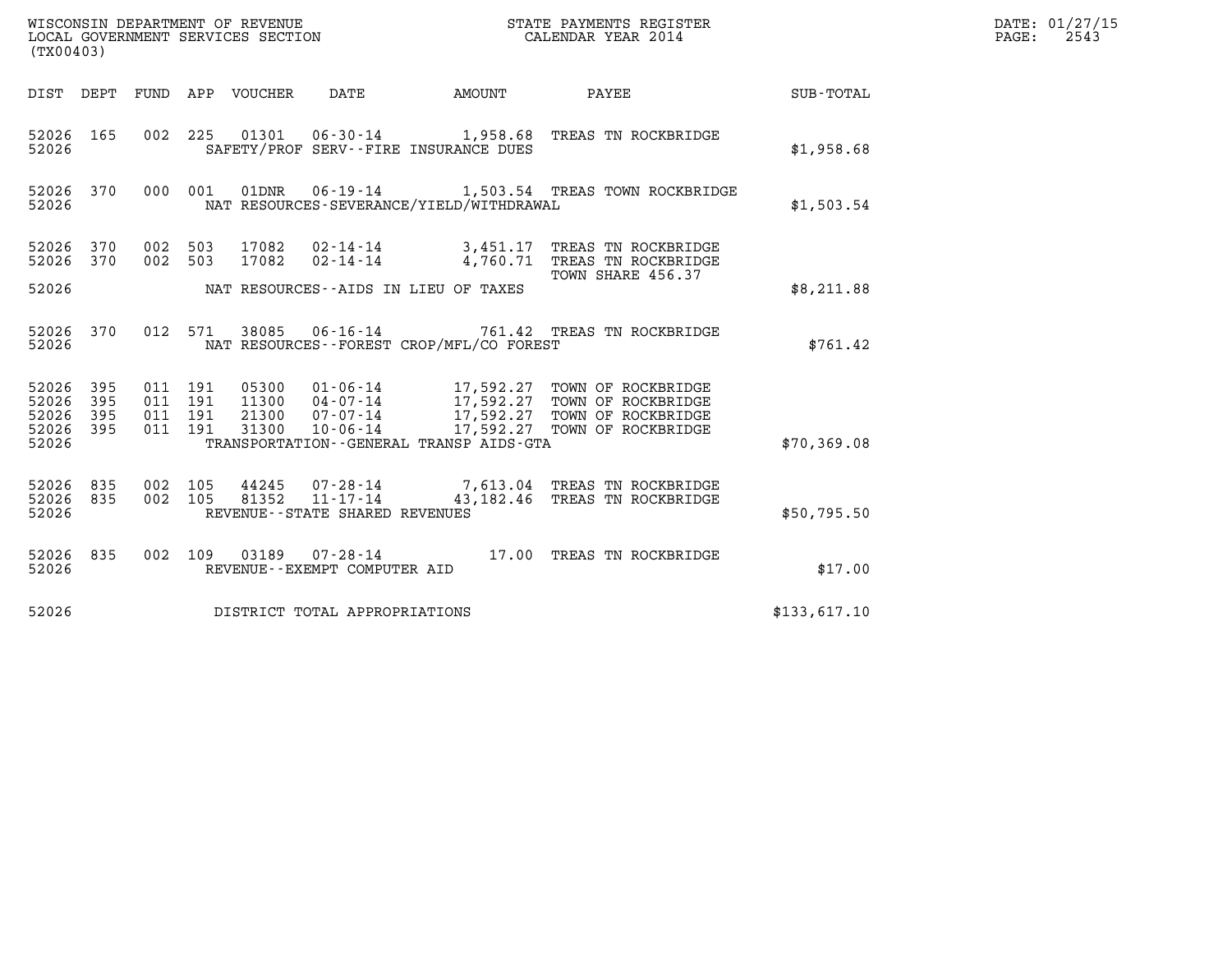| WISCONSIN DEPARTMENT OF REVENUE<br>LOCAL GOVERNMENT SERVICES SECTION<br>(TX00403) |                               |         |                |                                                                        |                                              | STATE PAYMENTS REGISTER<br>CALENDAR YEAR 2014                                                                |             | DATE: 01/27/15<br>2544<br>$\mathtt{PAGE:}$ |
|-----------------------------------------------------------------------------------|-------------------------------|---------|----------------|------------------------------------------------------------------------|----------------------------------------------|--------------------------------------------------------------------------------------------------------------|-------------|--------------------------------------------|
| DIST DEPT                                                                         | FUND                          |         | APP VOUCHER    | DATE                                                                   | AMOUNT                                       | PAYEE                                                                                                        | SUB-TOTAL   |                                            |
| 52028 165<br>52028                                                                |                               |         | 002 225 01302  |                                                                        | SAFETY/PROF SERV--FIRE INSURANCE DUES        | 06-30-14 1,114.11 TREAS TN SYLVAN                                                                            | \$1,114.11  |                                            |
| 52028<br>370<br>52028 370<br>52028                                                | 000 001<br>000 001            |         | 01DNR<br>03DNR |                                                                        | NAT RESOURCES-SEVERANCE/YIELD/WITHDRAWAL     | 06-19-14 440.52 TREAS TOWN SYLVAN<br>11-04-14 64.71 TREAS TOWN SYLVAN                                        | \$525.23    |                                            |
| 52028 370                                                                         |                               |         |                |                                                                        |                                              | 002 503 17083 02-14-14 252.66 TREAS TN SYLVAN<br>TOWN SHARE 31.13                                            |             |                                            |
| 52028                                                                             |                               |         |                |                                                                        | NAT RESOURCES--AIDS IN LIEU OF TAXES         |                                                                                                              | \$252.66    |                                            |
| 52028 370<br>52028                                                                |                               | 012 571 | 38086          |                                                                        | NAT RESOURCES - - FOREST CROP/MFL/CO FOREST  | 06-16-14 822.94 TREAS TN SYLVAN                                                                              | \$822.94    |                                            |
| 52028 370<br>52028                                                                |                               | 012 579 |                |                                                                        | NAT RESOURCES--AIDS IN LIEU OF TAXES         | 19688  04-16-14    114.93    TREAS TN SYLVAN                                                                 | \$114.93    |                                            |
| 52028<br>395<br>52028<br>395<br>52028<br>395<br>52028 395<br>52028                | 011 191<br>011 191<br>011 191 | 011 191 | 31301          | 05301 01-06-14<br>11301  04-07-14<br>21301  07-07-14<br>$10 - 06 - 14$ | TRANSPORTATION - - GENERAL TRANSP AIDS - GTA | 22,609.56 TOWN OF SYLVAN<br>22,609.56 TOWN OF SYLVAN<br>22,609.56 TOWN OF SYLVAN<br>22,609.56 TOWN OF SYLVAN | \$90,438.24 |                                            |
| 835<br>52028<br>52028<br>835<br>52028                                             | 002 105<br>002 105            |         | 81353          | 44246 07-28-14<br>$11 - 17 - 14$<br>REVENUE - - STATE SHARED REVENUES  |                                              | 5,588.91 TREAS TN SYLVAN<br>31,670.49 TREAS TN SYLVAN                                                        | \$37,259.40 |                                            |

| 52028              |         |  | REVENUE--STATE SHARED REVENUES                 |       |                 | \$37,259.40 |
|--------------------|---------|--|------------------------------------------------|-------|-----------------|-------------|
| 52028 835<br>52028 | 002 109 |  | 03190 07-28-14<br>REVENUE--EXEMPT COMPUTER AID | 13.00 | TREAS TN SYLVAN | \$13.00     |

52028 REVENUE -- EXEMPT COMPUTER AID<br>52028 DISTRICT TOTAL APPROPRIATIONS \$130,540.51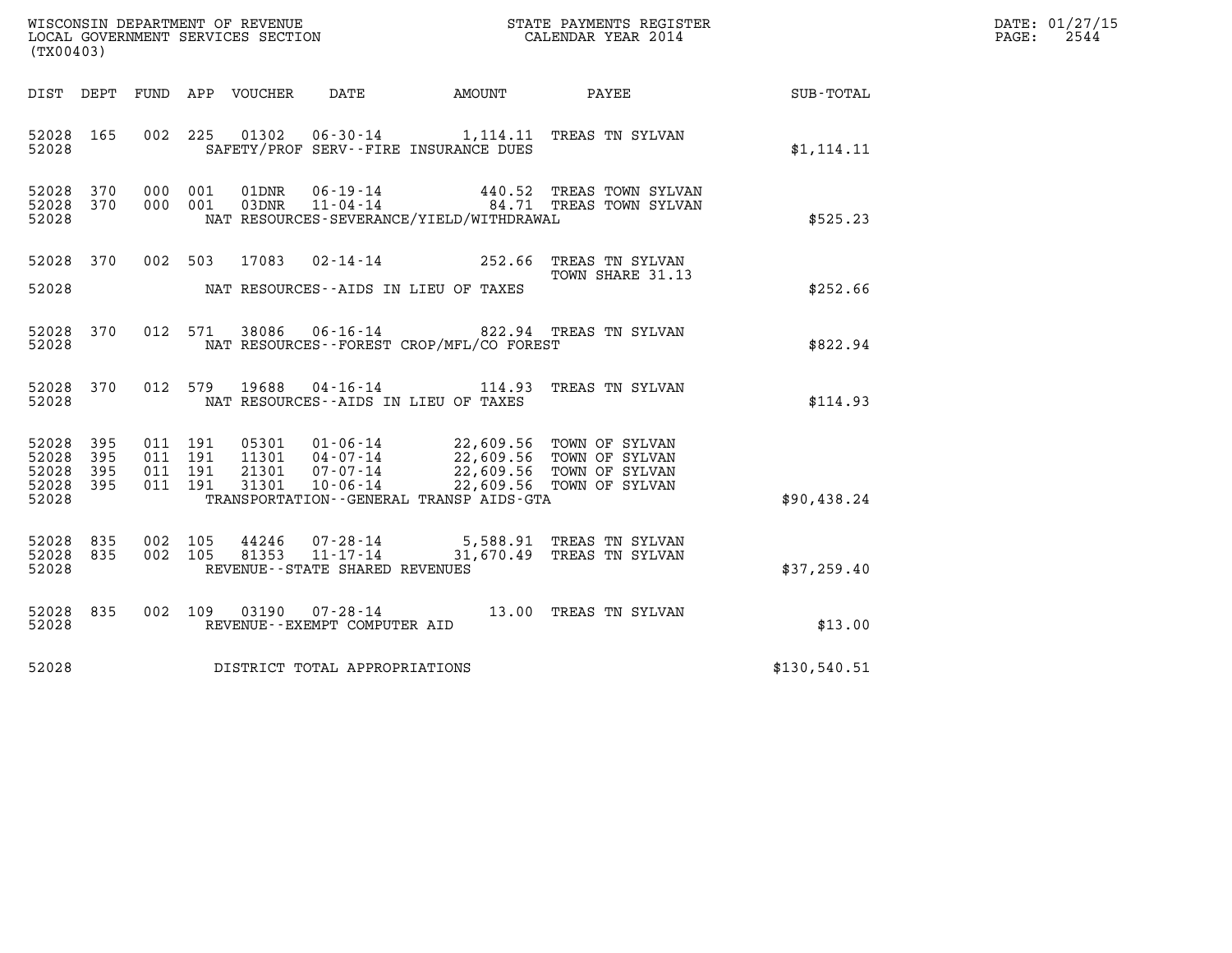| WISCONSIN DEPARTMENT OF REVENUE<br>LOCAL GOVERNMENT SERVICES SECTION<br>(TX00403) |            |                                          |         |                       |                                                  |                                              | STATE PAYMENTS REGISTER<br>CALENDAR YEAR 2014                                                                                                                                       |                 | DATE: 01/27/15<br>$\mathtt{PAGE:}$<br>2545 |
|-----------------------------------------------------------------------------------|------------|------------------------------------------|---------|-----------------------|--------------------------------------------------|----------------------------------------------|-------------------------------------------------------------------------------------------------------------------------------------------------------------------------------------|-----------------|--------------------------------------------|
|                                                                                   | DIST DEPT  |                                          |         | FUND APP VOUCHER DATE |                                                  | AMOUNT                                       |                                                                                                                                                                                     | PAYEE SUB-TOTAL |                                            |
| 52030 165<br>52030                                                                |            |                                          |         |                       |                                                  | SAFETY/PROF SERV--FIRE INSURANCE DUES        | 002 225 01303 06-30-14 1,042.23 TREAS TN WESTFORD                                                                                                                                   | \$1,042.23      |                                            |
| 52030 370<br>52030                                                                |            | 000 001                                  |         |                       |                                                  | NAT RESOURCES-SEVERANCE/YIELD/WITHDRAWAL     | 02DNR  09-11-14  494.98 TREAS TOWN WESTFORD                                                                                                                                         | \$494.98        |                                            |
| 52030                                                                             | 52030 370  |                                          | 012 571 |                       |                                                  | NAT RESOURCES -- FOREST CROP/MFL/CO FOREST   | 38087  06-16-14  633.24  TREAS TN WESTFORD                                                                                                                                          | \$633.24        |                                            |
| 52030 395<br>52030<br>52030<br>52030 395<br>52030                                 | 395<br>395 | 011 191<br>011 191<br>011 191<br>011 191 |         | 31302                 |                                                  | TRANSPORTATION - - GENERAL TRANSP AIDS - GTA | 05302  01-06-14  20,836.57  TOWN OF WESTFORD<br>11302  04-07-14  20,836.57  TOWN OF WESTFORD<br>21302  07-07-14  20,836.57  TOWN OF WESTFORD<br>10-06-14 20,836.58 TOWN OF WESTFORD | \$83,346.29     |                                            |
| 52030 835<br>52030 835<br>52030                                                   |            | 002 105<br>002 105                       |         |                       | 81354 11-17-14<br>REVENUE--STATE SHARED REVENUES |                                              | 44247 07-28-14 6,402.76 TREAS TN WESTFORD<br>36,287.92 TREAS TN WESTFORD                                                                                                            | \$42,690.68     |                                            |
| 52030 835<br>52030                                                                |            |                                          | 002 109 |                       | REVENUE--EXEMPT COMPUTER AID                     |                                              | 03191  07-28-14  2.00 TREAS TN WESTFORD                                                                                                                                             | \$2.00          |                                            |
| 52030                                                                             |            |                                          |         |                       | DISTRICT TOTAL APPROPRIATIONS                    |                                              |                                                                                                                                                                                     | \$128, 209.42   |                                            |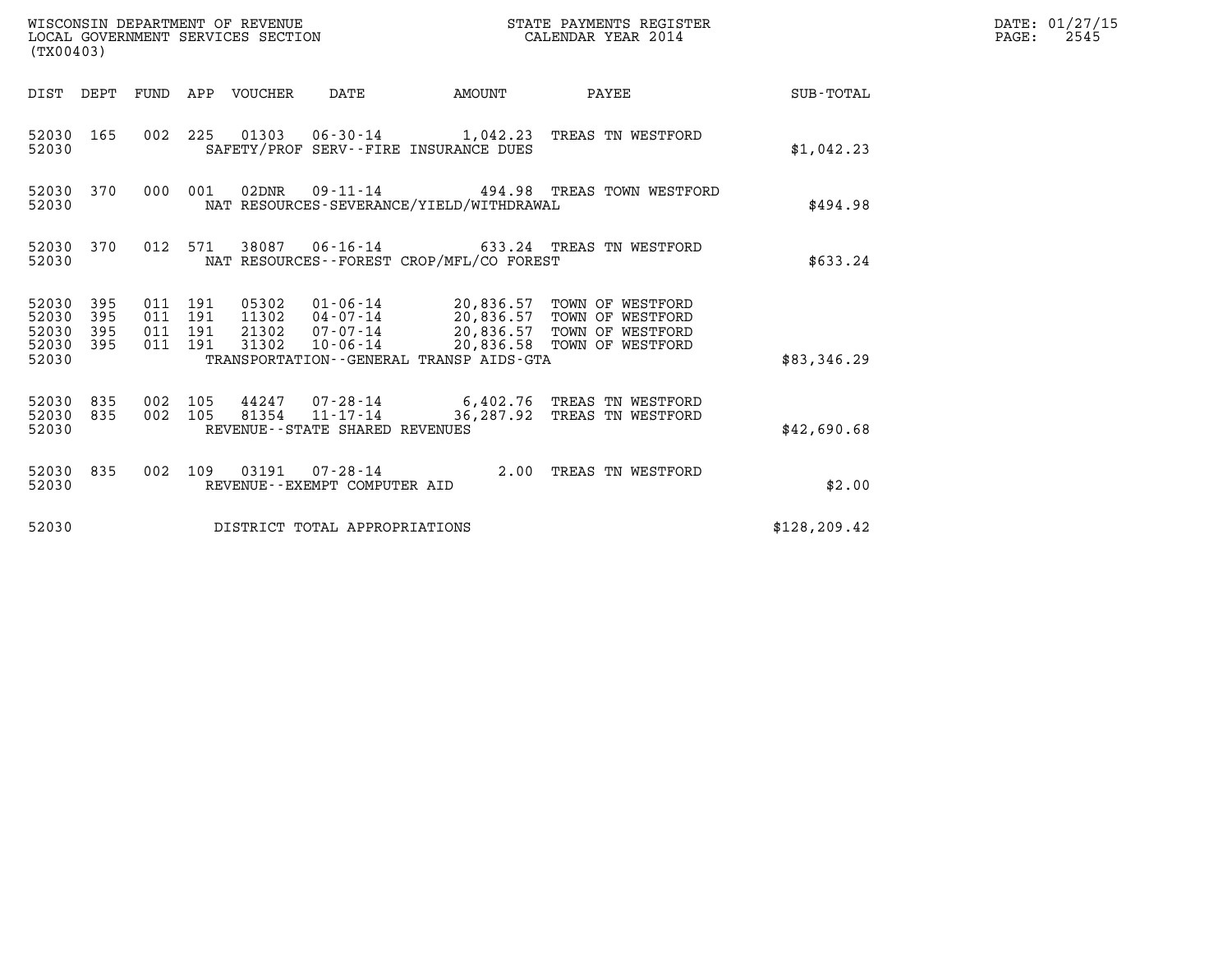| WISCONSIN DEPARTMENT OF REVENUE   | STATE PAYMENTS REGISTER | DATE: 01/27/15 |
|-----------------------------------|-------------------------|----------------|
| LOCAL GOVERNMENT SERVICES SECTION | CALENDAR YEAR 2014      | 2546<br>PAGE:  |

| (TX00403)                                                    |  | WISCONSIN DEPARTMENT OF REVENUE<br>LOCAL GOVERNMENT SERVICES SECTION<br>CALENDAR YEAR 2014 |                                          | DATE: 01/27/15<br>$\mathtt{PAGE:}$<br>2546                                                                                                                                                               |                                                        |  |
|--------------------------------------------------------------|--|--------------------------------------------------------------------------------------------|------------------------------------------|----------------------------------------------------------------------------------------------------------------------------------------------------------------------------------------------------------|--------------------------------------------------------|--|
|                                                              |  |                                                                                            |                                          |                                                                                                                                                                                                          | DIST DEPT FUND APP VOUCHER DATE AMOUNT PAYEE SUB-TOTAL |  |
| 52032 165                                                    |  | 52032 SAFETY/PROF SERV--FIRE INSURANCE DUES                                                |                                          | 002 225 01304 06-30-14 1,185.99 TREAS TN WILLOW                                                                                                                                                          | \$1,185.99                                             |  |
| 52032 370<br>52032 370<br>52032                              |  |                                                                                            | NAT RESOURCES-SEVERANCE/YIELD/WITHDRAWAL | 000 001 01DNR 06-19-14 116.35 TREAS TOWN WILLOW<br>000 001 02DNR 09-11-14 37.62 TREAS TOWN WILLOW                                                                                                        | \$203.97                                               |  |
|                                                              |  |                                                                                            |                                          | 52032 370 002 503 17084 02-14-14 4,276.40 TREAS TN WILLOW<br>TOWN SHARE 518.81                                                                                                                           | \$4,276.40                                             |  |
| 52032 370<br>52032                                           |  |                                                                                            | NAT RESOURCES--FOREST CROP/MFL/CO FOREST | 012 571 38088 06-16-14 820.37 TREAS TN WILLOW                                                                                                                                                            | \$820.37                                               |  |
| 52032 370<br>52032                                           |  | NAT RESOURCES -- AIDS IN LIEU OF TAXES                                                     |                                          | 012 579 19689 04-16-14 180.46 TREAS TN WILLOW                                                                                                                                                            | \$180.46                                               |  |
| 52032 395<br>52032<br>395<br>52032 395<br>52032 395<br>52032 |  |                                                                                            | TRANSPORTATION--GENERAL TRANSP AIDS-GTA  | 011 191 05303 01-06-14 23,017.08 TOWN OF WILLOW<br>011 191 11303 04-07-14 23,017.08 TOWN OF WILLOW<br>011 191 21303 07-07-14 23,017.08 TOWN OF WILLOW<br>011 191 31303 10-06-14 23,017.09 TOWN OF WILLOW | \$92,068.33                                            |  |
| 52032 835<br>52032 835<br>52032                              |  | REVENUE--STATE SHARED REVENUES                                                             |                                          | 002 105 44248 07-28-14 5,987.56 TREAS TN WILLOW<br>002 105 81355 11-17-14 33,929.49 TREAS TN WILLOW                                                                                                      | \$39,917.05                                            |  |
| 52032 835<br>52032                                           |  | REVENUE--EXEMPT COMPUTER AID                                                               |                                          | 002 109 03192 07-28-14 3.00 TREAS TN WILLOW                                                                                                                                                              | \$3.00                                                 |  |
|                                                              |  | 52032 DISTRICT TOTAL APPROPRIATIONS                                                        |                                          |                                                                                                                                                                                                          | \$138,655.57                                           |  |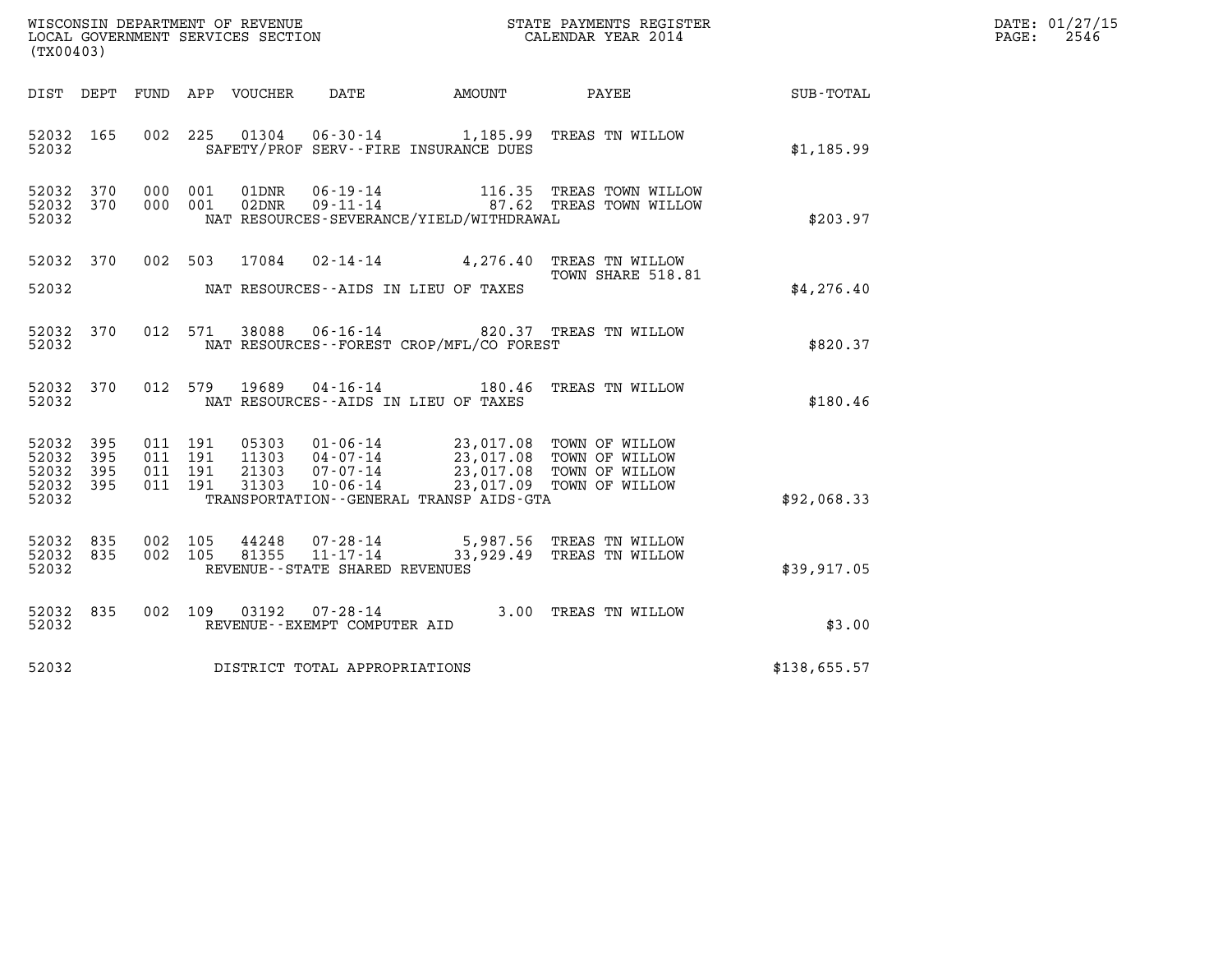| WISCONSIN DEPARTMENT OF REVENUE<br>LOCAL GOVERNMENT SERVICES SECTION | STATE PAYMENTS REGISTER<br>CALENDAR YEAR 2014 | DATE: 01/27/15<br>2547<br>PAGE: |
|----------------------------------------------------------------------|-----------------------------------------------|---------------------------------|

| WISCONSIN DEPARTMENT OF REVENUE<br>LOCAL GOVERNMENT SERVICES SECTION<br>(TX00403)                                                                                 |                                                                                                                                                           | STATE PAYMENTS REGISTER<br>CALENDAR YEAR 2014                            |             | DATE: 01/27/15<br>PAGE:<br>2547 |
|-------------------------------------------------------------------------------------------------------------------------------------------------------------------|-----------------------------------------------------------------------------------------------------------------------------------------------------------|--------------------------------------------------------------------------|-------------|---------------------------------|
| DEPT<br>APP VOUCHER<br>DIST<br>FUND                                                                                                                               | DATE<br>AMOUNT                                                                                                                                            | PAYEE                                                                    | SUB-TOTAL   |                                 |
| 01305<br>165<br>225<br>52106<br>002<br>52106                                                                                                                      | $06 - 30 - 14$ 192.39<br>SAFETY/PROF SERV--FIRE INSURANCE DUES                                                                                            | TREAS VIL BOAZ                                                           | \$192.39    |                                 |
| 395<br>05304<br>52106<br>191<br>011<br>395<br>191<br>52106<br>011<br>11304<br>52106<br>395<br>191<br>011<br>21304<br>52106<br>395<br>191<br>31304<br>011<br>52106 | $01 - 06 - 14$<br>1,132.59<br>1,132.59<br>$04 - 07 - 14$<br>07-07-14<br>1,132.59<br>$10 - 06 - 14$<br>1,132.61<br>TRANSPORTATION--GENERAL TRANSP AIDS-GTA | VILLAGE OF BOAZ<br>VILLAGE OF BOAZ<br>VILLAGE OF BOAZ<br>VILLAGE OF BOAZ | \$4,530.38  |                                 |
| 52106<br>835<br>002<br>105<br>44249<br>52106<br>81356<br>835<br>002<br>105<br>52106<br>REVENUE--STATE SHARED REVENUES                                             | 07-28-14<br>8,558.93<br>11-17-14<br>48,500.60                                                                                                             | TREAS VIL BOAZ<br>TREAS VIL BOAZ                                         | \$57,059.53 |                                 |
| 52106<br>835<br>002<br>109<br>03193<br>52106<br>REVENUE - - EXEMPT COMPUTER AID                                                                                   | $07 - 28 - 14$<br>1.00                                                                                                                                    | TREAS VIL BOAZ                                                           | \$1.00      |                                 |
| 52106                                                                                                                                                             | DISTRICT TOTAL APPROPRIATIONS                                                                                                                             |                                                                          | \$61,783.30 |                                 |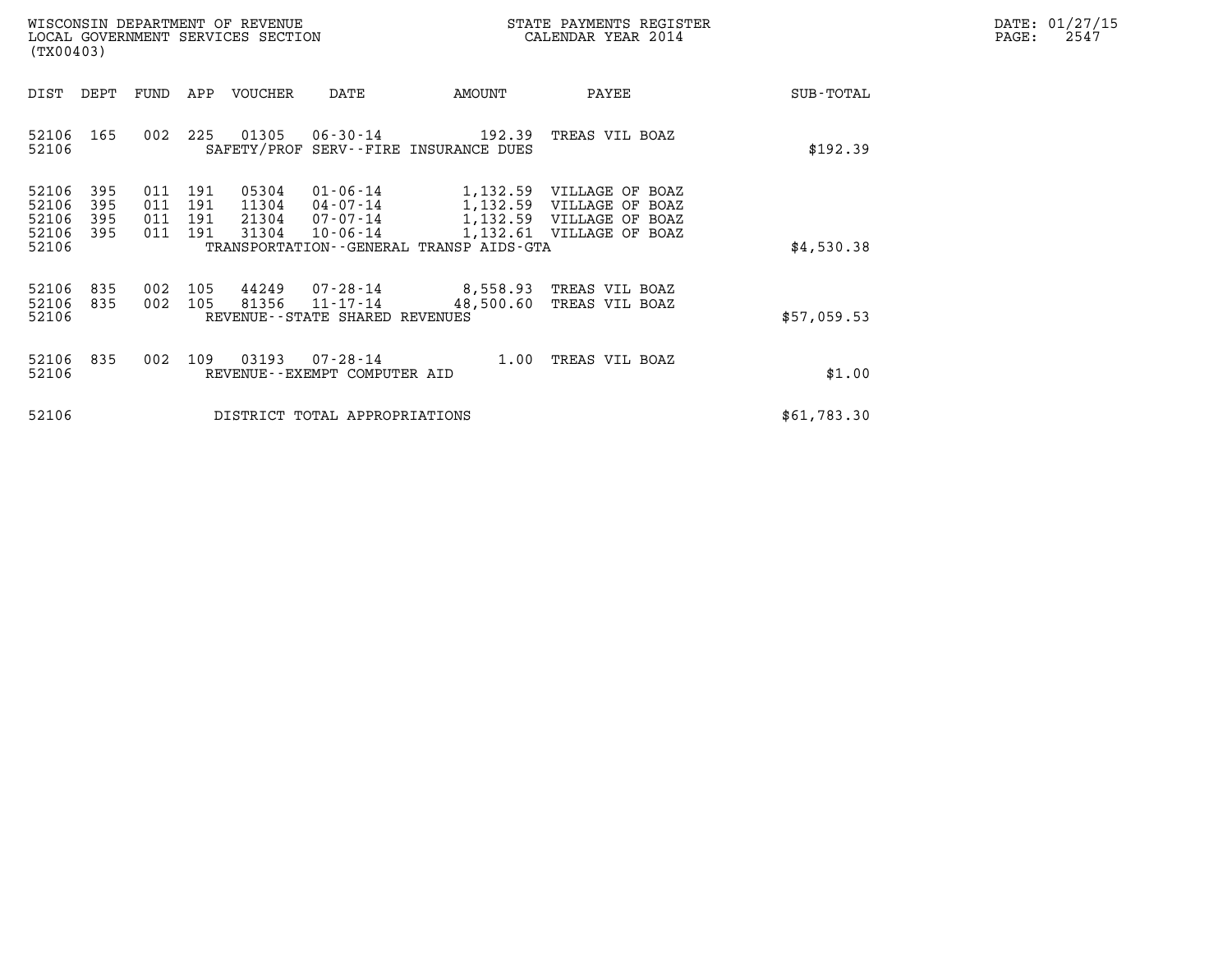| WISCONSIN DEPARTMENT OF REVENUE   | STATE PAYMENTS REGISTER | DATE: 01/27/15 |
|-----------------------------------|-------------------------|----------------|
| LOCAL GOVERNMENT SERVICES SECTION | CALENDAR YEAR 2014      | 2548<br>PAGE:  |

| WISCONSIN DEPARTMENT OF REVENUE<br>LOCAL GOVERNMENT SERVICES SECTION<br>(TX00403)                                                                                 | STATE PAYMENTS REGISTER<br>CALENDAR YEAR 2014                                                                                     |        |                                                                                                 |                  |
|-------------------------------------------------------------------------------------------------------------------------------------------------------------------|-----------------------------------------------------------------------------------------------------------------------------------|--------|-------------------------------------------------------------------------------------------------|------------------|
| DIST<br>DEPT<br>FUND<br>APP                                                                                                                                       | DATE<br>VOUCHER<br>AMOUNT                                                                                                         |        | PAYEE                                                                                           | <b>SUB-TOTAL</b> |
| 002<br>52111<br>165<br>225<br>52111                                                                                                                               | 01306  06-30-14  664.87  TREAS VIL CAZENOVIA<br>SAFETY/PROF SERV--FIRE INSURANCE DUES                                             |        |                                                                                                 | \$664.87         |
| 370<br>074<br>670<br>52111<br>52111                                                                                                                               | 41945 05-23-14 1,758.97 TREAS VIL CAZENOVIA<br>NAT RESOURCES - - RU RECYCLING GRANT                                               |        |                                                                                                 | \$1,758.97       |
| 395<br>52111<br>011<br>191<br>05305<br>52111<br>395<br>011<br>191<br>11305<br>395<br>191<br>21305<br>52111<br>011<br>52111<br>395<br>011<br>191<br>31305<br>52111 | 01-06-14 2,309.84 VILLAGE OF CAZENOVIA<br>$04 - 07 - 14$<br>$07 - 07 - 14$<br>10-06-14<br>TRANSPORTATION--GENERAL TRANSP AIDS-GTA |        | 2,309.84 VILLAGE OF CAZENOVIA<br>2,309.84 VILLAGE OF CAZENOVIA<br>2,309.87 VILLAGE OF CAZENOVIA | \$9,239.39       |
| 52111<br>435<br>005<br>162<br>52111                                                                                                                               | $01$ HSD<br>HS--AMBULANCE FUNDING ASSISTANCE GRANTS                                                                               |        | 09-08-14 3,970.38 TREAS VILL CAZENOVIA                                                          | \$3,970.38       |
| 105<br>52111<br>835<br>002<br>105<br>52111<br>835<br>002<br>52111                                                                                                 | 44250 07-28-14<br>11-17-14 69,111.84 TREAS VIL CAZENOVIA<br>81357<br>REVENUE--STATE SHARED REVENUES                               |        | 13,668.32 TREAS VIL CAZENOVIA                                                                   | \$82,780.16      |
| 002<br>109<br>52111<br>835<br>52111                                                                                                                               | $07 - 28 - 14$<br>03194<br>REVENUE--EXEMPT COMPUTER AID                                                                           | 253.00 | TREAS VIL CAZENOVIA                                                                             | \$253.00         |
| 52111                                                                                                                                                             | DISTRICT TOTAL APPROPRIATIONS                                                                                                     |        |                                                                                                 | \$98,666.77      |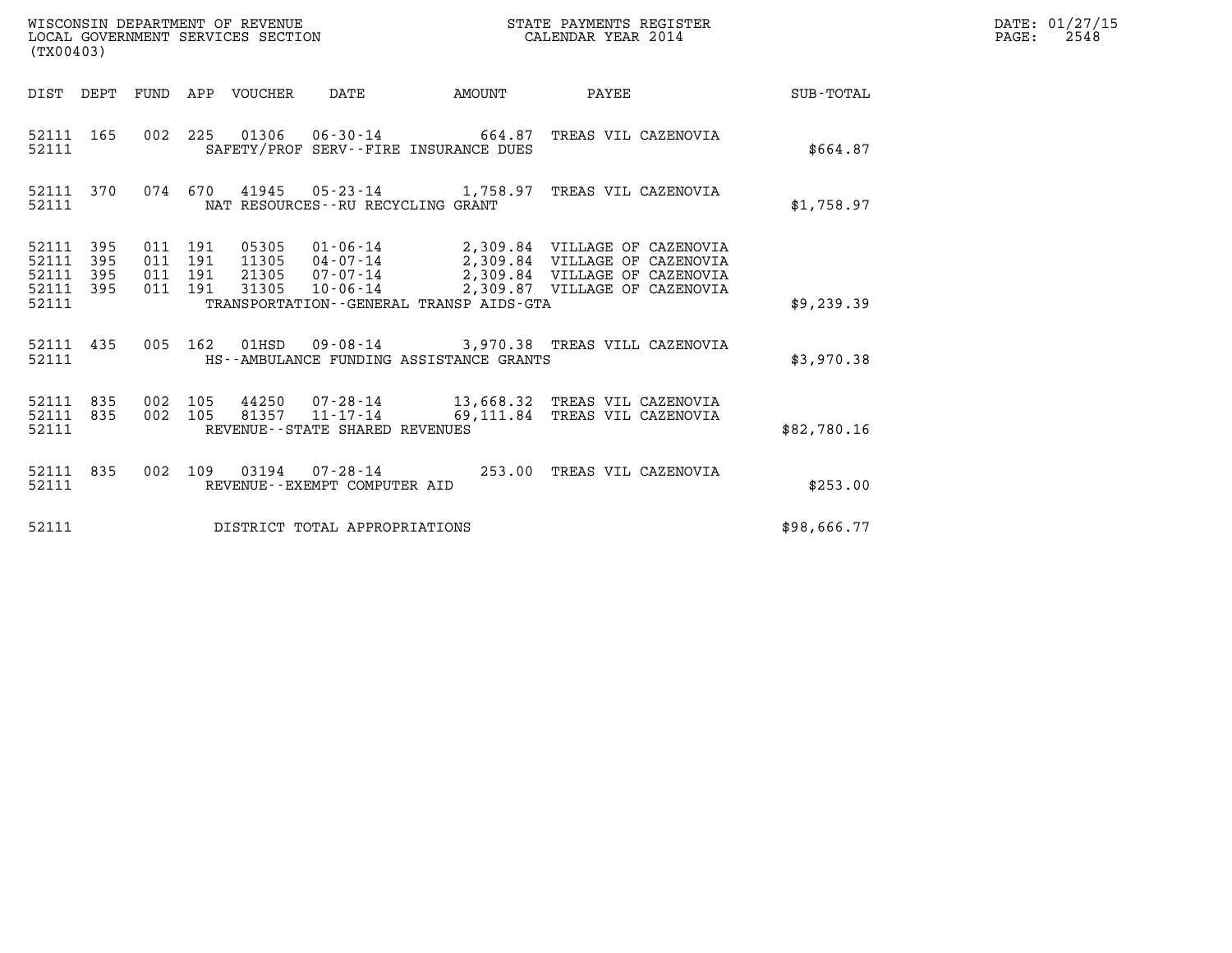| $\mathcal{R}$<br>(TX00403)                                                                                                                                                                                               | DATE: 01/27/15<br>2549<br>$\mathtt{PAGE:}$ |
|--------------------------------------------------------------------------------------------------------------------------------------------------------------------------------------------------------------------------|--------------------------------------------|
|                                                                                                                                                                                                                          |                                            |
| 002 225 01307 06-30-14 1,383.66 TREAS VIL LONE ROCK<br>52146 165<br>52146<br>SAFETY/PROF SERV--FIRE INSURANCE DUES<br>\$1,383.66                                                                                         |                                            |
| 012 571 38089 06-16-14 8.00 TREAS VIL LONE ROCK<br>52146 370<br>NAT RESOURCES--FOREST CROP/MFL/CO FOREST<br>52146<br>\$8.00                                                                                              |                                            |
| 012 579 19690 04-16-14 13.75 TREAS VIL LONE ROCK<br>52146 370<br>NAT RESOURCES--AIDS IN LIEU OF TAXES<br>52146<br>\$13.75                                                                                                |                                            |
| 012 583 02904 06-10-14 1,195.50 LONE ROCK FIRE PROT DISTR<br>52146 370<br>NAT RESOURCES - - RECREATION RESOURCE - FED<br>52146<br>\$1,195.50                                                                             |                                            |
| 011 185 29406 10-31-14 5,161.00 TREAS VIL LONE ROCK<br>52146 395<br>TRANSPORTATION -- HIGHWAY SAFETY-FEDERAL<br>52146<br>\$5,161.00                                                                                      |                                            |
| 52146 395<br>52146<br>- 395<br>52146 395<br>52146 395<br>52146<br>TRANSPORTATION--GENERAL TRANSP AIDS-GTA<br>\$22,164.99                                                                                                 |                                            |
| 011  278  23738  09-09-14  10,054.80  TREAS VIL LONE ROCK<br>52146 395<br>52146<br>TRANSPORTATION - - LRIP/TRIP/MSIP GRANTS<br>\$10,054.80                                                                               |                                            |
| 005 162 01HSD 09-08-14 3,940.54 TREAS VILL LONE ROCK<br>52146 435<br>52146<br>HS--AMBULANCE FUNDING ASSISTANCE GRANTS<br>\$3,940.54                                                                                      |                                            |
| 005 163 01LGS 11-17-14 5,600.00 LONE ROCK RESCUE UNIT<br>52146 435<br>52146<br>HS--PREPAID MEDICAL TRANSPORT REIMBURSE<br>\$5,600.00                                                                                     |                                            |
| 52146 505<br>002 745<br>05405<br>$01 - 31 - 14$<br>600.00 TREAS VIL LONE ROCK<br>52146<br>\$600.00<br>DOA--HOUSING ASSISTANCE GRANTS                                                                                     |                                            |
| 52146 835<br>002 105<br>44251<br>07-28-14<br>20,534.37 TREAS VIL LONE ROCK<br>52146 835<br>002 105<br>81358<br>11-17-14<br>110,761.42 TREAS VIL LONE ROCK<br>52146<br>REVENUE - - STATE SHARED REVENUES<br>\$131, 295.79 |                                            |
| 52146 835<br>002 109<br>03195<br>$07 - 28 - 14$<br>116.00 TREAS VIL LONE ROCK<br>52146 835<br>002 109<br>05274<br>$07 - 28 - 14$<br>12.00 TREAS VIL LONE ROCK<br>52146<br>\$128.00<br>REVENUE - - EXEMPT COMPUTER AID    |                                            |
| 52146 835 021 363 36296 03-24-14<br>5,763.27 TREAS VIL LONE ROCK                                                                                                                                                         |                                            |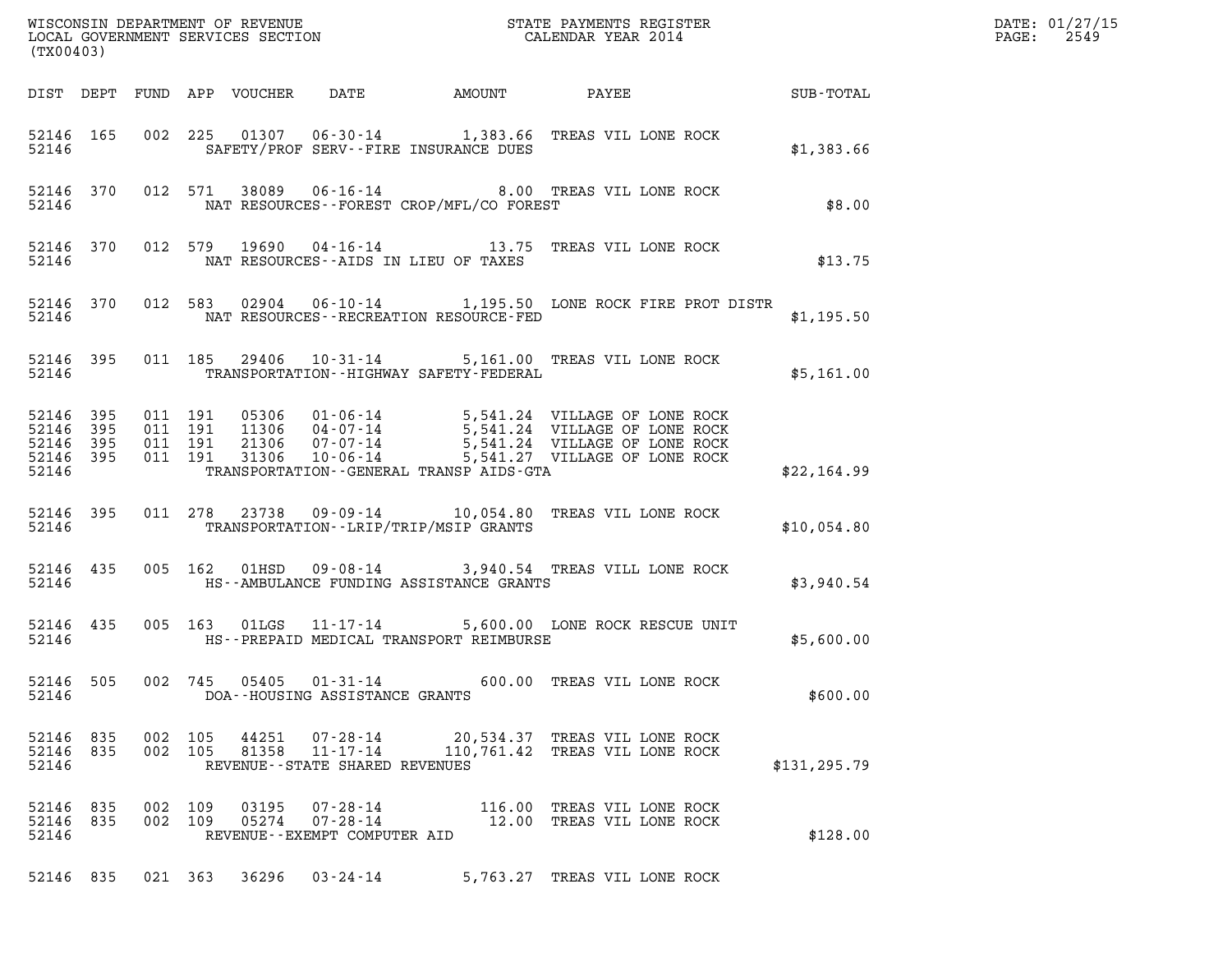| (TX00403) |      |      |     | WISCONSIN DEPARTMENT OF REVENUE<br>LOCAL GOVERNMENT SERVICES SECTION |                               |        | STATE PAYMENTS REGISTER<br>CALENDAR YEAR 2014 |              | PAGE: | DATE: 01/27/15<br>2550 |
|-----------|------|------|-----|----------------------------------------------------------------------|-------------------------------|--------|-----------------------------------------------|--------------|-------|------------------------|
| DIST      | DEPT | FUND | APP | VOUCHER                                                              | DATE                          | AMOUNT | PAYEE                                         | SUB-TOTAL    |       |                        |
| 52146     |      |      |     |                                                                      | REVENUE--LOTTERY CREDIT -     |        |                                               | \$5,763.27   |       |                        |
| 52146     |      |      |     |                                                                      | DISTRICT TOTAL APPROPRIATIONS |        |                                               | \$187,309.30 |       |                        |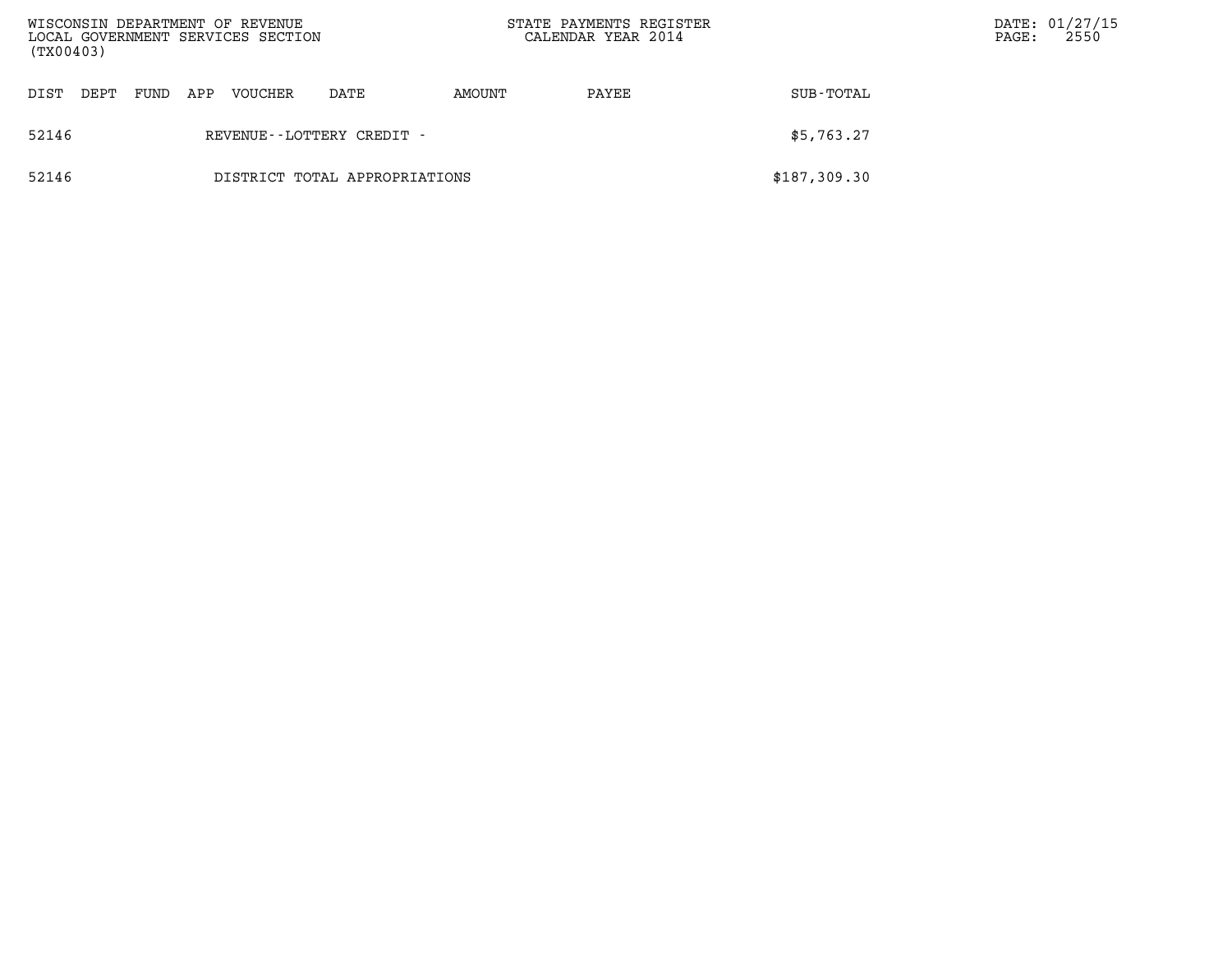| %WISCONSIN DEPARTMENT OF REVENUE $$\tt STATE$ PAYMENTS REGISTER LOCAL GOVERNMENT SERVICES SECTION $$\tt CALEINDAR$ YEAR 2014<br>(TX00403) |            |                                          |  |  |                                   |                                              |                                                                                                                                                                                          |                                                        | DATE: 01/27/15<br>$\mathtt{PAGE:}$<br>2551 |
|-------------------------------------------------------------------------------------------------------------------------------------------|------------|------------------------------------------|--|--|-----------------------------------|----------------------------------------------|------------------------------------------------------------------------------------------------------------------------------------------------------------------------------------------|--------------------------------------------------------|--------------------------------------------|
|                                                                                                                                           |            |                                          |  |  |                                   |                                              |                                                                                                                                                                                          | DIST DEPT FUND APP VOUCHER DATE AMOUNT PAYEE SUB-TOTAL |                                            |
| 52186 165<br>52186                                                                                                                        |            |                                          |  |  |                                   | SAFETY/PROF SERV--FIRE INSURANCE DUES        | 002 225 01308 06-30-14 1,024.26 TREAS VIL VIOLA                                                                                                                                          | \$1,024.26                                             |                                            |
| 52186                                                                                                                                     | 52186 395  |                                          |  |  |                                   | TRANSPORTATION - - HIGHWAY SAFETY - FEDERAL  | 011 185 31216 11-17-14 4,999.00 TREAS VIL VIOLA                                                                                                                                          | \$4,999.00                                             |                                            |
| 52186 395<br>52186<br>52186 395<br>52186 395<br>52186                                                                                     | 395        | 011 191<br>011 191<br>011 191<br>011 191 |  |  |                                   | TRANSPORTATION - - GENERAL TRANSP AIDS - GTA | 05307  01-06-14  7,089.61  VILLAGE OF VIOLA<br>11307  04-07-14  7,089.61  VILLAGE OF VIOLA<br>21307  07-07-14  7,089.61  VILLAGE OF VIOLA<br>31307  10-06-14  7,089.62  VILLAGE OF VIOLA | \$28,358.45                                            |                                            |
| 52186                                                                                                                                     | 52186 395  |                                          |  |  |                                   | TRANSPORTATION--LRIP/TRIP/MSIP GRANTS        | 011 278 21865 08-18-14 10,000.00 TREAS VIL VIOLA                                                                                                                                         | \$10,000.00                                            |                                            |
| 52186                                                                                                                                     | 52186 435  |                                          |  |  |                                   | HS--PREPAID MEDICAL TRANSPORT REIMBURSE      | 005 163 01LGS 11-17-14 3,100.00 KICKAPOO VALLEY RESCUE SQ                                                                                                                                | \$3,100.00                                             |                                            |
| 52186 835<br>52186                                                                                                                        | 52186 835  | 002 105<br>002 105                       |  |  | REVENUE - - STATE SHARED REVENUES |                                              | 44252  07-28-14  42,353.92  TREAS VIL VIOLA<br>81359  11-17-14  236,913.65  TREAS VIL VIOLA                                                                                              | \$279, 267.57                                          |                                            |
| 52186 835<br>52186<br>52186<br>52186 835<br>52186                                                                                         | 835<br>835 | 002 109<br>002 109<br>002 109<br>002 109 |  |  | REVENUE--EXEMPT COMPUTER AID      |                                              | 03196 07-28-14 21.00 TREAS VIL VIOLA<br>03453 07-28-14 1.00 TREAS VIL VIOLA<br>05275 07-28-14 9.00 TREAS VIL VIOLA<br>05328 07-28-14 47.00 TREAS VIL VIOLA                               | \$78.00                                                |                                            |
| 52186 835<br>52186                                                                                                                        |            |                                          |  |  | REVENUE--LOTTERY CREDIT -         |                                              | 021 363 36382 03-24-14 1,261.70 TREAS VIL VIOLA                                                                                                                                          | \$1,261.70                                             |                                            |
| 52186                                                                                                                                     |            |                                          |  |  | DISTRICT TOTAL APPROPRIATIONS     |                                              |                                                                                                                                                                                          | \$328,088.98                                           |                                            |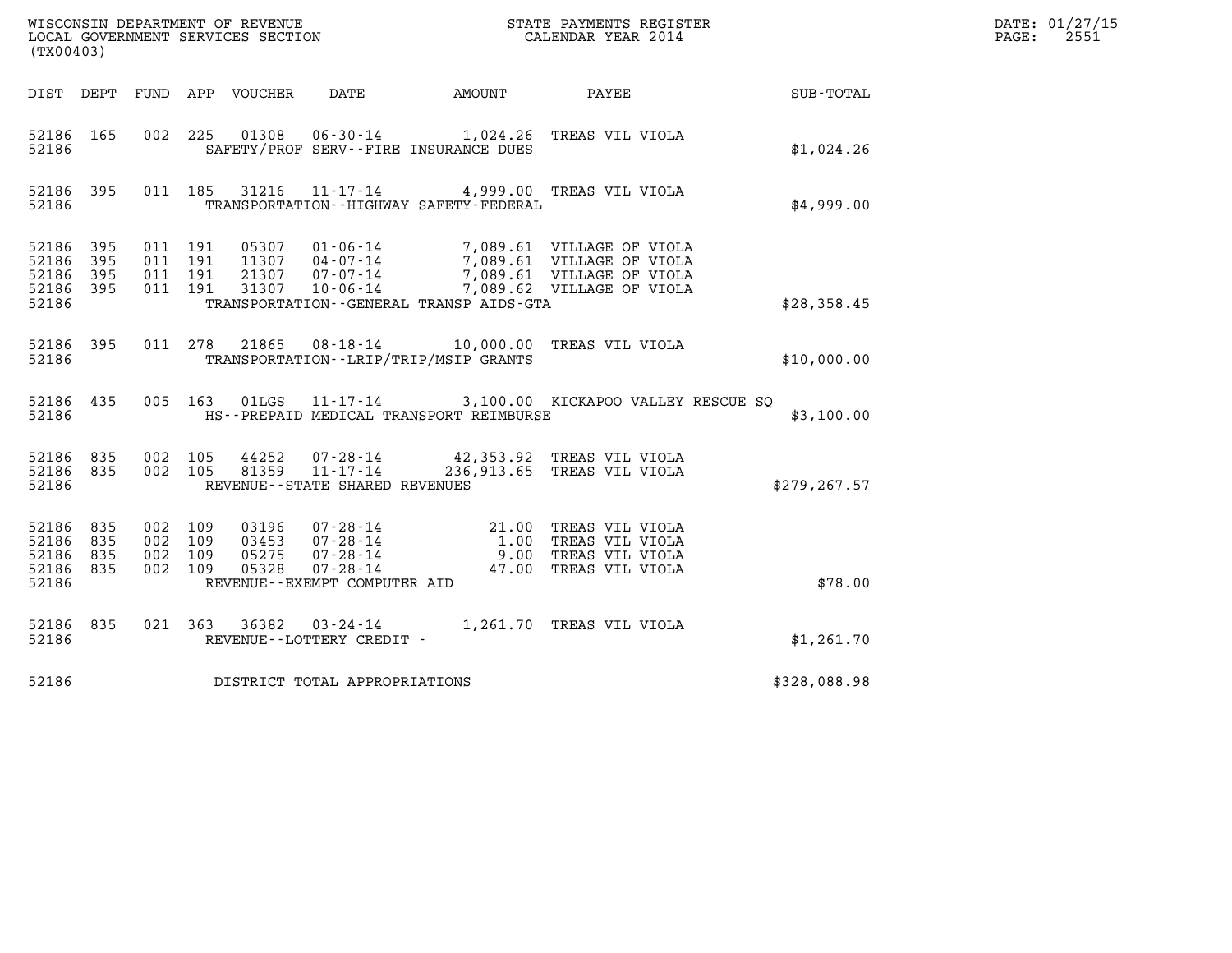| DATE: | 01/27/15 |
|-------|----------|
| PAGE: | 2552     |

| WISCONSIN DEPARTMENT OF REVENUE<br>LOCAL GOVERNMENT SERVICES SECTION<br>(TX00403) |                                           |                          |                          |                          |                                  |                                                                |                                                                                      | STATE PAYMENTS REGISTER<br>CALENDAR YEAR 2014                            |             | DATE: 01/27/15<br>$\mathtt{PAGE}$ :<br>2552 |
|-----------------------------------------------------------------------------------|-------------------------------------------|--------------------------|--------------------------|--------------------------|----------------------------------|----------------------------------------------------------------|--------------------------------------------------------------------------------------|--------------------------------------------------------------------------|-------------|---------------------------------------------|
|                                                                                   | DIST                                      | DEPT                     | FUND                     | APP                      | VOUCHER                          | DATE                                                           | AMOUNT                                                                               | PAYEE                                                                    | SUB-TOTAL   |                                             |
|                                                                                   | 52196<br>52196                            | 165                      | 002                      | 225                      | 01309                            | 06-30-14                                                       | 141.44<br>SAFETY/PROF SERV--FIRE INSURANCE DUES                                      | TREAS VIL YUBA                                                           | \$141.44    |                                             |
|                                                                                   | 52196<br>52196<br>52196<br>52196<br>52196 | 395<br>395<br>395<br>395 | 011<br>011<br>011<br>011 | 191<br>191<br>191<br>191 | 05308<br>11308<br>21308<br>31308 | $01 - 06 - 14$<br>$04 - 07 - 14$<br>07-07-14<br>$10 - 06 - 14$ | 545.12<br>545.12<br>545.12<br>545.15<br>TRANSPORTATION - - GENERAL TRANSP AIDS - GTA | VILLAGE OF YUBA<br>VILLAGE OF YUBA<br>VILLAGE OF YUBA<br>VILLAGE OF YUBA | \$2,180.51  |                                             |
|                                                                                   | 52196<br>52196<br>52196                   | 835<br>835               | 002<br>002               | 105<br>105               | 44253<br>81360                   | 07-28-14<br>$11 - 17 - 14$<br>REVENUE--STATE SHARED REVENUES   | 1,415.69<br>8,022.24                                                                 | TREAS VIL YUBA<br>TREAS VIL YUBA                                         | \$9,437.93  |                                             |
|                                                                                   | 52196                                     |                          |                          |                          |                                  | DISTRICT TOTAL APPROPRIATIONS                                  |                                                                                      |                                                                          | \$11,759.88 |                                             |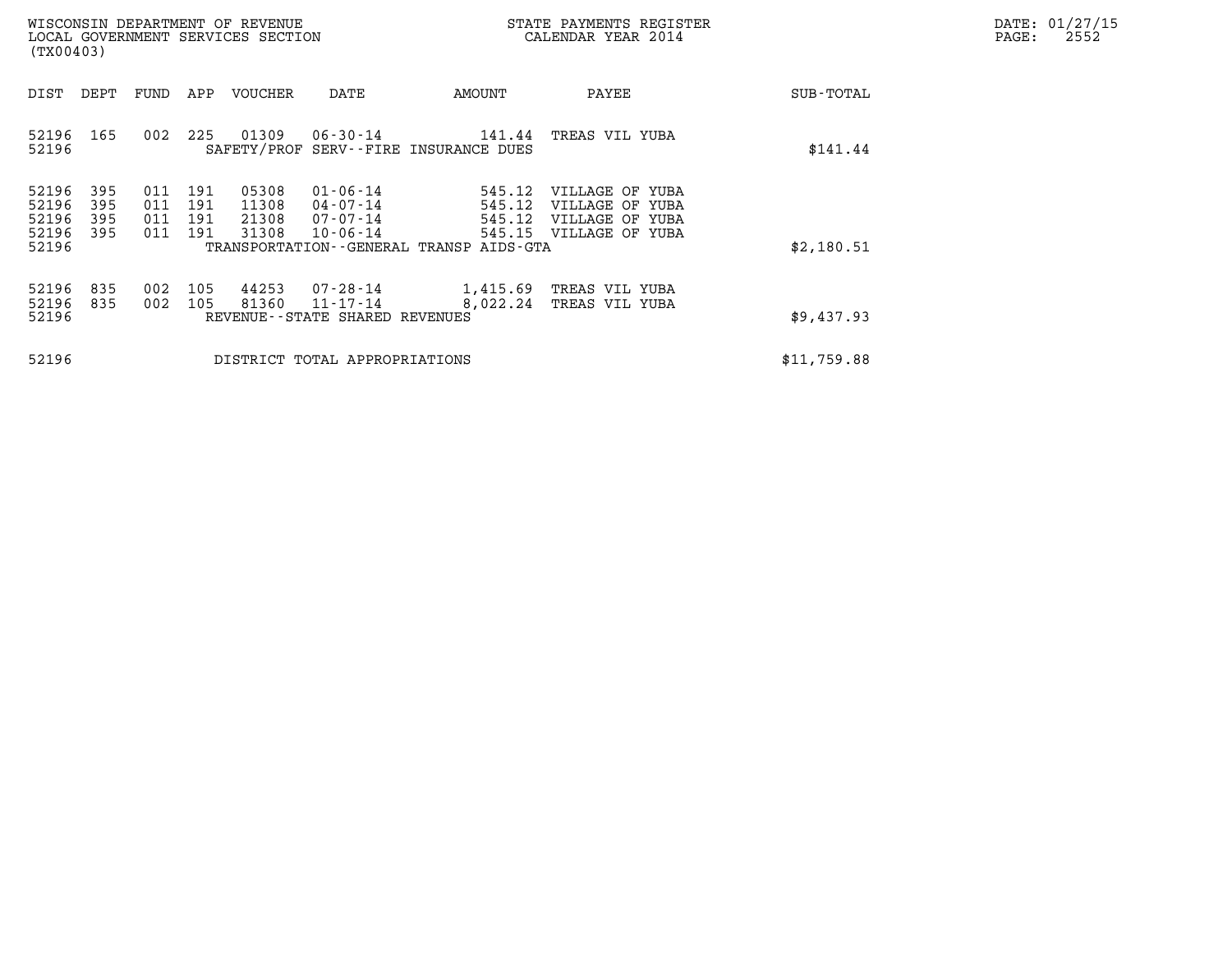| (TX00403)                                         |                     |                                          |     |                                  | WISCONSIN DEPARTMENT OF REVENUE<br>LOCAL GOVERNMENT SERVICES SECTION                             |                                                      | STATE PAYMENTS REGISTER<br>CALENDAR YEAR 2014                                                                                                    |              | DATE: 01/27/15<br>2553<br>PAGE: |
|---------------------------------------------------|---------------------|------------------------------------------|-----|----------------------------------|--------------------------------------------------------------------------------------------------|------------------------------------------------------|--------------------------------------------------------------------------------------------------------------------------------------------------|--------------|---------------------------------|
| DIST DEPT FUND                                    |                     |                                          |     | APP VOUCHER                      | DATE                                                                                             | AMOUNT                                               | PAYEE                                                                                                                                            | SUB-TOTAL    |                                 |
| 52276 165<br>52276                                |                     | 002                                      | 225 | 01310                            | $06 - 30 - 14$                                                                                   | SAFETY/PROF SERV--FIRE INSURANCE DUES                | 10,997.37 TREAS CITY RICHLAND CENTE                                                                                                              | \$10,997.37  |                                 |
| 52276 370<br>52276                                |                     | 012 587                                  |     | 02316                            |                                                                                                  | NAT RESOURCES--URBAN FORESTRY GRANTS                 | 04-15-14 19,370.00 TREAS CITY RICHLAND CENTE                                                                                                     | \$19,370.00  |                                 |
| 52276 395<br>52276<br>52276<br>52276 395<br>52276 | 395<br>395          | 011 162<br>011 162<br>011 162<br>011 162 |     | 06085<br>12085<br>22085<br>32085 | $01 - 06 - 14$<br>04-07-14<br>07-07-14<br>$10 - 06 - 14$                                         | TRANSPORTATION--CONNECTING HIGHWAY AIDS              | 11,404.43 CITY OF RICHLAND CENTER<br>11,404.43 CITY OF RICHLAND CENTER<br>11,404.43 CITY OF RICHLAND CENTER<br>11,404.44 CITY OF RICHLAND CENTER | \$45,617.73  |                                 |
| 52276<br>52276<br>52276<br>52276 395<br>52276     | 395<br>395<br>- 395 | 011 177<br>011 177<br>011 177<br>011 177 |     | 16048<br>24048<br>26048<br>42048 | $06 - 04 - 14$<br>07-07-14<br>$09 - 30 - 14$<br>$12 - 30 - 14$<br>TRANSPORTATION - - TRANSIT AID |                                                      | 7,729.00 CITY OF RICHLAND CENTER<br>7,729.00 CITY OF RICHLAND CENTER<br>7,729.00 CITY OF RICHLAND CENTER<br>4,637.00 CITY OF RICHLAND CENTER     | \$27,824.00  |                                 |
| 52276 395<br>52276<br>52276 395<br>52276          | - 395               | 011 182<br>011 182<br>011 182            |     | 06044<br>26809<br>30312          | $03 - 11 - 14$<br>$10 - 09 - 14$<br>$11 - 10 - 14$                                               | TRANSPORTATION - - TRANSIT AIDS - FEDERAL            | 7,815.00 TREAS CITY RICHLAND CENTE<br>36,638.00 TREAS CITY RICHLAND CENTE<br>18,319.00 TREAS CITY RICHLAND CENTE                                 | \$62,772.00  |                                 |
| 52276 395<br>52276<br>52276<br>52276 395<br>52276 | 395<br>- 395        | 011 191<br>011 191<br>011 191<br>011 191 |     | 05309<br>11309<br>21309<br>31309 | $01 - 06 - 14$<br>$04 - 07 - 14$<br>$07 - 07 - 14$<br>$10 - 06 - 14$                             | TRANSPORTATION--GENERAL TRANSP AIDS-GTA              | 59,993.73 CITY OF RICHLAND CENTER<br>59,993.73 CITY OF RICHLAND CENTER<br>59,993.73 CITY OF RICHLAND CENTER<br>59,993.75 CITY OF RICHLAND CENTER | \$239,974.94 |                                 |
| 52276<br>52276                                    | 455                 | 002 231                                  |     | 01699                            | $02 - 24 - 14$<br>JUSTICE - - LAW ENFORCEMENT TRAINING                                           |                                                      | 2,080.00 TREAS CITY RICHLAND CENTE                                                                                                               | \$2,080.00   |                                 |
| 52276<br>52276<br>52276<br>52276                  | 465<br>465<br>465   | 002<br>002 305<br>002 305                | 305 | 00025<br>00141<br>01172          | $10 - 07 - 14$<br>$12 - 02 - 14$<br>$02 - 26 - 14$                                               | 3,254.49<br>MILITARY AFFAIRS-EMER MGMT-DISASTER RECO | TREAS CITY RICHLAND CENTE<br>3,016.95 TREAS CITY RICHLAND CENTE<br>1,612.87 TREAS CITY RICHLAND CENTE                                            | \$7.884.31   |                                 |
| 52276<br>52276<br>52276<br>52276                  | 465<br>465<br>465   | 002 342<br>002 342<br>002 342            |     | 00025<br>00141<br>01172          | $10 - 07 - 14$<br>$12 - 02 - 14$<br>$02 - 26 - 14$                                               | MILITARY AFFAIRS-EMERGENCY MGMT-FED FUND             | 19,526.94 TREAS CITY RICHLAND CENTE<br>18,101.71 TREAS CITY RICHLAND CENTE<br>9,677.25 TREAS CITY RICHLAND CENTE                                 | \$47,305.90  |                                 |
| 52276<br>52276 505                                | 505                 | 002 745<br>002 745                       |     | 05422<br>05422                   | $01 - 31 - 14$<br>$01 - 31 - 14$                                                                 |                                                      | 40,000.00 TREAS CITY RICHLAND CENTE<br>1,513.00 TREAS CITY RICHLAND CENTE                                                                        |              |                                 |